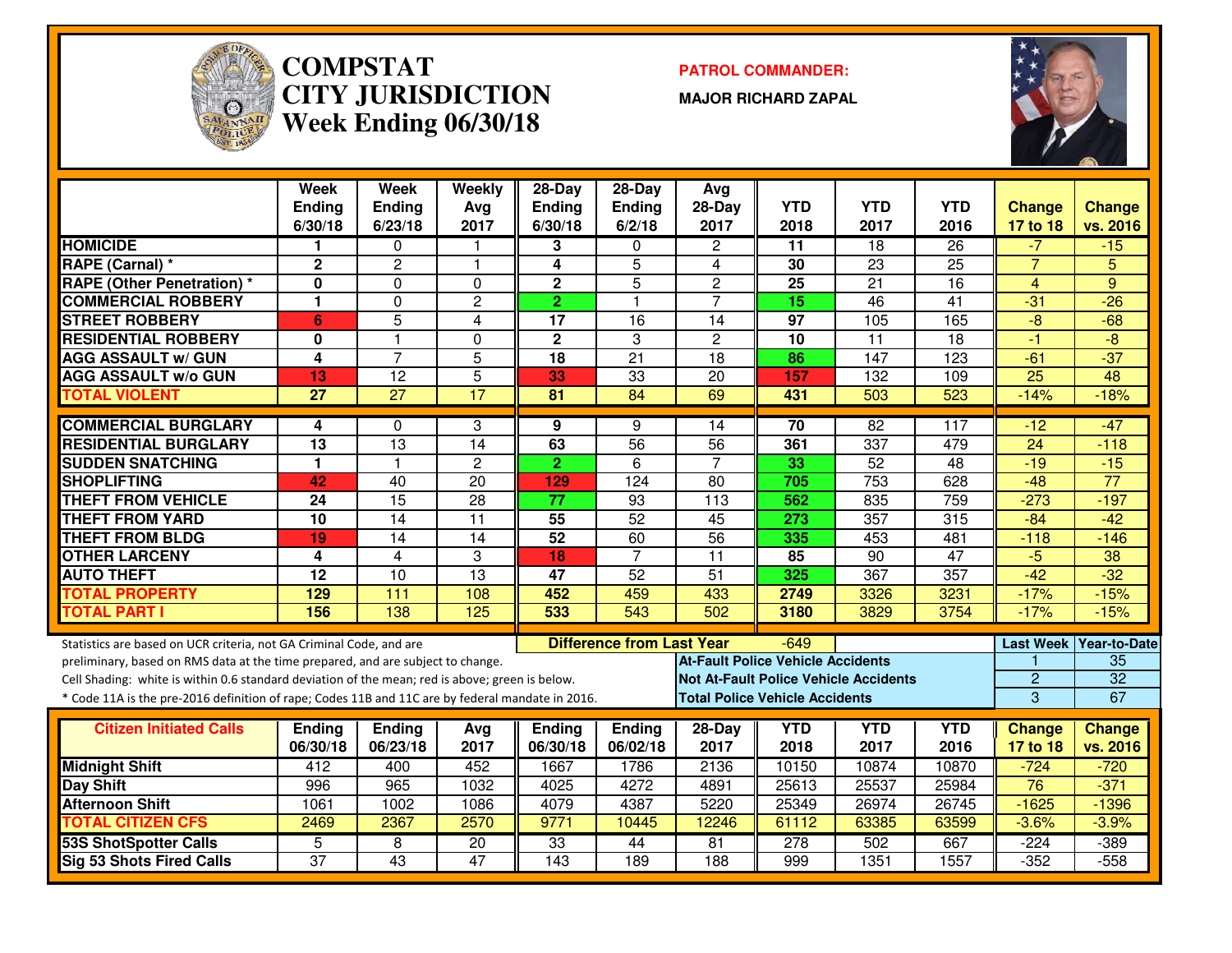

# **COMPSTAT PRECINCT COMMANDER: NORTH PRECINCTWeek Ending 06/30/18**

**CAPT. CARY HILL**



|                                                                                                                                                                                                                                                                                                                                                               | <b>Week</b><br><b>Ending</b><br>6/30/18 | <b>Week</b><br><b>Ending</b><br>6/23/18 | Weekly<br>Avg<br>2017 | 28-Day<br><b>Ending</b><br>6/30/18 | $28-Dav$<br>Ending<br>6/2/18     | Avg<br>$28-Day$<br>2017                                                                                                           | <b>YTD</b><br>2018 | <b>YTD</b><br>2017 | <b>YTD</b><br>2016 | <b>Change</b><br>17 to 18                           | <b>Change</b><br>vs. 2016                        |
|---------------------------------------------------------------------------------------------------------------------------------------------------------------------------------------------------------------------------------------------------------------------------------------------------------------------------------------------------------------|-----------------------------------------|-----------------------------------------|-----------------------|------------------------------------|----------------------------------|-----------------------------------------------------------------------------------------------------------------------------------|--------------------|--------------------|--------------------|-----------------------------------------------------|--------------------------------------------------|
| <b>HOMICIDE</b>                                                                                                                                                                                                                                                                                                                                               | 0                                       | 0                                       | 0                     |                                    | 0                                | $\Omega$                                                                                                                          | $\mathbf{2}$       | 3                  | 2                  | -1                                                  | $\Omega$                                         |
| <b>RAPE (Carnal) *</b>                                                                                                                                                                                                                                                                                                                                        | 0                                       |                                         | 0                     | 1                                  | $\overline{c}$                   | $\overline{\mathbf{1}}$                                                                                                           | 8                  | 10                 | 6                  | $\overline{2}$                                      | $\overline{2}$                                   |
| <b>RAPE (Other Penetration) *</b>                                                                                                                                                                                                                                                                                                                             | $\bf{0}$                                | $\Omega$                                | 0                     | $\mathbf{0}$                       | $\Omega$                         | $\mathbf{0}$                                                                                                                      | 3                  | 4                  | 5                  | -1                                                  | $-2$                                             |
| <b>COMMERCIAL ROBBERY</b>                                                                                                                                                                                                                                                                                                                                     | 0                                       | $\Omega$                                | 0                     | 1.                                 | 1                                | $\overline{\mathbf{1}}$                                                                                                           | 4                  | 4                  | $\overline{4}$     | $\mathbf{0}$                                        | $\Omega$                                         |
| <b>STREET ROBBERY</b>                                                                                                                                                                                                                                                                                                                                         | $\mathbf 0$                             | $\mathbf{1}$                            | $\mathbf{1}$          | $\overline{2}$                     | 4                                | 4                                                                                                                                 | 31                 | 40                 | 67                 | $-9$                                                | $-36$                                            |
| <b>RESIDENTIAL ROBBERY</b>                                                                                                                                                                                                                                                                                                                                    | $\mathbf 0$                             | $\mathbf{0}$                            | 0                     | н                                  | 1                                | $\Omega$                                                                                                                          | 4                  | $\mathbf{1}$       | 3                  | 3                                                   | $\overline{1}$                                   |
| <b>AGG ASSAULT w/ GUN</b>                                                                                                                                                                                                                                                                                                                                     | $\bf{0}$                                | 3                                       | $\mathbf{1}$          | 4                                  | $\overline{6}$                   | $\overline{\mathbf{4}}$                                                                                                           | 19                 | 30                 | $\overline{23}$    | $-11$                                               | $-4$                                             |
| <b>AGG ASSAULT w/o GUN</b>                                                                                                                                                                                                                                                                                                                                    | 6                                       | 3                                       | $\overline{c}$        | 12                                 | 11                               | 6                                                                                                                                 | 53                 | 31                 | 34                 | 22                                                  | 19                                               |
| <b>TOTAL VIOLENT</b>                                                                                                                                                                                                                                                                                                                                          | 6                                       | $\overline{8}$                          | $\overline{4}$        | $\overline{22}$                    | $\overline{25}$                  | 17                                                                                                                                | 124                | 123                | 144                | 1%                                                  | $-14%$                                           |
| <b>COMMERCIAL BURGLARY</b>                                                                                                                                                                                                                                                                                                                                    | 1                                       | 0                                       | 1                     | 1                                  | 4                                | 4                                                                                                                                 | 15                 | 30                 | 23                 | $-15$                                               | -8                                               |
| <b>RESIDENTIAL BURGLARY</b>                                                                                                                                                                                                                                                                                                                                   | $\overline{2}$                          | $\Omega$                                | $\overline{2}$        | 6                                  | $\overline{7}$                   | $\overline{7}$                                                                                                                    | 41                 | $\overline{34}$    | 56                 | $\overline{7}$                                      | $-15$                                            |
| <b>SUDDEN SNATCHING</b>                                                                                                                                                                                                                                                                                                                                       | $\blacksquare$                          | $\mathbf 0$                             | $\mathbf{1}$          | 1                                  | $\overline{4}$                   | 3                                                                                                                                 | 17                 | 28                 | 27                 | $-11$                                               | $-10$                                            |
| <b>SHOPLIFTING</b>                                                                                                                                                                                                                                                                                                                                            | 11                                      | $\overline{6}$                          | 3                     | 21                                 | $\overline{27}$                  | $\overline{12}$                                                                                                                   | 136                | $\overline{113}$   | $\overline{83}$    | $\overline{23}$                                     | 53                                               |
| <b>THEFT FROM VEHICLE</b>                                                                                                                                                                                                                                                                                                                                     | 3                                       | $\overline{5}$                          | 6                     | 18                                 | 23                               | 24                                                                                                                                | 111                | 199                | 258                | $-88$                                               | $-147$                                           |
| <b>THEFT FROM YARD</b>                                                                                                                                                                                                                                                                                                                                        | $\overline{\mathbf{5}}$                 | 6                                       | 3                     | 19                                 | $\overline{15}$                  | $\overline{11}$                                                                                                                   | 80                 | 120                | 102                | $-40$                                               | $-22$                                            |
| <b>THEFT FROM BLDG</b>                                                                                                                                                                                                                                                                                                                                        | 8                                       | $\overline{c}$                          | 4                     | 17                                 | 15                               | $\overline{15}$                                                                                                                   | 96                 | 149                | 140                | $-53$                                               | $-44$                                            |
| <b>OTHER LARCENY</b>                                                                                                                                                                                                                                                                                                                                          | 0                                       |                                         | $\mathbf{1}$          | 4                                  | $\overline{c}$                   | $\overline{2}$                                                                                                                    | 16                 | 21                 | 15                 | $-5$                                                | $\overline{1}$                                   |
| <b>AUTO THEFT</b>                                                                                                                                                                                                                                                                                                                                             | $\overline{2}$                          | $\overline{2}$                          | 3                     | 13                                 | $\overline{14}$                  | $\overline{12}$                                                                                                                   | 63                 | $\overline{93}$    | 105                | $-30$                                               | $-42$                                            |
| <b>TOTAL PROPERTY</b>                                                                                                                                                                                                                                                                                                                                         | 33                                      | $\overline{22}$                         | $\overline{22}$       | 100                                | 111                              | 90                                                                                                                                | 575                | 787                | 809                | $-27%$                                              | $-29%$                                           |
| <b>TOTAL PART I</b>                                                                                                                                                                                                                                                                                                                                           | 39                                      | $\overline{30}$                         | $\overline{27}$       | 122                                | 136                              | 107                                                                                                                               | 699                | $\overline{910}$   | 953                | $-23%$                                              | $-27%$                                           |
| Statistics are based on UCR criteria, not GA Criminal Code, and are<br>preliminary, based on RMS data at the time prepared, and are subject to change.<br>Cell Shading: white is within 0.6 standard deviation of the mean; red is above; green is below.<br>* Code 11A is the pre-2016 definition of rape; Codes 11B and 11C are by federal mandate in 2016. |                                         |                                         |                       |                                    | <b>Difference from Last Year</b> | <b>At-Fault Police Vehicle Accidents</b><br><b>Not At-Fault Police Vehicle Accidents</b><br><b>Total Police Vehicle Accidents</b> | -211               |                    |                    | <b>Last Week</b><br>0<br>$\Omega$<br>$\overline{0}$ | <b>Year-to-Date</b><br>9<br>$\overline{7}$<br>16 |
|                                                                                                                                                                                                                                                                                                                                                               | Week                                    | Week                                    |                       | $28-Day$                           |                                  |                                                                                                                                   |                    |                    |                    |                                                     |                                                  |
| <b>Citizen Initiated Calls</b>                                                                                                                                                                                                                                                                                                                                | <b>Ending</b><br>06/30/18               | <b>Ending</b><br>06/23/18               | Weekly<br>Avg<br>2017 | <b>Ending</b><br>06/30/18          | $28-Day$<br>Ending<br>06/02/18   | Avg<br>$28-Day$<br>2017                                                                                                           | <b>YTD</b><br>2018 | <b>YTD</b><br>2017 | <b>YTD</b><br>2016 | <b>Change</b><br>17 to 18                           | <b>Change</b><br>vs. 2016                        |
| <b>Midnight Shift</b>                                                                                                                                                                                                                                                                                                                                         | 131                                     | 121                                     | 121                   | 520                                | 531                              | 484                                                                                                                               | 2950               | 3073               | 3052               | $-123$                                              | $-102$                                           |
| <b>Day Shift</b>                                                                                                                                                                                                                                                                                                                                              | 238                                     | 259                                     | 233                   | 1011                               | 1114                             | 931                                                                                                                               | 6465               | 5901               | 6213               | 564                                                 | 252                                              |
| <b>Afternoon Shift</b>                                                                                                                                                                                                                                                                                                                                        | $\overline{270}$                        | 247                                     | 252                   | 1033                               | 1076                             | 1010                                                                                                                              | 6140               | 6375               | 6350               | $-235$                                              | $-210$                                           |
| <b>TOTAL CITIZEN CFS</b>                                                                                                                                                                                                                                                                                                                                      | 639                                     | 627                                     | 606                   | 2564                               | 2721                             | 2425                                                                                                                              | 15555              | 15349              | 15615              | 1.3%                                                | $-0.4%$                                          |
| <b>53S ShotSpotter Calls</b>                                                                                                                                                                                                                                                                                                                                  | $\mathbf{1}$                            | $\overline{2}$                          | 3                     | 8                                  | 5                                | $\overline{12}$                                                                                                                   | 37                 | 63                 | 108                | $-26$                                               | $-71$                                            |
| <b>Sig 53 Shots Fired Calls</b>                                                                                                                                                                                                                                                                                                                               | $\overline{11}$                         | 8                                       | $\overline{7}$        | $\overline{38}$                    | $\overline{28}$                  | 29                                                                                                                                | 162                | 186                | 255                | $-24$                                               | $-93$                                            |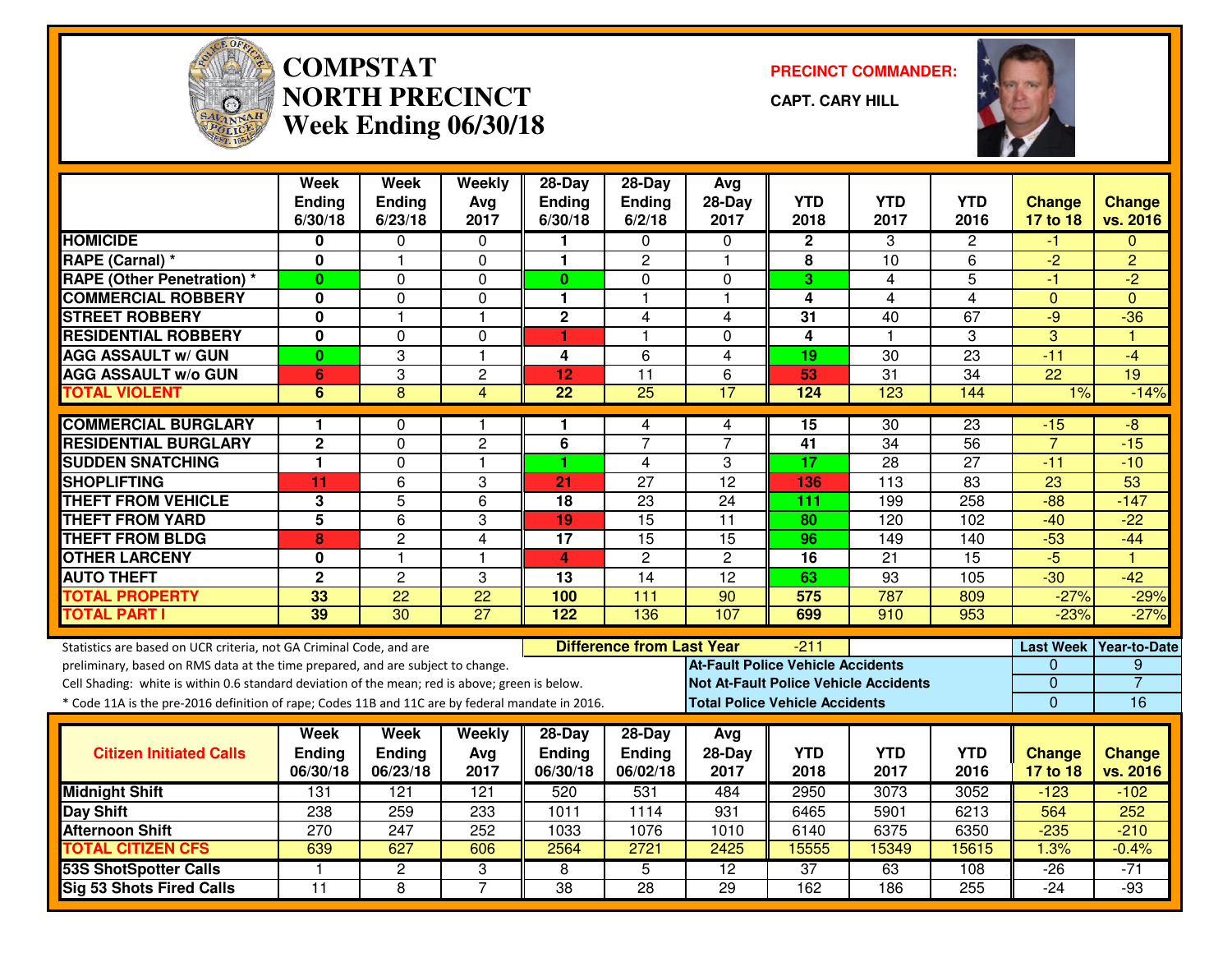# **BEAT 21 North PrecinctWeek Ending 06/30/18**

|                                   |                |                | <b>Last 4 Weeks</b> |              | 28 Days        | 28 Day     |                |                |                |                              |                |
|-----------------------------------|----------------|----------------|---------------------|--------------|----------------|------------|----------------|----------------|----------------|------------------------------|----------------|
|                                   | <b>Ending</b>  | Ending         | Ending              | Ending       | <b>Ending</b>  | Average    | <b>YTD</b>     | <b>YTD</b>     | <b>YTD</b>     | <b>Change</b>                | <b>Change</b>  |
|                                   | 6/9/18         | 06/16/18       | 6/23/18             | 6/30/18      | 6/30/18        | 2017       | 2018           | 2017           | 2016           | 17 to 18                     | vs. 2016       |
| <b>HOMICIDE</b>                   | 0              | $\Omega$       | $\Omega$            | 0            | $\Omega$       | 0.0        | $\Omega$       | $\Omega$       | 0              | $\mathbf{0}$                 | $\mathbf{0}$   |
| RAPE (Carnal) *                   | $\Omega$       | $\Omega$       | $\Omega$            | 0            | $\Omega$       | 0.1        | $\Omega$       | $\Omega$       | $\mathbf{1}$   | $\mathbf{0}$                 | -1             |
| <b>RAPE (Other Penetration) *</b> | 0              | 0              | $\mathbf 0$         | 0            | 0              | 0.0        | $\mathbf{1}$   | 0              | 0              | 1                            | 1              |
| <b>COMMERCIAL ROBBERY</b>         | 0              | 0              | $\mathbf 0$         | $\Omega$     | 0              | 0.1        | $\mathbf 0$    | $\mathbf{1}$   | $\mathbf{1}$   | $-1$                         | $-1$           |
| <b>STREET ROBBERY</b>             | 0              | 0              | 0                   | 0            | 0              | 0.2        | $\mathbf 0$    | $\overline{2}$ | 0              | $-2$                         | $\mathbf{0}$   |
| <b>RESIDENTIAL ROBBERY</b>        | 0              | 0              | 0                   | $\Omega$     | 0              | 0.0        | $\mathbf 0$    | $\mathbf 0$    | 0              | $\mathbf{0}$                 | $\mathbf{0}$   |
| <b>AGG ASSAULT W/ GUN</b>         | 0              | $\mathbf 0$    | $\mathbf 0$         | $\Omega$     | 0              | 0.2        | $\mathbf 0$    | $\mathbf{1}$   | 0              | $-1$                         | $\overline{0}$ |
| <b>AGG ASSAULT W/o GUN</b>        | $\mathbf{1}$   | 0              | $\mathbf 0$         | $\mathbf{1}$ | $\overline{2}$ | 0.2        | 3              | $\mathbf{1}$   | 3              | $\overline{2}$               | $\overline{0}$ |
| <b>TOTAL VIOLENT</b>              | $\mathbf{1}$   | $\overline{0}$ | $\overline{0}$      | $\mathbf{1}$ | $\overline{2}$ | 0.7        | $\overline{4}$ | 5 <sup>1</sup> | 5              | $-20%$                       | $-20%$         |
| <b>COMMERCIAL BURGLARY</b>        | $\Omega$       | 0              | $\mathbf{0}$        | 0            | 0              | 0.2        | $\mathbf{0}$   | $\overline{2}$ | $\overline{2}$ | $-2$                         | $-2$           |
| <b>RESIDENTIAL BURGLARY</b>       | 0              | 0              |                     | 0            | 0              |            | 5              | 6              | 4              | $-1$                         | 1              |
| <b>SUDDEN SNATCHING</b>           | 0              | 0              | 0<br>0              | $\Omega$     | 0              | 1.1<br>0.1 | $\mathbf 0$    | $\mathbf 0$    | $\Omega$       |                              | $\mathbf{0}$   |
| <b>SHOPLIFTING</b>                | 0              | $\mathbf 0$    | 0                   | $\mathbf{1}$ | $\mathbf{1}$   | 0.2        | $\overline{2}$ | $\mathbf{1}$   | $\Omega$       | $\mathbf{0}$<br>$\mathbf{1}$ | $\overline{2}$ |
| <b>THEFT FROM VEHICLE</b>         | 0              | 0              | $\mathbf 0$         | $\mathbf{1}$ | $\mathbf{1}$   | 2.8        | 19             | 14             | 10             | 5                            | 9              |
| <b>THEFT FROM YARD</b>            | 0              | 0              | 3                   | $\mathbf{1}$ | 4              | 1.2        | 11             | $\overline{7}$ | 10             | $\overline{4}$               | 1              |
| <b>THEFT FROM BLDG</b>            | 0              | 0              | $\mathbf{1}$        | $\Omega$     | $\mathbf{1}$   | 3.0        | $\overline{7}$ | 27             | 9              | $-20$                        | $-2$           |
| <b>OTHER LARCENY</b>              | $\mathbf 1$    | 0              | $\mathbf 0$         | 0            | $\mathbf{1}$   | 0.2        | $\overline{2}$ | 3              | $\overline{2}$ | $-1$                         | $\overline{0}$ |
| <b>AUTO THEFT</b>                 | 0              | 0              | $\mathbf{1}$        | 0            | $\mathbf{1}$   | 1.1        | 10             | 6              | 8              | $\overline{4}$               | $\overline{2}$ |
| <b>TOTAL PROPERTY</b>             | $\mathbf{1}$   | $\overline{0}$ | 5                   | 3            | 9              | 9.7        | 56             | 66             | 45             | $-15%$                       | 24%            |
|                                   |                |                | 5                   |              |                |            |                |                |                |                              |                |
| <b>TOTAL PART I</b>               | $\overline{2}$ | $\mathbf{0}$   |                     | 4            | 11             | 10.4       | 60             | 71             | 50             | $-15%$                       | 20%            |

 **Difference from Last Year** $-11$ 

Statistics are based on UCR criteria, not GA Criminal Code.

\* Rape Code 11A is the historical definition of rape (aka Legacy Rape); Rape Codes 11B and 11C are those moved from Part II to Part I in 2017.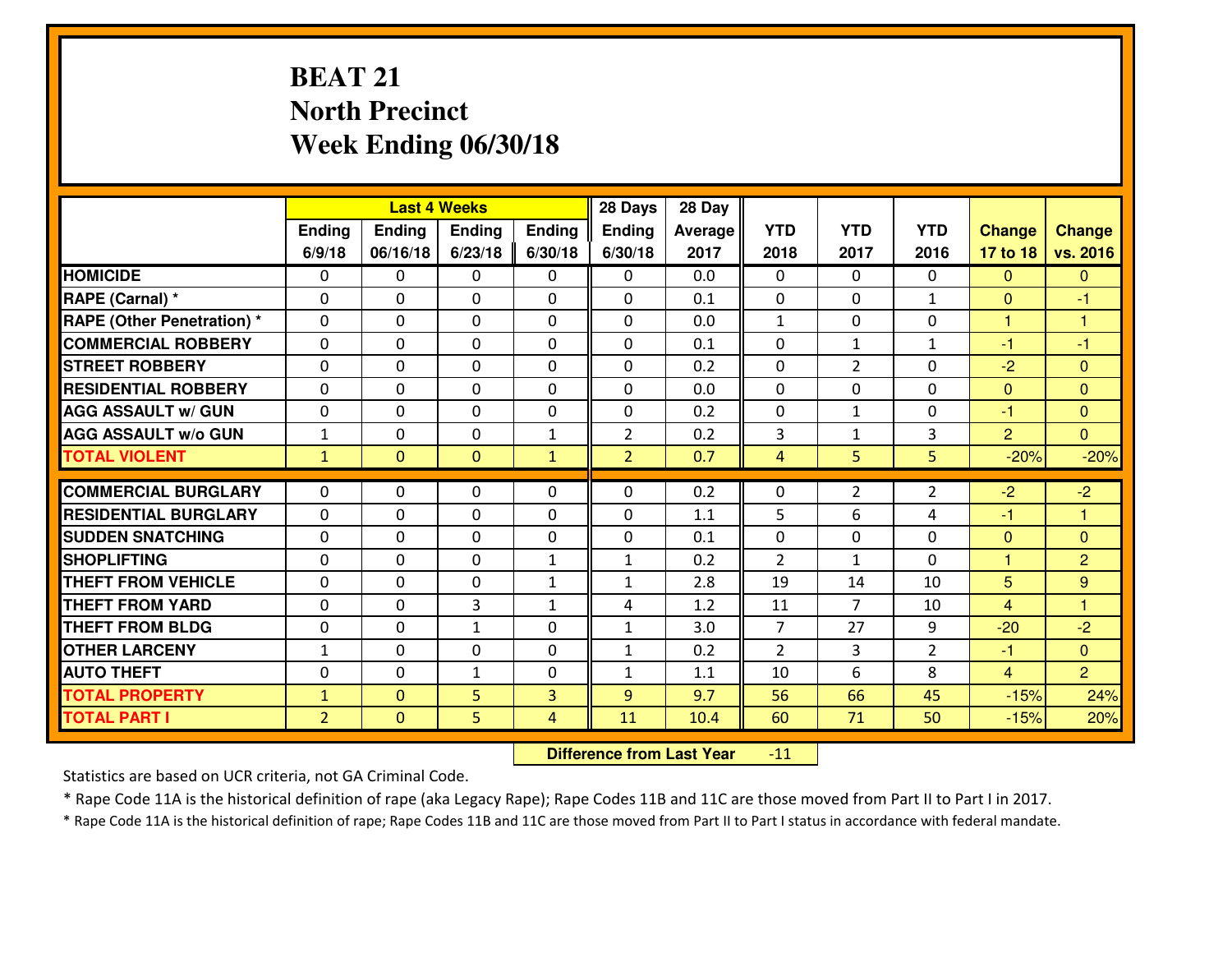# **BEAT 22 North PrecinctWeek Ending 06/30/18**

|                                   |                |                 | <b>Last 4 Weeks</b> |                | 28 Days        | 28 Day  |                |              |                |                |                |
|-----------------------------------|----------------|-----------------|---------------------|----------------|----------------|---------|----------------|--------------|----------------|----------------|----------------|
|                                   | Ending         | <b>Ending</b>   | Ending              | Ending         | <b>Ending</b>  | Average | <b>YTD</b>     | <b>YTD</b>   | <b>YTD</b>     | <b>Change</b>  | <b>Change</b>  |
|                                   | 6/9/18         | 6/16/18         | 6/23/18             | 6/30/18        | 6/30/18        | 2017    | 2018           | 2017         | 2016           | 17 to 18       | vs. 2016       |
| <b>HOMICIDE</b>                   | $\Omega$       | $\mathbf{1}$    | 0                   | 0              | $\mathbf{1}$   | 0.0     | $\overline{2}$ | $\Omega$     | $\mathcal{L}$  | $\overline{2}$ | $\mathbf{0}$   |
| RAPE (Carnal) *                   | $\Omega$       | 0               | $\mathbf{1}$        | $\Omega$       | $\mathbf{1}$   | 0.2     | 2              | $\mathbf{1}$ | $\Omega$       | $\mathbf{1}$   | $\overline{2}$ |
| <b>RAPE (Other Penetration) *</b> | 0              | 0               | $\mathbf 0$         | 0              | 0              | 0.1     | $\mathbf{1}$   | $\mathbf{1}$ | 0              | $\mathbf{0}$   | $\overline{1}$ |
| <b>COMMERCIAL ROBBERY</b>         | 0              | 0               | $\mathbf 0$         | 0              | 0              | 0.2     | $\mathbf{1}$   | $\mathbf 0$  | 3              | $\mathbf{1}$   | $-2$           |
| <b>STREET ROBBERY</b>             | 0              | 0               | $\mathbf{1}$        | 0              | $\mathbf{1}$   | 0.8     | 5              | 5            | 6              | $\overline{0}$ | $-1$           |
| <b>RESIDENTIAL ROBBERY</b>        | $\Omega$       | 0               | $\mathbf 0$         | 0              | 0              | 0.0     | $\mathbf 0$    | $\mathbf 0$  | 0              | $\mathbf{0}$   | $\overline{0}$ |
| <b>AGG ASSAULT W/ GUN</b>         | 0              | 0               | 1                   | 0              | $\mathbf{1}$   | 2.2     | 6              | 17           | 9              | $-11$          | $-3$           |
| <b>AGG ASSAULT W/o GUN</b>        | 0              | 0               | $\mathbf 0$         | $\mathbf{1}$   | $\mathbf{1}$   | 1.8     | 12             | 6            | 8              | 6              | $\overline{4}$ |
| <b>TOTAL VIOLENT</b>              | $\mathbf{O}$   | $\mathbf{1}$    | 3                   | $\mathbf{1}$   | 5              | 5.2     | 29             | 30           | 28             | $-3%$          | 4%             |
|                                   |                |                 |                     |                |                |         |                |              |                |                |                |
| <b>COMMERCIAL BURGLARY</b>        | $\Omega$       | 0               | $\mathbf{0}$        | 0              | $\Omega$       | 1.0     | 3              | 4            | $\mathbf{1}$   | $-1$           | $\overline{2}$ |
| <b>RESIDENTIAL BURGLARY</b>       | $\mathbf{1}$   | 1               | $\mathbf 0$         | 0              | $\overline{2}$ | 2.2     | 12             | 10           | 15             | $\overline{2}$ | $-3$           |
| <b>SUDDEN SNATCHING</b>           | 0              | 0               | $\mathbf 0$         | 0              | 0              | 0.1     | $\overline{3}$ | $\mathbf{0}$ | $\mathbf{1}$   | 3              | $\overline{2}$ |
| <b>SHOPLIFTING</b>                | 0              | 0               | $\mathbf 0$         | $\mathbf{1}$   | $\mathbf{1}$   | 2.7     | 18             | 18           | 8              | $\mathbf{0}$   | 10             |
| <b>THEFT FROM VEHICLE</b>         | 0              | 1               | $\mathbf{1}$        | 0              | $\overline{2}$ | 2.8     | 21             | 16           | 17             | 5              | $\overline{4}$ |
| <b>THEFT FROM YARD</b>            | $\mathbf 0$    | 3               | $\mathbf 0$         | $\mathbf{1}$   | 4              | 1.2     | 10             | 9            | 9              | $\mathbf{1}$   | 1              |
| <b>THEFT FROM BLDG</b>            | 0              | 0               | $\mathbf 0$         | 0              | 0              | 2.1     | 8              | 17           | 17             | $-9$           | $-9$           |
| <b>OTHER LARCENY</b>              | $\mathbf 0$    | $\mathbf 0$     | $\mathbf 0$         | 0              | $\mathbf 0$    | 0.4     | $\mathbf 0$    | 3            | $\overline{2}$ | $-3$           | $-2$           |
| <b>AUTO THEFT</b>                 | $\overline{2}$ | 1               | $\mathbf 0$         | $\mathbf{1}$   | 4              | 2.6     | 13             | 19           | 21             | $-6$           | $-8$           |
| <b>TOTAL PROPERTY</b>             | $\overline{3}$ | $6\overline{6}$ | $\mathbf{1}$        | $\overline{3}$ | 13             | 15.1    | 88             | 96           | 91             | $-8%$          | $-3%$          |
| <b>TOTAL PART I</b>               | $\overline{3}$ | $\overline{7}$  | 4                   | 4              | 18             | 20.3    | 117            | 126          | 119            | $-7%$          | $-2%$          |

 **Difference from Last Year**-9

Statistics are based on UCR criteria, not GA Criminal Code.

\* Rape Code 11A is the historical definition of rape (aka Legacy Rape); Rape Codes 11B and 11C are those moved from Part II to Part I in 2017.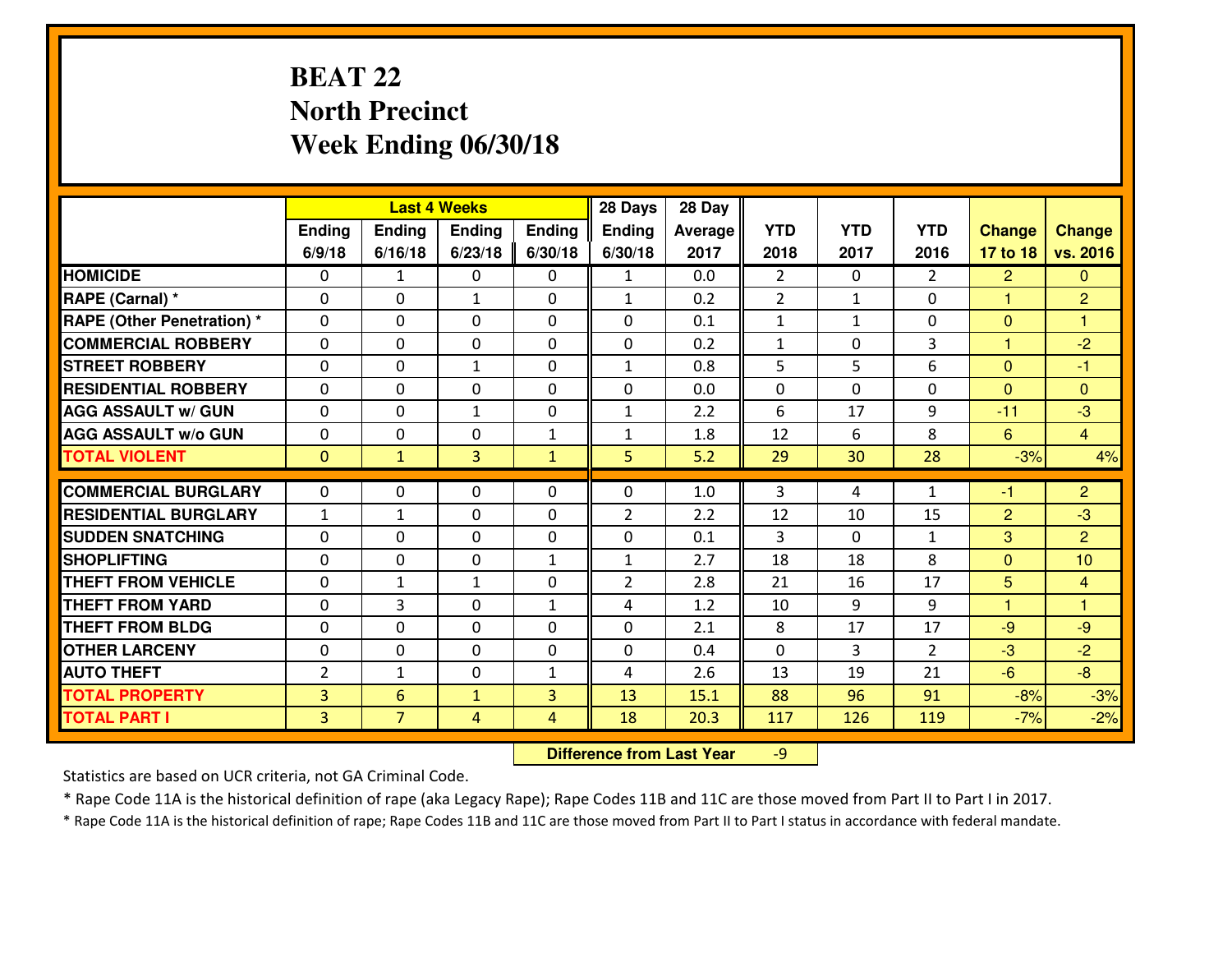# **BEAT 23 North PrecinctWeek Ending 06/30/18**

|                                  |                |                | <b>Last 4 Weeks</b> |                | 28 Days        | 28 Day  |                |                |                |                |                      |
|----------------------------------|----------------|----------------|---------------------|----------------|----------------|---------|----------------|----------------|----------------|----------------|----------------------|
|                                  | Ending         | Ending         | Ending              | <b>Ending</b>  | <b>Ending</b>  | Average | <b>YTD</b>     | <b>YTD</b>     | <b>YTD</b>     | <b>Change</b>  | <b>Change</b>        |
|                                  | 6/9/18         | 6/16/18        | 6/23/18             | 6/30/18        | 6/30/18        | 2017    | 2018           | 2017           | 2016           | 17 to 18       | vs. 2016             |
| <b>HOMICIDE</b>                  | 0              | 0              | 0                   | 0              | 0              | 0.1     | 0              | $\mathbf{1}$   | 0              | $-1$           | $\Omega$             |
| RAPE (Carnal) *                  | $\mathbf{0}$   | 0              | 0                   | $\Omega$       | 0              | 0.2     | $\overline{2}$ | $\overline{2}$ | 4              | $\Omega$       | $-2$                 |
| <b>RAPE (Other Penetration)*</b> | $\Omega$       | $\Omega$       | $\mathbf 0$         | $\Omega$       | $\Omega$       | 0.0     | $\Omega$       | $\Omega$       | $\mathcal{P}$  | $\Omega$       | $-2$                 |
| <b>COMMERCIAL ROBBERY</b>        | $\mathbf{1}$   | $\Omega$       | $\mathbf 0$         | $\Omega$       | $\mathbf{1}$   | 0.2     | $\mathbf{1}$   | $\mathbf{1}$   | $\Omega$       | $\mathbf{0}$   | $\blacktriangleleft$ |
| <b>ISTREET ROBBERY</b>           | $\mathbf{0}$   | 0              | $\mathbf{0}$        | 0              | $\Omega$       | 0.5     | 4              | 3              | 10             | 1              | $-6$                 |
| <b>RESIDENTIAL ROBBERY</b>       | 0              | 0              | $\mathbf 0$         | 0              | 0              | 0.1     | $\overline{3}$ | $\mathbf{1}$   | $\mathbf{1}$   | $\overline{2}$ | $\overline{2}$       |
| <b>AGG ASSAULT W/ GUN</b>        | 0              | $\mathbf{1}$   | $\mathbf{1}$        | 0              | $\overline{2}$ | 0.7     | 6              | 6              | 10             | $\overline{0}$ | $-4$                 |
| <b>AGG ASSAULT W/o GUN</b>       | $\overline{2}$ | 0              | $\overline{2}$      | $\overline{2}$ | 6              | 1.2     | 15             | 10             | $\overline{7}$ | 5 <sup>5</sup> | 8                    |
| <b>TOTAL VIOLENT</b>             | $\overline{3}$ | $\mathbf{1}$   | $\overline{3}$      | $\overline{2}$ | 9 <sup>°</sup> | 2.8     | 31             | 24             | 34             | 29%            | $-9%$                |
| <b>COMMERCIAL BURGLARY</b>       | $\Omega$       | 0              | $\mathbf{0}$        | $\Omega$       | $\Omega$       | 1.9     | 8              | 10             | 5              | $-2$           | 3                    |
| <b>RESIDENTIAL BURGLARY</b>      | $\mathbf{1}$   | 0              | $\mathbf 0$         | 0              | 1              | 1.8     | 11             | $\overline{7}$ | 12             | $\overline{4}$ | -1                   |
| <b>SUDDEN SNATCHING</b>          | $\Omega$       | 0              | $\mathbf 0$         | 0              | 0              | 0.3     | $\overline{2}$ | $\overline{2}$ | $\mathbf{1}$   | $\mathbf{0}$   | $\overline{1}$       |
| <b>SHOPLIFTING</b>               | 0              | 0              | 3                   | $\overline{2}$ | 5              | 1.0     | 15             | $\overline{7}$ | 4              | 8              | 11                   |
| <b>THEFT FROM VEHICLE</b>        | 2              | $\mathbf{1}$   | $\mathbf{1}$        | 0              | 4              | 3.1     | 16             | 15             | 33             | $\mathbf{1}$   | $-17$                |
| <b>THEFT FROM YARD</b>           | 0              | 0              | $\mathbf{1}$        | $\mathbf{1}$   | $\overline{2}$ | 1.9     | 12             | 15             | 12             | $-3$           | $\overline{0}$       |
| <b>THEFT FROM BLDG</b>           | $\mathbf{0}$   | 0              | $\mathbf 0$         | $\mathbf{1}$   | $\mathbf{1}$   | 1.9     | 14             | 15             | 13             | $-1$           | $\blacktriangleleft$ |
| <b>OTHER LARCENY</b>             | 0              | 0              | 1                   | 0              | $\mathbf{1}$   | 0.3     | 4              | $\overline{2}$ | 0              | $\overline{2}$ | $\overline{4}$       |
| <b>AUTO THEFT</b>                | $\mathbf{1}$   | 0              | 1                   | 0              | $\overline{2}$ | 3.1     | 9              | 19             | 16             | $-10$          | $-7$                 |
| <b>TOTAL PROPERTY</b>            | $\overline{4}$ | $\mathbf{1}$   | $\overline{7}$      | $\overline{4}$ | 16             | 15.3    | 91             | 92             | 96             | $-1%$          | $-5%$                |
| <b>TOTAL PART I</b>              | $\overline{7}$ | $\overline{2}$ | 10                  | 6              | 25             | 18.1    | 122            | 116            | 130            | 5%             | $-6%$                |

 **Difference from Last Year**<sup>6</sup>

Statistics are based on UCR criteria, not GA Criminal Code.

\* Rape Code 11A is the historical definition of rape (aka Legacy Rape); Rape Codes 11B and 11C are those moved from Part II to Part I in 2017.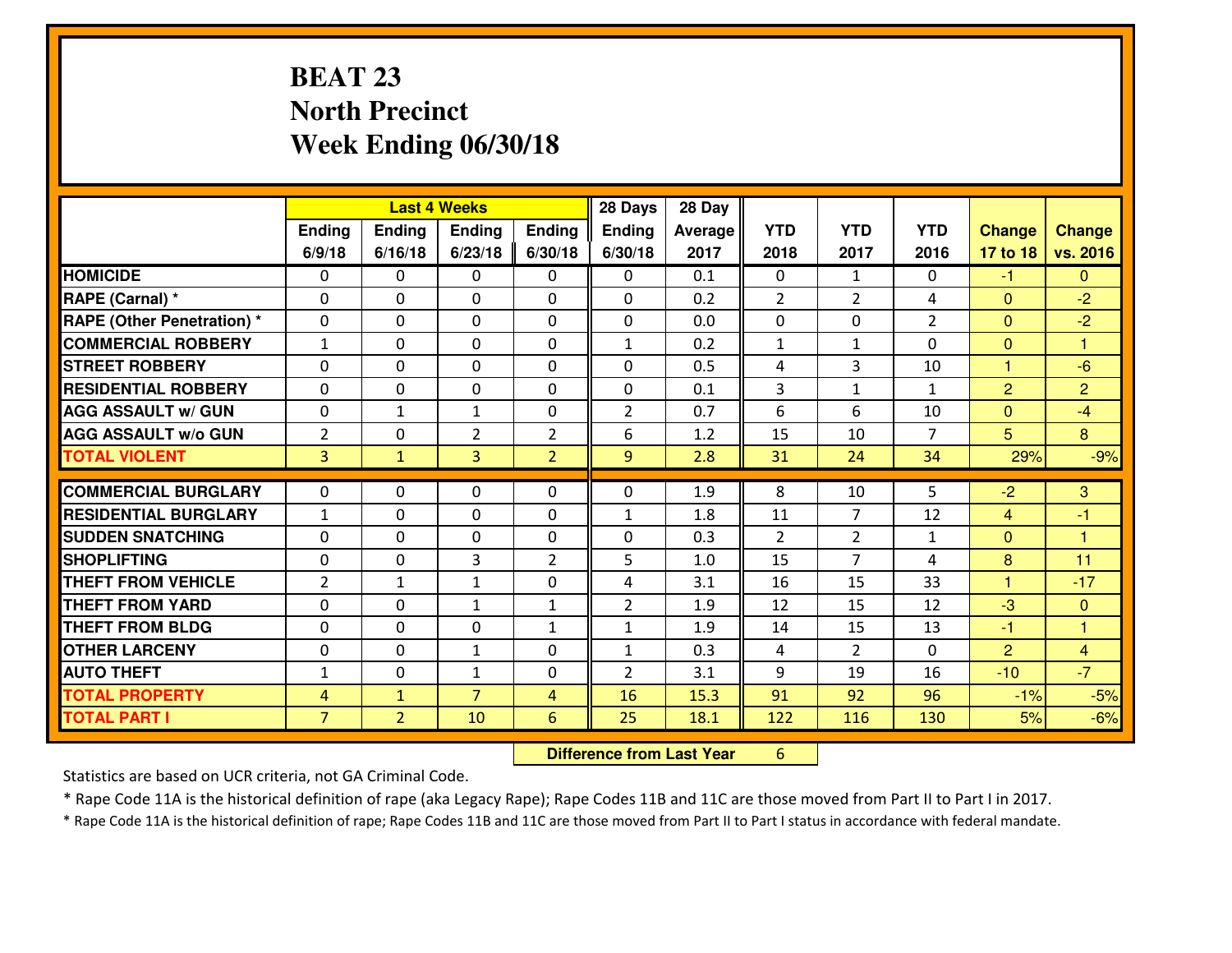# **BEAT 24 North PrecinctWeek Ending 06/30/18**

|                                              |                     |                              | <b>Last 4 Weeks</b>          |              | 28 Days        | 28 Day       |              |                |              |                  |                  |
|----------------------------------------------|---------------------|------------------------------|------------------------------|--------------|----------------|--------------|--------------|----------------|--------------|------------------|------------------|
|                                              | Ending              | <b>Ending</b>                | Ending                       | Ending       | <b>Ending</b>  | Average      | <b>YTD</b>   | <b>YTD</b>     | <b>YTD</b>   | <b>Change</b>    | <b>Change</b>    |
|                                              | 6/9/18              | 6/16/18                      | 6/23/18                      | 6/30/18      | 6/30/18        | 2017         | 2018         | 2017           | 2016         | 17 to 18         | vs. 2016         |
| <b>HOMICIDE</b>                              | 0                   | $\Omega$                     | $\Omega$                     | 0            | $\Omega$       | 0.1          | $\Omega$     | $\Omega$       | 0            | $\mathbf{0}$     | $\mathbf{0}$     |
| RAPE (Carnal) *                              | $\Omega$            | 0                            | $\mathbf{0}$                 | 0            | 0              | 0.1          | $\mathbf{0}$ | $\mathbf{1}$   | $\Omega$     | $-1$             | $\Omega$         |
| <b>RAPE (Other Penetration) *</b>            | $\Omega$            | 0                            | $\mathbf{0}$                 | $\Omega$     | 0              | 0.0          | $\Omega$     | $\Omega$       | $\Omega$     | $\mathbf{0}$     | $\Omega$         |
| <b>COMMERCIAL ROBBERY</b>                    | 0                   | 0                            | 0                            | $\Omega$     | $\mathbf{0}$   | 0.4          | $\mathbf{0}$ | $\mathbf{1}$   | $\Omega$     | $-1$             | $\Omega$         |
| <b>STREET ROBBERY</b>                        | 0                   | 0                            | $\mathbf 0$                  | 0            | 0              | 1.0          | 4            | 9              | 15           | $-5$             | $-11$            |
| <b>RESIDENTIAL ROBBERY</b>                   | $\Omega$            | $\Omega$                     | $\mathbf 0$                  | $\Omega$     | $\Omega$       | 0.0          | $\Omega$     | $\Omega$       | $\mathbf{1}$ | $\mathbf{0}$     | $-1$             |
| <b>AGG ASSAULT w/ GUN</b>                    | 0                   | $\Omega$                     | $\mathbf 0$                  | $\Omega$     | 0              | 0.4          | $\mathbf{1}$ | $\mathbf{1}$   | $\mathbf{1}$ | $\mathbf{0}$     | $\mathbf{0}$     |
| <b>AGG ASSAULT W/o GUN</b>                   | 0                   | 0                            | $\mathbf 0$                  | $\mathbf{1}$ | $\mathbf{1}$   | 0.4          | 4            | $\mathbf 0$    | $\mathbf{1}$ | $\overline{4}$   | $\mathbf{3}$     |
| <b>TOTAL VIOLENT</b>                         | $\mathbf{0}$        | $\overline{0}$               | $\mathbf{0}$                 | $\mathbf{1}$ | $\mathbf{1}$   | 2.3          | 9            | 12             | 18           | $-25%$           | $-50%$           |
| <b>COMMERCIAL BURGLARY</b>                   | $\Omega$            | $\Omega$                     | $\mathbf{0}$                 | $\mathbf{1}$ | $\mathbf{1}$   | 0.3          | $\mathbf{1}$ | $\mathbf{1}$   | 6            | $\mathbf{0}$     | $-5$             |
| <b>RESIDENTIAL BURGLARY</b>                  | 0                   | $\mathbf{1}$                 | $\mathbf 0$                  | 0            | $\mathbf{1}$   | 1.2          | 5            | 5              | 10           | $\mathbf{0}$     | $-5$             |
| <b>SUDDEN SNATCHING</b>                      | 0                   | 0                            | 0                            | $\Omega$     | 0              | 0.2          | 3            | $\mathbf{1}$   | 4            | $\overline{2}$   | $-1$             |
| <b>SHOPLIFTING</b>                           | 0                   | 0                            | $\mathbf 0$                  | $\mathbf{1}$ | $\mathbf{1}$   | 4.2          | 52           | 36             | 23           | 16               | 29               |
| <b>THEFT FROM VEHICLE</b>                    | 0                   | 0                            | 0                            | $\Omega$     | 0              | 7.9          | 12           | 57             | 43           | $-45$            | $-31$            |
| <b>THEFT FROM YARD</b>                       |                     |                              |                              | $\mathbf{1}$ | $\overline{2}$ | 2.8          | 12           | 22             | 23           | $-10$            | $-11$            |
|                                              |                     |                              |                              |              |                |              |              |                |              |                  |                  |
|                                              | $\mathbf{1}$        | $\mathbf 0$                  | $\mathbf 0$                  |              |                |              |              |                |              |                  |                  |
| <b>THEFT FROM BLDG</b>                       | 3                   | 0                            | $\mathbf 0$                  | $\Omega$     | 3              | 1.2          | 14           | $\overline{7}$ | 18           | $\overline{7}$   | $-4$             |
| <b>OTHER LARCENY</b>                         | 0                   | 0                            | $\mathbf 0$                  | 0            | 0              | 0.9          | 2            | 3              | 3            | $-1$             | $-1$             |
| <b>AUTO THEFT</b>                            | $\Omega$            | 0                            | $\mathbf{0}$                 | $\Omega$     | 0              | 2.4          | 5            | 23             | 20           | $-18$            | $-15$            |
| <b>TOTAL PROPERTY</b><br><b>TOTAL PART I</b> | 4<br>$\overline{4}$ | $\mathbf{1}$<br>$\mathbf{1}$ | $\mathbf{0}$<br>$\mathbf{0}$ | 3<br>4       | 8<br>9         | 21.2<br>23.5 | 106<br>115   | 155<br>167     | 150<br>168   | $-32%$<br>$-31%$ | $-29%$<br>$-32%$ |

 **Difference from Last Year**-52

Statistics are based on UCR criteria, not GA Criminal Code.

\* Rape Code 11A is the historical definition of rape (aka Legacy Rape); Rape Codes 11B and 11C are those moved from Part II to Part I in 2017.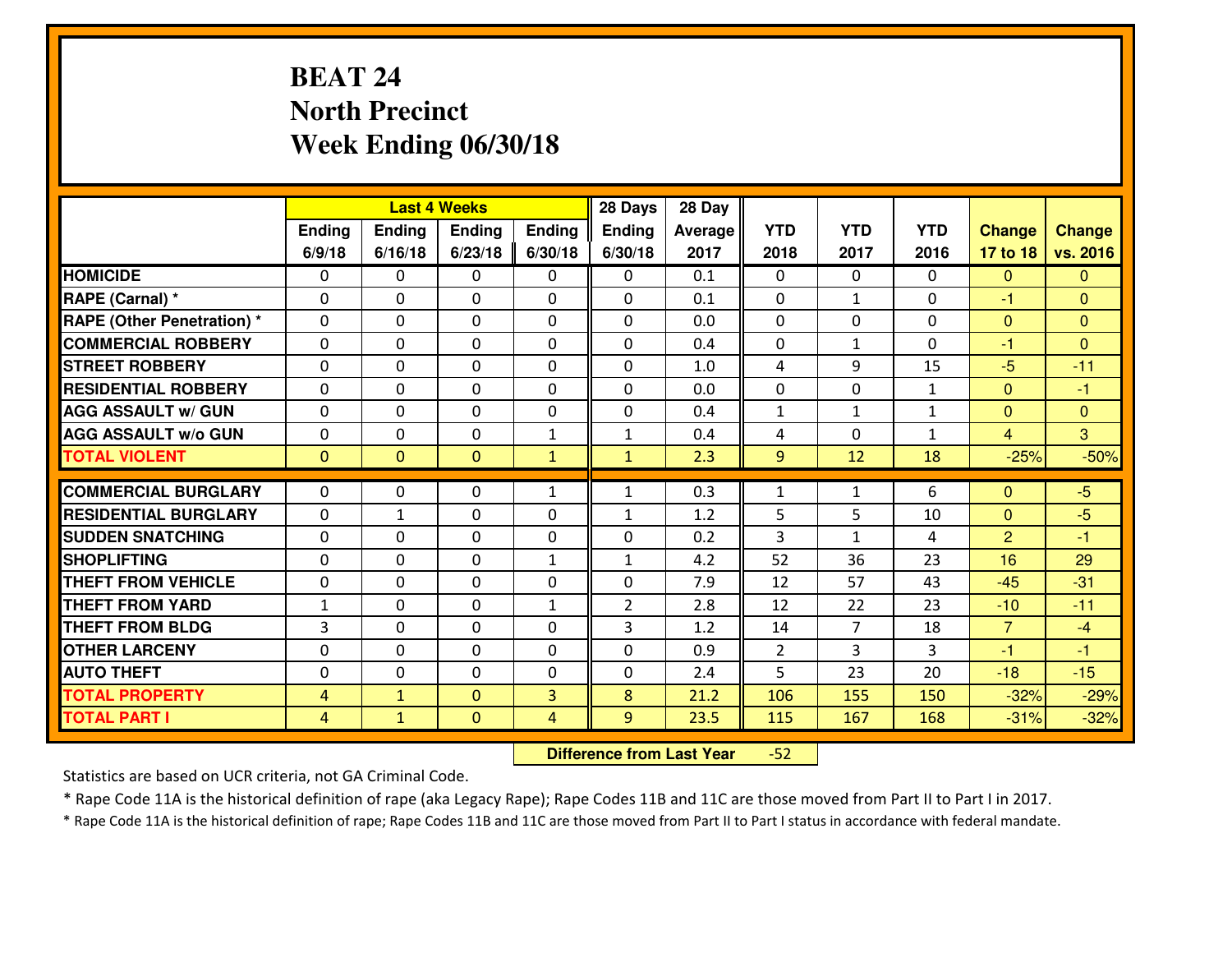# **BEAT 25 North PrecinctWeek Ending 06/30/18**

|                                   |                |                | <b>Last 4 Weeks</b> |                | 28 Days        | 28 Day         |                |                |                |                      |                |
|-----------------------------------|----------------|----------------|---------------------|----------------|----------------|----------------|----------------|----------------|----------------|----------------------|----------------|
|                                   | Ending         | Ending         | <b>Ending</b>       | Ending         | <b>Ending</b>  | <b>Average</b> | <b>YTD</b>     | <b>YTD</b>     | <b>YTD</b>     | <b>Change</b>        | <b>Change</b>  |
|                                   | 6/9/18         | 6/16/18        | 6/23/18             | 6/30/18        | 6/30/18        | 2017           | 2018           | 2017           | 2016           | 17 to 18             | vs. 2016       |
| <b>HOMICIDE</b>                   | 0              | 0              | $\Omega$            | $\mathbf{0}$   | 0              | 0.0            | 0              | $\Omega$       | 0              | $\mathbf{0}$         | $\mathbf{0}$   |
| RAPE (Carnal) *                   | $\mathbf{0}$   | 0              | $\mathbf{0}$        | 0              | 0              | 0.0            | $\overline{2}$ | $\mathbf{1}$   | 0              | 1.                   | $\overline{2}$ |
| <b>RAPE (Other Penetration) *</b> | $\Omega$       | 0              | $\mathbf{0}$        | $\Omega$       | $\Omega$       | 0.0            | $\Omega$       | $\Omega$       | $\overline{2}$ | $\mathbf{0}$         | $-2$           |
| <b>COMMERCIAL ROBBERY</b>         | $\mathbf{0}$   | 0              | 0                   | 0              | $\Omega$       | 0.0            | $\mathbf{0}$   | $\mathbf{1}$   | $\Omega$       | $-1$                 | $\Omega$       |
| <b>STREET ROBBERY</b>             | 0              | 0              | $\mathbf 0$         | 0              | $\Omega$       | 0.0            | $\overline{7}$ | 14             | 16             | $-7$                 | $-9$           |
| <b>RESIDENTIAL ROBBERY</b>        | $\Omega$       | $\Omega$       | $\mathbf 0$         | 0              | 0              | 0.0            | $\mathbf 0$    | $\Omega$       | 0              | $\Omega$             | $\overline{0}$ |
| <b>AGG ASSAULT w/ GUN</b>         | $\mathbf 0$    | 0              | $\mathbf 0$         | 0              | 0              | 0.0            | $\mathbf{1}$   | $\mathbf{1}$   | 0              | $\mathbf{0}$         | $\mathbf{1}$   |
| <b>AGG ASSAULT W/o GUN</b>        | 0              | 0              | 0                   | $\Omega$       | 0              | 0.0            | 3              | $\overline{2}$ | $\mathbf{1}$   | $\blacktriangleleft$ | $\overline{2}$ |
| <b>TOTAL VIOLENT</b>              | $\mathbf{0}$   | $\overline{0}$ | $\mathbf{0}$        | $\overline{0}$ | $\overline{0}$ | 0.0            | 13             | 19             | 19             | $-32%$               | $-32%$         |
| <b>COMMERCIAL BURGLARY</b>        | $\Omega$       | 0              | $\mathbf{0}$        | $\mathbf{0}$   | $\Omega$       | 0.0            | $\mathbf{0}$   | 3              | 4              | $-3$                 | $-4$           |
| <b>RESIDENTIAL BURGLARY</b>       | 0              | 0              | $\mathbf 0$         | 0              | 0              | 0.0            | $\mathbf{1}$   | $\overline{2}$ | 4              | $-1$                 | $-3$           |
| <b>SUDDEN SNATCHING</b>           | $\Omega$       | $\Omega$       | $\mathbf 0$         | $\Omega$       | $\Omega$       | 0.0            | $\mathbf 0$    | $\mathbf{1}$   | 3              | $-1$                 | $-3$           |
| <b>SHOPLIFTING</b>                | 0              | 1              | $\mathbf 0$         | 0              | $\mathbf{1}$   | 0.0            | 5              | 19             | 14             | $-14$                | $-9$           |
| <b>THEFT FROM VEHICLE</b>         | $\overline{2}$ | $\overline{2}$ | $\mathbf{1}$        | $\mathbf{1}$   | 6              | 0.0            | 21             | 43             | 68             | $-22$                | $-47$          |
| <b>THEFT FROM YARD</b>            | $\mathbf{1}$   | 1              | 0                   | 0              | $\overline{2}$ | 0.0            | 13             | 36             | 23             | $-23$                | $-10$          |
| <b>THEFT FROM BLDG</b>            | 0              | 1              | $\mathbf{1}$        | 0              | $\overline{2}$ | 0.0            | 11             | 25             | 17             | $-14$                | $-6$           |
| <b>OTHER LARCENY</b>              | 0              | $\mathbf{1}$   | $\mathbf 0$         | 0              | $\mathbf{1}$   | 0.0            | 5              | $\overline{7}$ | 5              | $-2$                 | $\overline{0}$ |
| <b>AUTO THEFT</b>                 | $\mathbf{1}$   | 0              | $\mathbf{0}$        | 0              | $\mathbf{1}$   | 0.0            | 8              | 12             | 10             | $-4$                 | $-2$           |
| <b>TOTAL PROPERTY</b>             | $\overline{4}$ | 6              | $\overline{2}$      | $\mathbf{1}$   | 13             | 0.0            | 64             | 148            | 148            | $-57%$               | $-57%$         |
| <b>TOTAL PART I</b>               |                | 6              | $\overline{2}$      |                | 13             |                | 77             |                |                |                      |                |
|                                   | 4              |                |                     | $\mathbf{1}$   |                | 0.0            |                | 167            | 167            | $-54%$               | $-54%$         |

 **Difference from Last Year**-90

Statistics are based on UCR criteria, not GA Criminal Code.

\* Rape Code 11A is the historical definition of rape (aka Legacy Rape); Rape Codes 11B and 11C are those moved from Part II to Part I in 2017.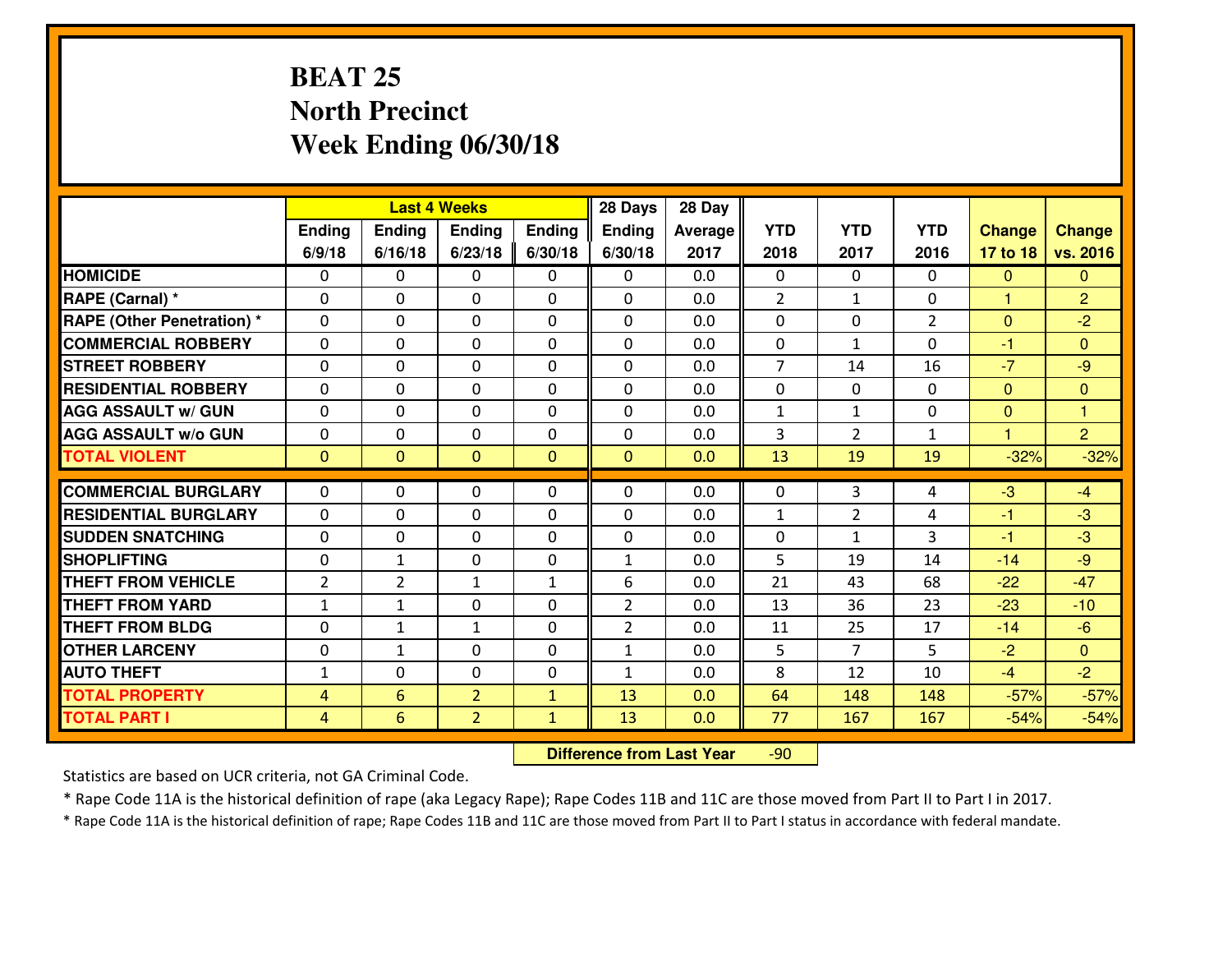# **BEAT 26 North PrecinctWeek Ending 06/30/18**

|                                   |                |                | <b>Last 4 Weeks</b> |              | 28 Days        | 28 Day  |              |                |                |               |                |
|-----------------------------------|----------------|----------------|---------------------|--------------|----------------|---------|--------------|----------------|----------------|---------------|----------------|
|                                   | Ending         | Ending         | <b>Ending</b>       | Ending       | <b>Ending</b>  | Average | <b>YTD</b>   | <b>YTD</b>     | <b>YTD</b>     | <b>Change</b> | <b>Change</b>  |
|                                   | 6/9/18         | 6/16/18        | 6/23/18             | 6/30/18      | 6/30/18        | 2017    | 2018         | 2017           | 2016           | 17 to 18      | vs. 2016       |
| <b>HOMICIDE</b>                   | $\Omega$       | 0              | $\Omega$            | 0            | $\Omega$       | 0.0     | 0            | $\Omega$       | 0              | $\Omega$      | $\mathbf{0}$   |
| RAPE (Carnal) *                   | $\mathbf{0}$   | 0              | $\mathbf{0}$        | 0            | $\Omega$       | 0.1     | 2            | $\mathbf{1}$   | $\mathbf{1}$   | 1             | 1              |
| <b>RAPE (Other Penetration) *</b> | $\Omega$       | 0              | $\mathbf{0}$        | $\Omega$     | $\Omega$       | 0.1     | $\Omega$     | $\mathbf{1}$   | $\mathbf{1}$   | $-1$          | $-1$           |
| <b>COMMERCIAL ROBBERY</b>         | 0              | 0              | $\mathbf 0$         | 0            | 0              | 0.2     | $\mathbf{0}$ | 0              | 0              | $\mathbf{0}$  | $\mathbf{0}$   |
| <b>STREET ROBBERY</b>             | 0              | $\mathbf{1}$   | $\mathbf 0$         | 0            | $\mathbf{1}$   | 0.6     | 8            | $\overline{3}$ | 9              | 5             | $-1$           |
| <b>RESIDENTIAL ROBBERY</b>        | $\Omega$       | $\Omega$       | $\mathbf 0$         | $\Omega$     | 0              | 0.0     | 0            | $\Omega$       | 0              | $\mathbf{0}$  | $\Omega$       |
| <b>AGG ASSAULT w/ GUN</b>         | 0              | 0              | $\mathbf 0$         | 0            | 0              | 0.2     | 0            | $\mathbf{1}$   | $\mathbf{1}$   | $-1$          | $-1$           |
| <b>AGG ASSAULT W/o GUN</b>        | 0              | 0              | $\mathbf 0$         | $\mathbf{1}$ | $\mathbf{1}$   | 0.5     | 11           | 5              | $\overline{7}$ | 6             | $\overline{4}$ |
| <b>TOTAL VIOLENT</b>              | $\mathbf{0}$   | $\mathbf{1}$   | $\mathbf{O}$        | $\mathbf{1}$ | $\overline{2}$ | 1.6     | 21           | 11             | 19             | 91%           | 11%            |
| <b>COMMERCIAL BURGLARY</b>        | $\Omega$       | 0              | $\mathbf{0}$        | $\Omega$     | $\Omega$       | 0.7     | $\mathbf{1}$ | $\overline{7}$ | 3              | $-6$          | $-2$           |
| <b>RESIDENTIAL BURGLARY</b>       | 0              | 0              | 0                   | $\mathbf{1}$ | 1              | 0.0     | $\mathbf{1}$ | $\mathbf{1}$   | 5              | $\Omega$      | $-4$           |
| <b>SUDDEN SNATCHING</b>           | 0              | 0              | $\mathbf 0$         | $\mathbf{1}$ | $\mathbf{1}$   | 0.5     | 5            | 13             | 5              | $-8$          | $\overline{0}$ |
| <b>SHOPLIFTING</b>                | $\mathbf{1}$   | $\mathbf{1}$   | $\overline{2}$      | 3            | $\overline{7}$ | 2.0     | 18           | 20             | 18             | $-2$          | $\Omega$       |
| <b>THEFT FROM VEHICLE</b>         | 0              | 0              | $\mathbf{1}$        | $\mathbf{1}$ | $\overline{2}$ | 3.3     | 11           | 24             | 51             | $-13$         | $-40$          |
| <b>THEFT FROM YARD</b>            | $1\,$          | $\mathbf{1}$   | $\mathbf{1}$        | 0            | 3              | 2.2     | 11           | 20             | 17             | $-9$          | $-6$           |
| <b>THEFT FROM BLDG</b>            | 0              | 0              | $\mathbf 0$         | 3            | 3              | 2.5     | 20           | 34             | 36             | $-14$         | $-16$          |
| <b>OTHER LARCENY</b>              | 0              | $\mathbf{1}$   | $\mathbf 0$         | 0            | $\mathbf{1}$   | 0.3     | 3            | $\overline{2}$ | 3              | $\mathbf{1}$  | $\overline{0}$ |
| <b>AUTO THEFT</b>                 | $\overline{2}$ | 0              | $\mathbf{0}$        | $\mathbf{1}$ | 3              | 1.3     | 10           | $\overline{7}$ | 13             | 3             | $-3$           |
| <b>TOTAL PROPERTY</b>             | 4              | 3              | 4                   | 10           | 21             | 12.7    | 80           | 128            | 151            | $-38%$        | $-47%$         |
| <b>TOTAL PART I</b>               | $\overline{4}$ | $\overline{4}$ | 4                   | 11           | 23             | 14.3    | 101          | 139            | 170            | $-27%$        | $-41%$         |

 **Difference from Last Year**-38

Statistics are based on UCR criteria, not GA Criminal Code.

\* Rape Code 11A is the historical definition of rape (aka Legacy Rape); Rape Codes 11B and 11C are those moved from Part II to Part I in 2017.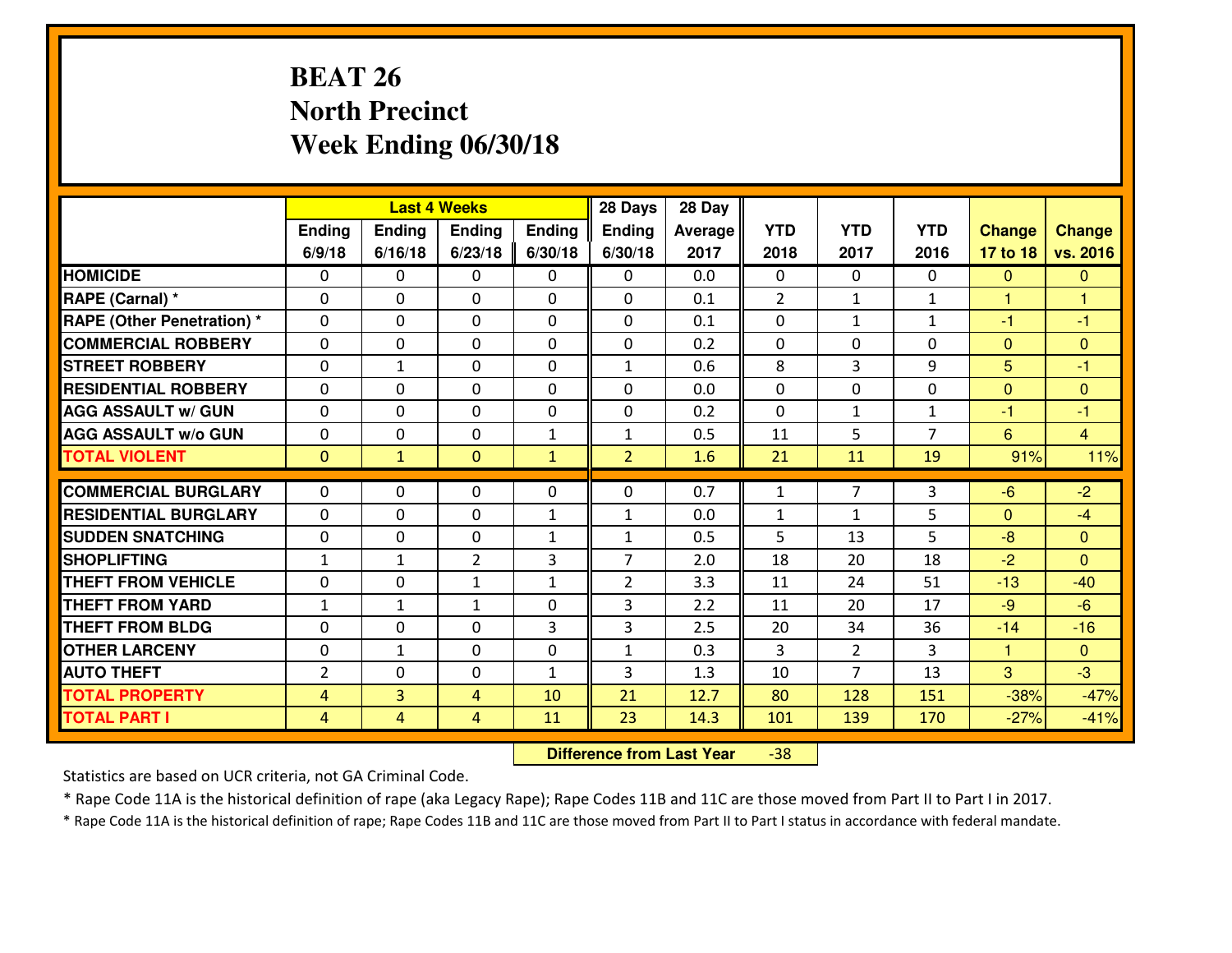# **BEAT 27 North PrecinctWeek Ending 06/30/18**

|                                  |                |                | <b>Last 4 Weeks</b> |              | 28 Days        | 28 Day     |                |                |                |                |                |
|----------------------------------|----------------|----------------|---------------------|--------------|----------------|------------|----------------|----------------|----------------|----------------|----------------|
|                                  | Ending         | Ending         | <b>Ending</b>       | Ending       | <b>Ending</b>  | Average    | <b>YTD</b>     | <b>YTD</b>     | <b>YTD</b>     | <b>Change</b>  | <b>Change</b>  |
|                                  | 6/9/18         | 6/16/18        | 6/23/18             | 6/30/18      | 6/30/18        | 2017       | 2018           | 2017           | 2016           | 17 to 18       | vs. 2016       |
| <b>HOMICIDE</b>                  | $\Omega$       | 0              | $\Omega$            | 0            | $\Omega$       | 0.2        | 0              | $\overline{2}$ | 0              | $-2$           | $\Omega$       |
| RAPE (Carnal) *                  | $\Omega$       | 0              | $\mathbf{0}$        | $\Omega$     | $\Omega$       | 0.6        | $\Omega$       | 4              | 0              | $-4$           | $\Omega$       |
| <b>RAPE (Other Penetration)*</b> | 0              | 0              | $\mathbf 0$         | 0            | 0              | 0.2        | $\mathbf{1}$   | $\overline{2}$ | 0              | $-1$           | 1              |
| <b>COMMERCIAL ROBBERY</b>        | 0              | 0              | $\mathbf 0$         | 0            | 0              | 0.0        | $\overline{2}$ | 0              | 0              | $\overline{2}$ | 2              |
| <b>STREET ROBBERY</b>            | 0              | 0              | $\mathbf 0$         | 0            | 0              | 1.0        | 3              | 4              | 11             | $-1$           | $-8$           |
| <b>RESIDENTIAL ROBBERY</b>       | $\mathbf{1}$   | 0              | $\mathbf 0$         | $\mathbf{0}$ | $\mathbf{1}$   | 0.0        | $\mathbf 1$    | $\mathbf{0}$   | $\mathbf{1}$   | 1              | $\mathbf{0}$   |
| <b>AGG ASSAULT W/ GUN</b>        | 0              | 0              | 1                   | 0            | $\mathbf{1}$   | 0.5        | 5              | $\overline{3}$ | $\overline{2}$ | $\overline{2}$ | 3              |
| <b>AGG ASSAULT W/o GUN</b>       | 0              | 0              | 1                   | $\mathbf{0}$ | $\mathbf{1}$   | 2.1        | 5              | $\overline{7}$ | $\overline{7}$ | $-2$           | $-2$           |
| <b>TOTAL VIOLENT</b>             | $\mathbf{1}$   | $\overline{0}$ | $\overline{2}$      | $\mathbf{0}$ | $\overline{3}$ | 4.5        | 17             | 22             | 21             | $-23%$         | $-19%$         |
| <b>COMMERCIAL BURGLARY</b>       | $\Omega$       | 0              | $\mathbf{0}$        | 0            | $\Omega$       | 0.3        | 2              | 3              | $\overline{2}$ | $-1$           | $\mathbf{0}$   |
| <b>RESIDENTIAL BURGLARY</b>      | $\mathbf{0}$   | 0              |                     |              |                | 0.5        |                |                | 6              | 3              | $\mathbf{0}$   |
| <b>SUDDEN SNATCHING</b>          |                |                | 0                   | $\mathbf{1}$ | $\mathbf{1}$   |            | 6              | 3              |                | $-7$           | $-9$           |
| <b>SHOPLIFTING</b>               | $\mathbf{0}$   | 0              | $\mathbf 0$         | 0<br>3       | 0<br>5         | 2.2<br>1.6 | 4<br>26        | 11             | 13<br>16       |                | 10             |
|                                  | $\mathbf{1}$   | 0              | 1                   |              |                |            |                | 12             |                | 14             |                |
| <b>THEFT FROM VEHICLE</b>        | 0              | $\overline{2}$ | 1                   | 0            | 3              | 3.9        | 11             | 30             | 36             | $-19$          | $-25$          |
| <b>THEFT FROM YARD</b>           | 0              | 0              | 1                   | $\mathbf{1}$ | $\overline{2}$ | 1.5        | 11             | 11             | 8              | $\mathbf{0}$   | 3              |
| <b>THEFT FROM BLDG</b>           | 2              | $\mathbf{1}$   | $\mathbf 0$         | 4            | $\overline{7}$ | 4.3        | 22             | 24             | 30             | $-2$           | $-8$           |
| <b>OTHER LARCENY</b>             | 0              | 0              | $\mathbf 0$         | 0            | 0              | 0.2        | $\mathbf 0$    | $\mathbf{1}$   | 0              | $-1$           | $\overline{0}$ |
| <b>AUTO THEFT</b>                | $\overline{2}$ | 0              | $\mathbf 0$         | $\mathbf 0$  | $\overline{2}$ | 1.1        | 8              | $\overline{7}$ | 17             | $\mathbf{1}$   | $-9$           |
| <b>TOTAL PROPERTY</b>            | 5              | 3              | 3                   | 9            | 20             | 15.7       | 90             | 102            | 128            | $-12%$         | $-30%$         |
| <b>TOTAL PART I</b>              | 6              | 3              | 5                   | 9            | 23             | 20.3       | 107            | 124            | 149            | $-14%$         | $-28%$         |

 **Difference from Last Year** $-17$ 

Statistics are based on UCR criteria, not GA Criminal Code.

\* Rape Code 11A is the historical definition of rape (aka Legacy Rape); Rape Codes 11B and 11C are those moved from Part II to Part I in 2017.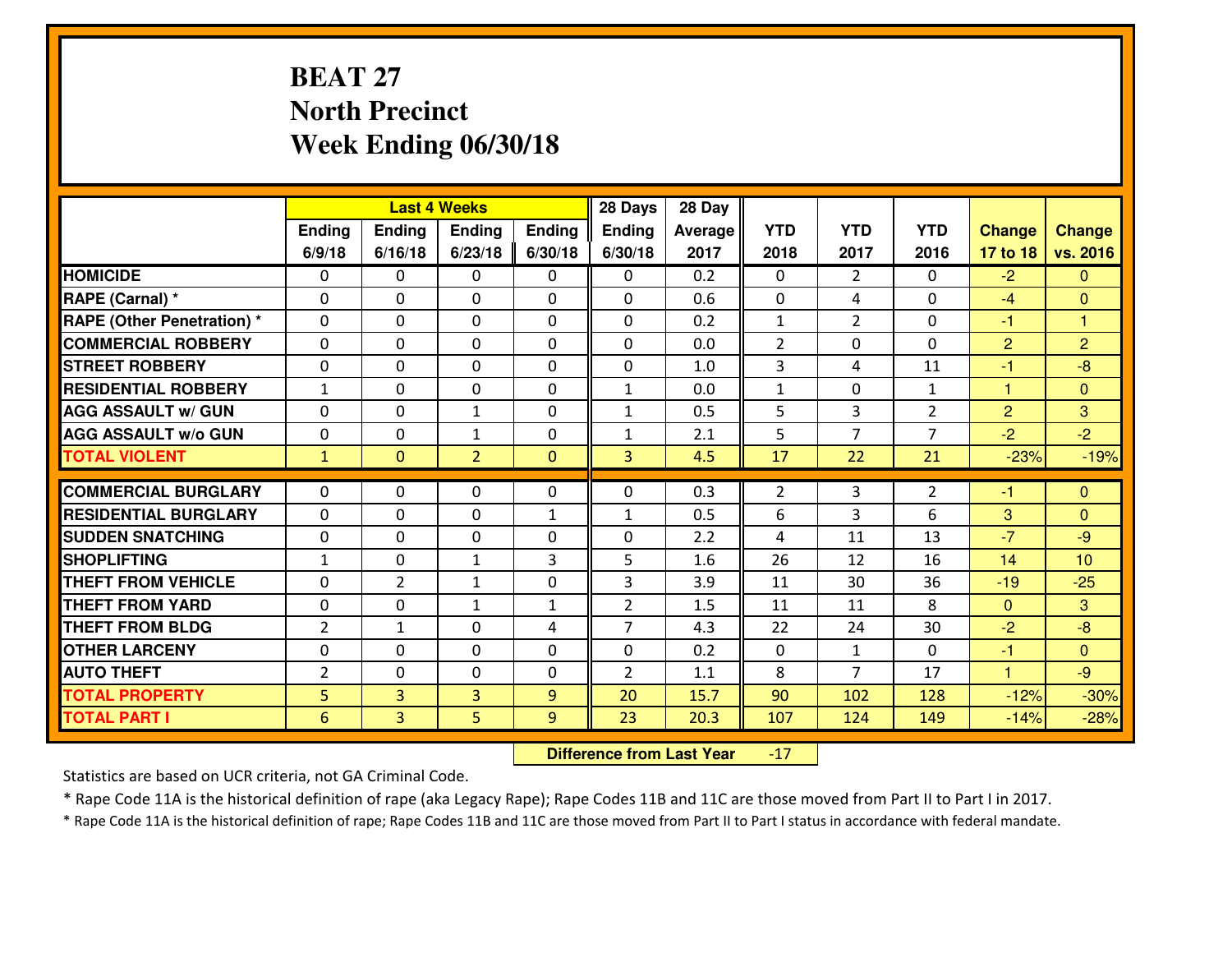

#### **COMPSTAT PRECINCT COMMANDER: CENTRAL PRECINCTWeek Ending 06/30/18**

**CAPT. BEN HERRON**



|                                                                                                  | Week<br><b>Ending</b> | <b>Week</b><br><b>Ending</b> | Weekly<br>Avg    | $28-Day$<br><b>Ending</b> | $28 - Day$<br><b>Ending</b>      | Avg<br>$28-Day$ | <b>YTD</b>                               | <b>YTD</b>                                   | <b>YTD</b>       | <b>Change</b>        | <b>Change</b>       |
|--------------------------------------------------------------------------------------------------|-----------------------|------------------------------|------------------|---------------------------|----------------------------------|-----------------|------------------------------------------|----------------------------------------------|------------------|----------------------|---------------------|
|                                                                                                  | 6/30/18               | 6/23/18                      | 2017             | 6/30/18                   | 6/2/18                           | 2017            | 2018                                     | 2017                                         | 2016             | 17 to 18             | vs. 2016            |
| <b>HOMICIDE</b>                                                                                  | 0                     | 0                            | 0                | 0                         | 0                                | -1              | $\mathbf{0}$                             | 5                                            | 14               | $-5$                 | $-14$               |
| RAPE (Carnal) *                                                                                  | 0                     | 0                            | $\Omega$         | 0                         | 1                                | $\mathbf{1}$    | $\overline{7}$                           | 9                                            | $\overline{7}$   | $\overline{2}$       | $\mathbf{0}$        |
| <b>RAPE (Other Penetration) *</b>                                                                | 0                     | $\Omega$                     | $\Omega$         | 0                         | 1                                | -1              | 6                                        | $\overline{5}$                               | 3                | $\blacktriangleleft$ | 3                   |
| <b>COMMERCIAL ROBBERY</b>                                                                        | 1                     | $\Omega$                     | $\Omega$         | 1                         | $\Omega$                         | $\mathbf{2}$    | $\overline{\mathbf{4}}$                  | 8                                            | 11               | $-4$                 | $-7$                |
| <b>STREET ROBBERY</b>                                                                            | 3                     | $\mathbf{0}$                 | $\overline{1}$   | 4                         | $\overline{7}$                   | 5               | 24                                       | $\overline{28}$                              | 36               | $-4$                 | $-12$               |
| <b>RESIDENTIAL ROBBERY</b>                                                                       | $\mathbf 0$           | $\mathbf{0}$                 | $\Omega$         | 0                         | $\overline{c}$                   | $\overline{1}$  | 3                                        | $\overline{4}$                               | 8                | $-1$                 | $-5$                |
| <b>AGG ASSAULT w/ GUN</b>                                                                        | 3                     | 3                            | $\overline{2}$   | 10                        | 8                                | $\overline{7}$  | 35                                       | 52                                           | 30               | $-17$                | 5                   |
| <b>AGG ASSAULT w/o GUN</b>                                                                       |                       | $\overline{1}$               | $\overline{2}$   | 4                         | 10                               | $\overline{6}$  | 39                                       | 41                                           | $\overline{28}$  | $-2$                 | 11                  |
| <b>TOTAL VIOLENT</b>                                                                             | 8                     | 4                            | $\overline{6}$   | 19                        | $\overline{29}$                  | 23              | 118                                      | 152                                          | 137              | $-22%$               | $-14%$              |
| <b>COMMERCIAL BURGLARY</b>                                                                       | $\mathbf{2}$          | 0                            |                  | 3                         | $\Omega$                         | 4               | 22                                       | 18                                           | $\overline{43}$  | 4                    | $-21$               |
| <b>RESIDENTIAL BURGLARY</b>                                                                      | $\mathbf 2$           | 8                            | 4                | 20                        | 21                               | 17              | 99                                       | 114                                          | 118              | $-15$                | $-19$               |
| <b>SUDDEN SNATCHING</b>                                                                          | $\mathbf{0}$          | 1                            | $\mathbf 0$      | 1                         | 1                                | 2               | 5                                        | $\overline{13}$                              | $\overline{12}$  | $-8$                 | $-7$                |
| <b>SHOPLIFTING</b>                                                                               | 6                     | 6                            | 5                | 21                        | 14                               | 18              | 84                                       | 128                                          | $\overline{78}$  | $-44$                | 6                   |
| <b>THEFT FROM VEHICLE</b>                                                                        | 4                     | 4                            | 8                | 15                        | $\overline{21}$                  | $\overline{32}$ | 146                                      | 230                                          | $\overline{212}$ | $-84$                | $-66$               |
| <b>THEFT FROM YARD</b>                                                                           | 4                     | 4                            | 4                | $\overline{14}$           | $\overline{13}$                  | 16              | 75                                       | 124                                          | 105              | $-49$                | $-30$               |
| <b>THEFT FROM BLDG</b>                                                                           | 5                     | 3                            | $\overline{4}$   | 11                        | 15                               | 16              | 88                                       | 91                                           | 137              | $\overline{3}$       | $-49$               |
| <b>OTHER LARCENY</b>                                                                             | $\overline{2}$        | 1                            | $\mathbf{1}$     | 5                         | $\overline{c}$                   | 3               | 24                                       | 26                                           | 11               | $\overline{2}$       | 13                  |
| <b>AUTO THEFT</b>                                                                                | 6                     | 3                            | $\overline{4}$   | 15                        | 18                               | 16              | 106                                      | 111                                          | 96               | $-5$                 | 10                  |
| <b>TOTAL PROPERTY</b>                                                                            | 31                    | 30                           | 31               | 105                       | 105                              | 124             | 649                                      | 855                                          | 812              | $-24%$               | $-20%$              |
| <b>TOTAL PART I</b>                                                                              | 39                    | $\overline{34}$              | $\overline{37}$  | 124                       | $\frac{1}{34}$                   | 147             | 767                                      | 1007                                         | 949              | $-24%$               | $-19%$              |
| Statistics are based on UCR criteria, not GA Criminal Code, and are                              |                       |                              |                  |                           | <b>Difference from Last Year</b> |                 | -240                                     |                                              |                  | <b>Last Week</b>     | <b>Year-to-Date</b> |
| preliminary, based on RMS data at the time prepared, and are subject to change.                  |                       |                              |                  |                           |                                  |                 | <b>At-Fault Police Vehicle Accidents</b> |                                              |                  |                      | 10                  |
| Cell Shading: white is within 0.6 standard deviation of the mean; red is above; green is below.  |                       |                              |                  |                           |                                  |                 |                                          | <b>Not At-Fault Police Vehicle Accidents</b> |                  | $\mathbf{0}$         | $\overline{9}$      |
| * Code 11A is the pre-2016 definition of rape; Codes 11B and 11C are by federal mandate in 2016. |                       |                              |                  |                           |                                  |                 | <b>Total Police Vehicle Accidents</b>    |                                              |                  | $\blacktriangleleft$ | 19                  |
|                                                                                                  | Week                  | Week                         | Weekly           | $28-Day$                  | $28-Day$                         | Avg             |                                          |                                              |                  |                      |                     |
| <b>Citizen Initiated Calls</b>                                                                   | <b>Ending</b>         | <b>Ending</b>                | Avg              | <b>Ending</b>             | Ending                           | $28-Day$        | <b>YTD</b>                               | <b>YTD</b>                                   | <b>YTD</b>       | <b>Change</b>        | <b>Change</b>       |
|                                                                                                  | 06/30/18              | 06/23/18                     | 2017             | 06/30/18                  | 06/02/18                         | 2017            | 2018                                     | 2017                                         | 2016             | 17 to 18             | vs. 2016            |
| <b>Midnight Shift</b>                                                                            | 104                   | 108                          | 126              | 428                       | 467                              | 503             | 2678                                     | 2783                                         | 2859             | $-105$               | $-181$              |
| <b>Day Shift</b>                                                                                 | $\overline{247}$      | 232                          | $\overline{271}$ | 1034                      | 1017                             | 1085            | 6281                                     | 6557                                         | 6641             | $-276$               | $-360$              |
| <b>Afternoon Shift</b>                                                                           | 246                   | 216                          | 294              | 954                       | 1071                             | 1176            | 6184                                     | 6972                                         | 6805             | $-788$               | $-621$              |
| <b>TOTAL CITIZEN CFS</b>                                                                         | 597                   | 556                          | 691              | 2416                      | 2555                             | 2764            | 15143                                    | 16312                                        | 16305            | $-7.2%$              | $-7.1%$             |
| <b>53S ShotSpotter Calls</b>                                                                     | 4                     | 4                            | 9                | 14                        | 16                               | $\overline{37}$ | 99                                       | $\overline{242}$                             | 259              | $-143$               | $-160$              |
| <b>Sig 53 Shots Fired Calls</b>                                                                  | 5                     | $\overline{11}$              | 15               | $\overline{32}$           | 53                               | 62              | 253                                      | 445                                          | 455              | $-192$               | $-202$              |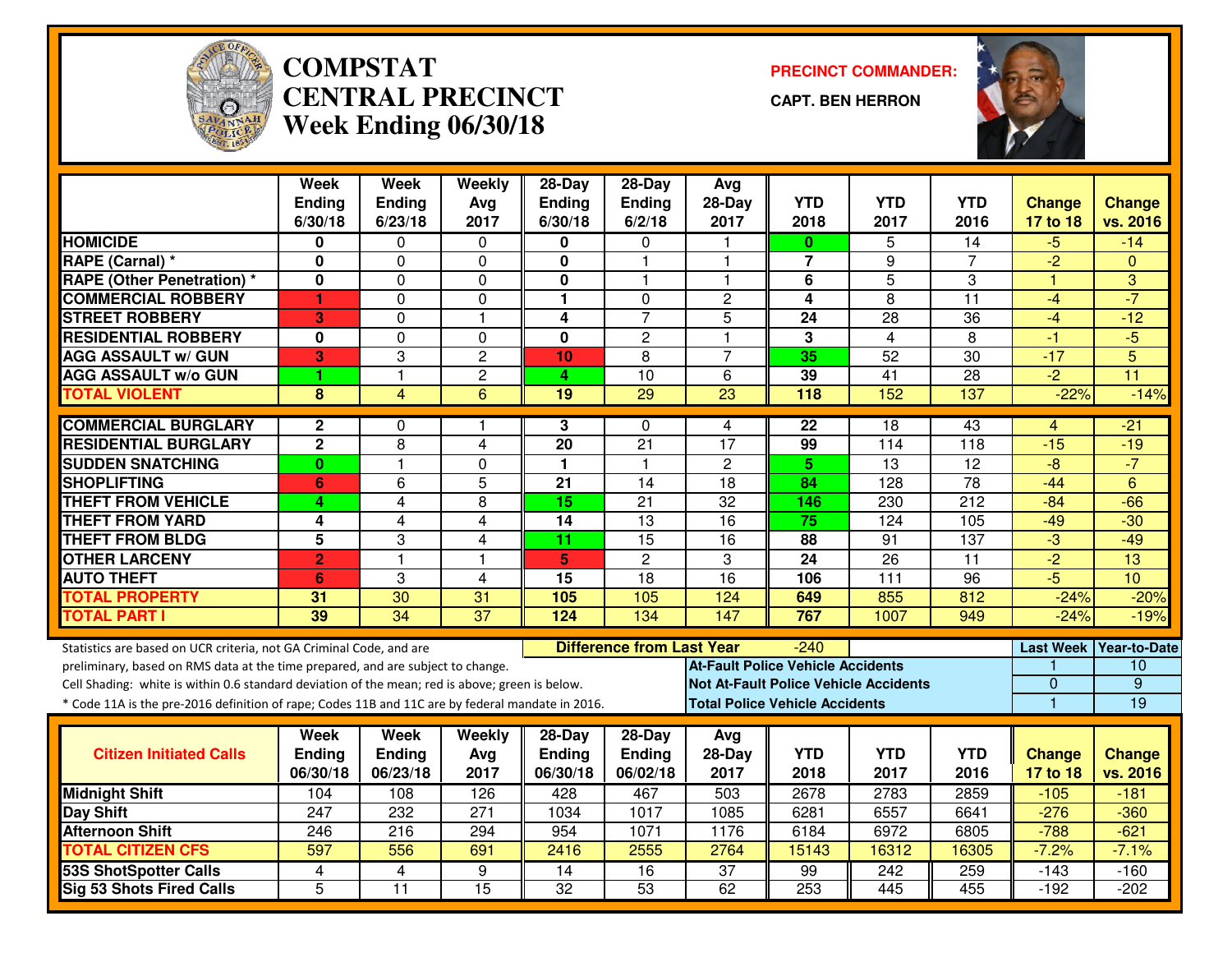# **BEAT 31 Central PrecinctWeek Ending 06/30/18**

|                                   |                |                | <b>Last 4 Weeks</b> |                | 28 Days        | 28 Day  |                |                |                |                      |                |
|-----------------------------------|----------------|----------------|---------------------|----------------|----------------|---------|----------------|----------------|----------------|----------------------|----------------|
|                                   | <b>Ending</b>  | Ending         | <b>Ending</b>       | Ending         | <b>Ending</b>  | Average | <b>YTD</b>     | <b>YTD</b>     | <b>YTD</b>     | <b>Change</b>        | <b>Change</b>  |
|                                   | 6/9/18         | 6/16/18        | 6/23/18             | 6/30/18        | 6/30/18        | 2017    | 2018           | 2017           | 2016           | 17 to 18             | vs. 2016       |
| <b>HOMICIDE</b>                   | 0              | $\Omega$       | $\Omega$            | 0              | $\Omega$       | 0.1     | $\Omega$       | $\Omega$       | $\overline{7}$ | $\mathbf{0}$         | $-7$           |
| RAPE (Carnal) *                   | $\Omega$       | $\Omega$       | $\Omega$            | 0              | 0              | 0.2     | $\Omega$       | $\mathbf{1}$   | $\mathbf{1}$   | $-1$                 | -1             |
| <b>RAPE (Other Penetration) *</b> | 0              | 0              | $\mathbf 0$         | 0              | 0              | 0.3     | $\mathbf{1}$   | 3              | 0              | $-2$                 | 1              |
| <b>COMMERCIAL ROBBERY</b>         | 0              | 0              | $\mathbf 0$         | $\Omega$       | 0              | 0.0     | $\mathbf{1}$   | $\mathbf 0$    | 0              | $\mathbf{1}$         | $\overline{1}$ |
| <b>STREET ROBBERY</b>             | 0              | 0              | 0                   | $\Omega$       | 0              | 1.1     | 6              | 6              | $\overline{7}$ | $\overline{0}$       | $-1$           |
| <b>RESIDENTIAL ROBBERY</b>        | 0              | 0              | 0                   | $\Omega$       | 0              | 0.2     | $\mathbf 0$    | $\overline{2}$ | $\overline{2}$ | $-2$                 | $-2$           |
| <b>AGG ASSAULT W/ GUN</b>         | 0              | $\mathbf{1}$   | 0                   | $\mathbf{1}$   | $\overline{2}$ | 1.0     | 5              | 9              | 5              | $-4$                 | $\overline{0}$ |
| <b>AGG ASSAULT W/o GUN</b>        | 0              | 0              | $\mathbf{1}$        | $\Omega$       | $\mathbf{1}$   | 1.1     | $\overline{7}$ | 6              | 6              | $\blacktriangleleft$ | 1              |
| <b>TOTAL VIOLENT</b>              | $\mathbf 0$    | $\mathbf{1}$   | $\mathbf{1}$        | $\mathbf{1}$   | 3              | 3.8     | 20             | 27             | 28             | $-26%$               | $-29%$         |
| <b>COMMERCIAL BURGLARY</b>        | $\Omega$       | $\mathbf{1}$   | $\mathbf{0}$        | 0              | $\mathbf{1}$   | 0.5     | $\overline{7}$ | $\mathbf{1}$   | 8              | 6                    | $-1$           |
| <b>RESIDENTIAL BURGLARY</b>       | 0              | 0              | 1                   | 0              | $\mathbf{1}$   | 2.3     | 11             | 13             | 22             | $-2$                 | $-11$          |
| <b>SUDDEN SNATCHING</b>           | 0              | 0              | 0                   | $\Omega$       | 0              | 0.4     | $\mathbf{1}$   | $\mathbf{1}$   | 3              | $\mathbf{0}$         | $-2$           |
| <b>SHOPLIFTING</b>                | 0              | $\mathbf 0$    | $\mathbf{1}$        | 0              | $\mathbf{1}$   | 1.5     | $\mathbf{1}$   | 10             | 9              | $-9$                 | $-8$           |
| <b>THEFT FROM VEHICLE</b>         | 0              | $\mathbf{1}$   | $\mathbf 0$         | $\Omega$       | $\mathbf{1}$   | 7.0     | 25             | 45             | 44             | $-20$                | $-19$          |
| <b>THEFT FROM YARD</b>            | $\mathbf 1$    | $\overline{2}$ | $\mathbf{1}$        | $\mathbf 1$    | 5              | 4.9     | 18             | 33             | 28             | $-15$                | $-10$          |
| <b>THEFT FROM BLDG</b>            | $\mathbf{1}$   | 0              | $\mathbf 0$         | $\Omega$       | $\mathbf{1}$   | 2.8     | 16             | 13             | 29             | 3                    | $-13$          |
| <b>OTHER LARCENY</b>              | 0              | 0              | $\mathbf 0$         | 0              | 0              | 0.7     | $\mathbf 0$    | 5              | $\mathbf{1}$   | $-5$                 | $-1$           |
| <b>AUTO THEFT</b>                 | $\mathbf{1}$   | 0              | $\mathbf 0$         | $\overline{2}$ | 3              | 3.0     | 10             | 24             | 19             | $-14$                | $-9$           |
| <b>TOTAL PROPERTY</b>             | $\overline{3}$ | 4              | $\overline{3}$      | 3              | 13             | 22.9    | 89             | 145            | 163            | $-39%$               | $-45%$         |
| <b>TOTAL PART I</b>               | $\overline{3}$ | 5              | 4                   | 4              | 16             | 26.8    | 109            | 172            | 191            | $-37%$               | $-43%$         |

 **Difference from Last Year**-63

Statistics are based on UCR criteria, not GA Criminal Code.

\* Rape Code 11A is the historical definition of rape (aka Legacy Rape); Rape Codes 11B and 11C are those moved from Part II to Part I in 2017.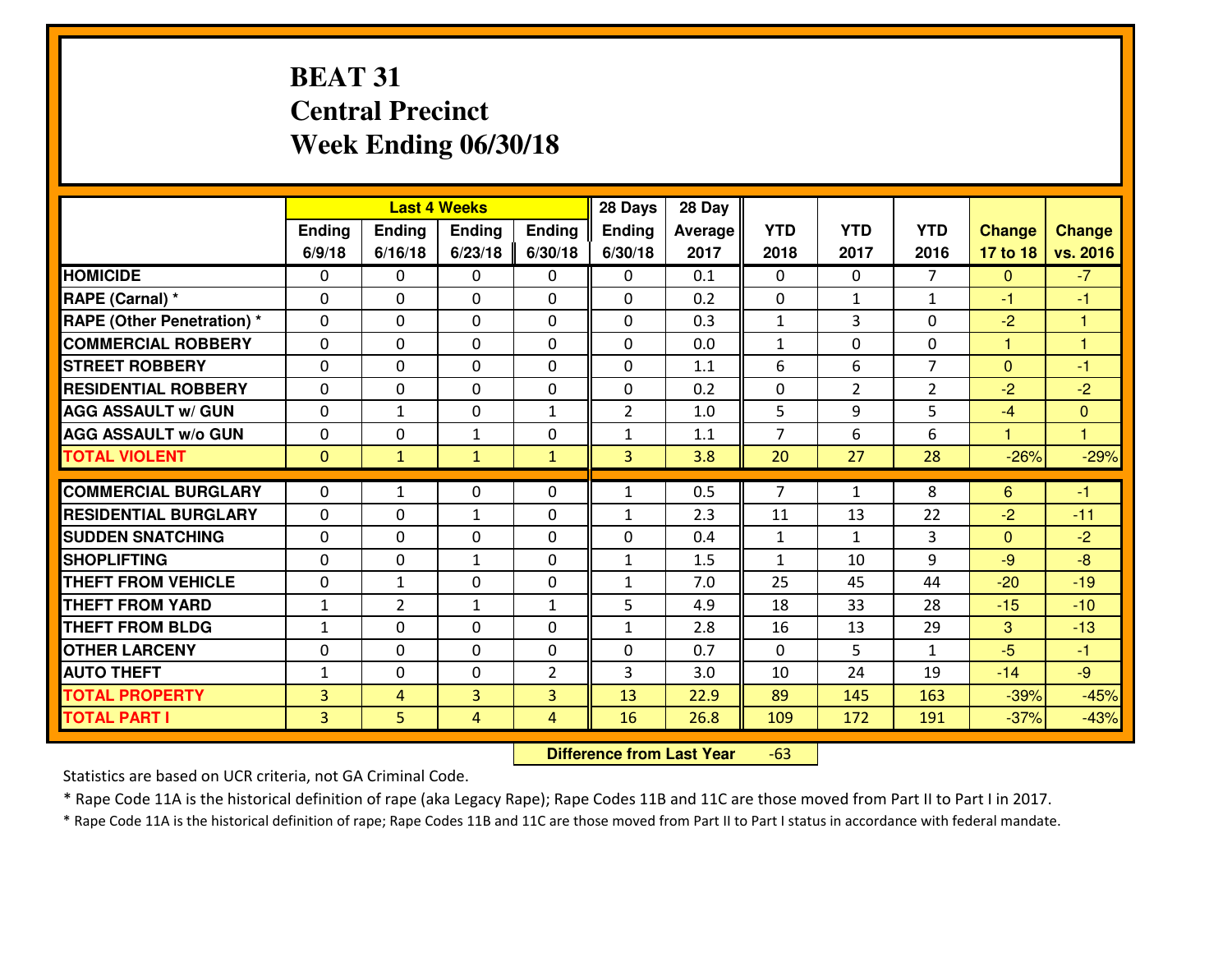# **BEAT 32 Central PrecinctWeek Ending 06/30/18**

|                                              |              |                | <b>Last 4 Weeks</b> |                | 28 Days        | 28 Day         |                |                |                |                  |                |
|----------------------------------------------|--------------|----------------|---------------------|----------------|----------------|----------------|----------------|----------------|----------------|------------------|----------------|
|                                              | Ending       | Ending         | <b>Ending</b>       | <b>Ending</b>  | <b>Ending</b>  | <b>Average</b> | <b>YTD</b>     | <b>YTD</b>     | <b>YTD</b>     | <b>Change</b>    | <b>Change</b>  |
|                                              | 6/9/18       | 6/16/18        | 6/23/18             | 6/30/18        | 6/30/18        | 2017           | 2018           | 2017           | 2016           | 17 to 18         | vs. 2016       |
| <b>HOMICIDE</b>                              | $\Omega$     | 0              | $\Omega$            | $\mathbf{0}$   | 0              | 0.0            | $\Omega$       | $\Omega$       | $\Omega$       | $\mathbf{0}$     | $\Omega$       |
| RAPE (Carnal) *                              | $\mathbf{0}$ | 0              | $\mathbf{0}$        | 0              | 0              | 0.4            | $\mathbf{1}$   | $\overline{2}$ | $\mathbf{1}$   | $-1$             | $\mathbf{0}$   |
| <b>RAPE (Other Penetration) *</b>            | $\mathbf{0}$ | 0              | $\mathbf{0}$        | 0              | 0              | 0.2            | $\mathbf{1}$   | $\overline{2}$ | $\Omega$       | -1               | $\mathbf{1}$   |
| <b>COMMERCIAL ROBBERY</b>                    | $\mathbf{0}$ | 0              | $\mathbf{0}$        | 0              | $\Omega$       | 0.5            | $\overline{2}$ | 3              | $\overline{2}$ | -1               | $\mathbf{0}$   |
| <b>STREET ROBBERY</b>                        | $\mathbf{0}$ | 1              | $\mathbf{0}$        | 0              | $\mathbf{1}$   | 0.5            | $\overline{2}$ | $\overline{2}$ | 4              | $\mathbf{0}$     | $-2$           |
| <b>RESIDENTIAL ROBBERY</b>                   | $\Omega$     | 0              | $\mathbf 0$         | 0              | 0              | 0.0            | $\mathbf 0$    | $\Omega$       | 0              | $\mathbf{0}$     | $\overline{0}$ |
| <b>AGG ASSAULT w/ GUN</b>                    | 0            | 1              | $\mathbf 0$         | 0              | $\mathbf{1}$   | 0.4            | 3              | 4              | $\mathbf{1}$   | $-1$             | $\overline{2}$ |
| <b>AGG ASSAULT W/o GUN</b>                   | 0            | 0              | $\mathbf 0$         | 0              | 0              | 0.5            | 3              | 3              | 3              | $\mathbf{0}$     | $\overline{0}$ |
| <b>TOTAL VIOLENT</b>                         | $\mathbf{0}$ | $\overline{2}$ | $\mathbf{0}$        | $\overline{0}$ | $\overline{2}$ | 2.5            | 12             | 16             | 11             | $-25%$           | 9%             |
| <b>COMMERCIAL BURGLARY</b>                   | $\mathbf{0}$ | 0              | 0                   | $\mathbf{1}$   | 1              | 0.3            | 1              | $\mathbf{1}$   | 9              | $\mathbf{0}$     | $-8$           |
| <b>RESIDENTIAL BURGLARY</b>                  | $\mathbf{1}$ |                |                     |                |                |                |                |                |                |                  |                |
|                                              |              |                |                     |                |                |                |                |                |                |                  |                |
|                                              |              | $\overline{2}$ | $\mathbf{0}$        | 0              | 3              | 2.1            | 13             | 4              | 18             | 9                | $-5$           |
| <b>SUDDEN SNATCHING</b>                      | $\mathbf{0}$ | 0              | 0                   | 0              | 0              | 0.2            | $\Omega$       | $\overline{2}$ | $\Omega$       | $-2$             | $\Omega$       |
| <b>SHOPLIFTING</b>                           | $\mathbf{1}$ | $\mathbf{1}$   | 3                   | 3              | 8              | 3.8            | 34             | 22             | 18             | 12               | 16             |
| <b>THEFT FROM VEHICLE</b>                    | $\mathbf{1}$ | 0              | 0                   | $\mathbf{1}$   | $\overline{2}$ | 8.7            | 31             | 71             | 49             | $-40$            | $-18$          |
| <b>THEFT FROM YARD</b>                       | 0            | 1              | $\overline{2}$      | $\overline{2}$ | 5              | 2.8            | 22             | 27             | 15             | $-5$             | $\overline{7}$ |
| <b>THEFT FROM BLDG</b>                       | $\mathbf{1}$ | 0              | 0                   | $\overline{2}$ | 3              | 4.1            | 18             | 28             | 35             | $-10$            | $-17$          |
| <b>OTHER LARCENY</b>                         | 0            | 0              | $\mathbf{1}$        | $\mathbf{1}$   | $\overline{2}$ | 1.0            | 12             | $\overline{7}$ | $\Omega$       | $5\phantom{.}$   | 12             |
| <b>AUTO THEFT</b>                            | $\mathbf{1}$ | 0              | 0                   | $\mathbf{1}$   | $\overline{2}$ | 2.3            | 15             | 17             | 14             | $-2$             | $\mathbf{1}$   |
| <b>TOTAL PROPERTY</b><br><b>TOTAL PART I</b> | 5<br>5       | 4<br>6         | 6<br>$6\phantom{1}$ | 11<br>11       | 26<br>28       | 25.4<br>27.8   | 146<br>158     | 179<br>195     | 158<br>169     | $-18%$<br>$-19%$ | $-8%$<br>$-7%$ |

 **Difference from Last Year**-37

Statistics are based on UCR criteria, not GA Criminal Code.

\* Rape Code 11A is the historical definition of rape (aka Legacy Rape); Rape Codes 11B and 11C are those moved from Part II to Part I in 2017.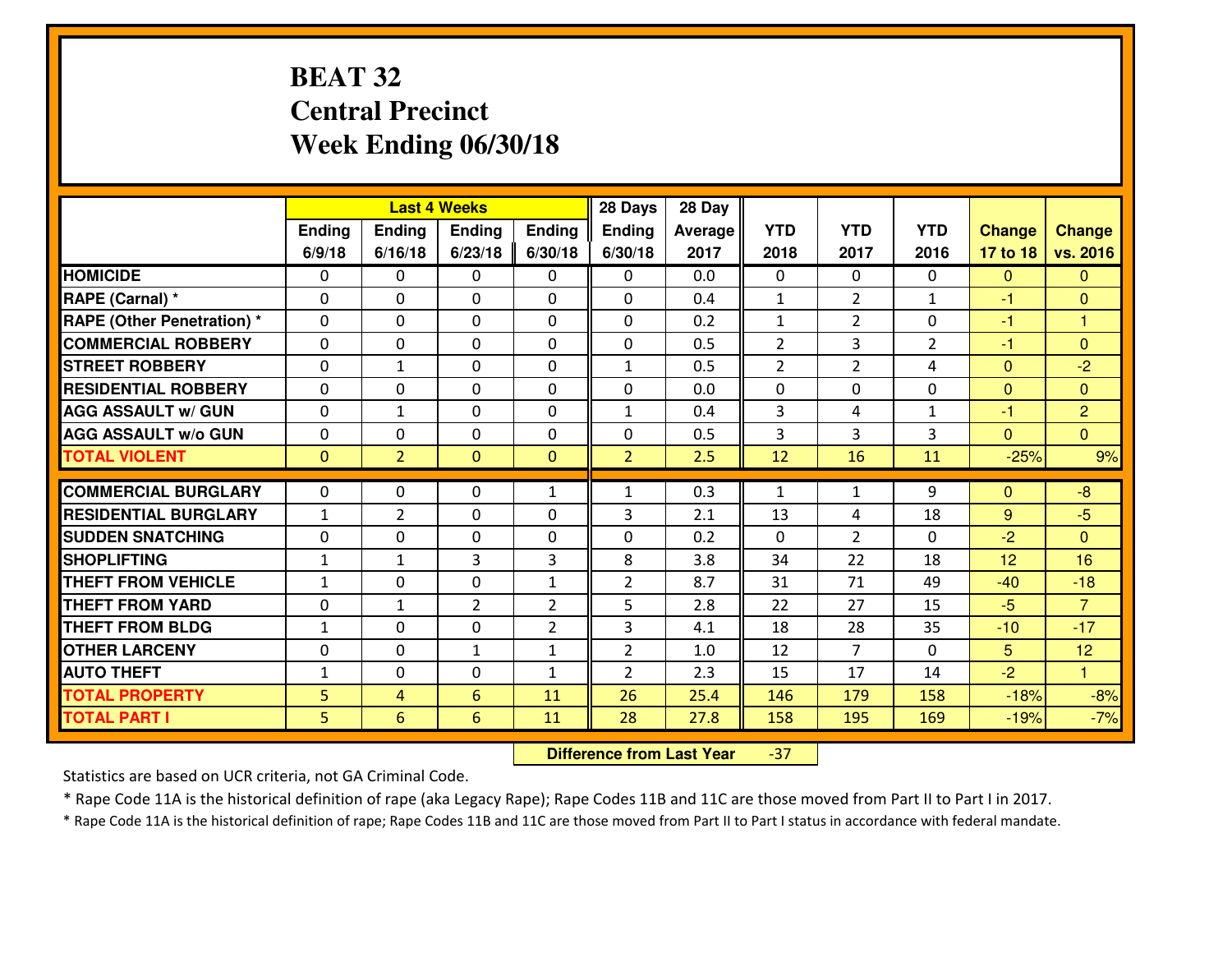# **BEAT 33 Central PrecinctWeek Ending 06/30/18**

|                                  |              |                | <b>Last 4 Weeks</b> |                | 28 Days        | 28 Day  |                |                |                      |                |                  |
|----------------------------------|--------------|----------------|---------------------|----------------|----------------|---------|----------------|----------------|----------------------|----------------|------------------|
|                                  | Ending       | Ending         | Ending              | <b>Ending</b>  | <b>Ending</b>  | Average | <b>YTD</b>     | <b>YTD</b>     | <b>YTD</b>           | <b>Change</b>  | <b>Change</b>    |
|                                  | 6/9/18       | 6/16/18        | 6/23/18             | 6/30/18        | 6/30/18        | 2017    | 2018           | 2017           | 2016                 | 17 to 18       | vs. 2016         |
| <b>HOMICIDE</b>                  | 0            | 0              | 0                   | 0              | 0              | 0.2     | 0              | $\mathbf{1}$   | 4                    | $-1$           | $-4$             |
| RAPE (Carnal) *                  | $\mathbf{0}$ | 0              | 0                   | $\Omega$       | 0              | 0.2     | $\mathbf{1}$   | $\mathbf{1}$   | $\overline{2}$       | $\Omega$       | $-1$             |
| <b>RAPE (Other Penetration)*</b> | $\Omega$     | $\Omega$       | $\mathbf 0$         | $\Omega$       | $\Omega$       | 0.1     | $\mathbf{1}$   | 0              | $\mathbf{1}$         | $\mathbf{1}$   | $\Omega$         |
| <b>COMMERCIAL ROBBERY</b>        | $\Omega$     | $\Omega$       | $\mathbf 0$         | $\mathbf{1}$   | $\mathbf{1}$   | 0.5     | $\mathbf{1}$   | 4              | 3                    | $-3$           | $-2$             |
| <b>ISTREET ROBBERY</b>           | $\mathbf{0}$ | 0              | $\mathbf{0}$        | $\mathbf{1}$   | $\mathbf{1}$   | 1.5     | 9              | 11             | 12                   | $-2$           | $-3$             |
| <b>RESIDENTIAL ROBBERY</b>       | 0            | 0              | $\mathbf 0$         | 0              | 0              | 0.1     | 0              | $\Omega$       | 0                    | $\Omega$       | $\overline{0}$   |
| <b>AGG ASSAULT W/ GUN</b>        | 0            | 0              | $\mathbf 0$         | 0              | 0              | 1.4     | 5              | 11             | 4                    | $-6$           | $\mathbf{1}$     |
| <b>AGG ASSAULT W/o GUN</b>       | 0            | 0              | $\mathbf 0$         | 0              | 0              | 1.1     | 3              | 9              | $\overline{7}$       | $-6$           | $-4$             |
| <b>TOTAL VIOLENT</b>             | $\mathbf{0}$ | $\overline{0}$ | $\mathbf{O}$        | $\overline{2}$ | $\overline{2}$ | 4.9     | 20             | 37             | 33                   | $-46%$         | $-39%$           |
| <b>COMMERCIAL BURGLARY</b>       | $\Omega$     | 0              | $\mathbf{0}$        | $\mathbf{1}$   | $\mathbf{1}$   | 0.6     | 5              | $\overline{2}$ | 10                   | 3              | $-5$             |
| <b>RESIDENTIAL BURGLARY</b>      | $\Omega$     |                |                     |                |                |         |                |                |                      |                |                  |
| <b>SUDDEN SNATCHING</b>          |              | $\overline{2}$ | 1                   | $\Omega$       | 3              | 1.7     | 10             | 8              | 12                   | $\overline{2}$ | $-2$             |
| <b>SHOPLIFTING</b>               | 0            | 0              | $\mathbf 0$         | $\Omega$       | 0<br>6         | 0.3     | $\overline{2}$ | $\overline{2}$ | $\overline{2}$<br>18 | $\Omega$       | $\Omega$<br>$-2$ |
|                                  | $\mathbf{1}$ | $\overline{2}$ | $\overline{2}$      | $\mathbf{1}$   |                | 5.4     | 16             | 59             |                      | $-43$          |                  |
| <b>THEFT FROM VEHICLE</b>        | 0            | 0              | $\mathbf{1}$        | $\mathbf{1}$   | $\overline{2}$ | 5.6     | 23             | 53             | 36                   | $-30$          | $-13$            |
| <b>THEFT FROM YARD</b>           | 0            | 0              | $\mathbf 0$         | 0              | 0              | 3.2     | 17             | 22             | 34                   | $-5$           | $-17$            |
| <b>THEFT FROM BLDG</b>           | $\mathbf{0}$ | $\mathbf{1}$   | 1                   | $\mathbf{1}$   | 3              | 2.5     | 15             | 14             | 32                   | $\mathbf{1}$   | $-17$            |
| <b>OTHER LARCENY</b>             | 0            | 1              | $\mathbf 0$         | $\mathbf{1}$   | $\overline{2}$ | 0.8     | 6              | 6              | 5                    | $\mathbf{0}$   | $\overline{1}$   |
| <b>AUTO THEFT</b>                | 0            | 0              | $\overline{2}$      | $\mathbf{1}$   | 3              | 3.0     | 27             | 20             | 24                   | $\overline{7}$ | 3                |
| <b>TOTAL PROPERTY</b>            | $\mathbf{1}$ | 6              | $\overline{7}$      | 6              | 20             | 23.1    | 121            | 186            | 173                  | $-35%$         | $-30%$           |
| <b>TOTAL PART I</b>              | $\mathbf{1}$ | 6              | $\overline{7}$      | 8              | 22             | 28.0    | 141            | 223            | 206                  | $-37%$         | $-32%$           |

 **Difference from Last Year**-82

Statistics are based on UCR criteria, not GA Criminal Code.

\* Rape Code 11A is the historical definition of rape (aka Legacy Rape); Rape Codes 11B and 11C are those moved from Part II to Part I in 2017.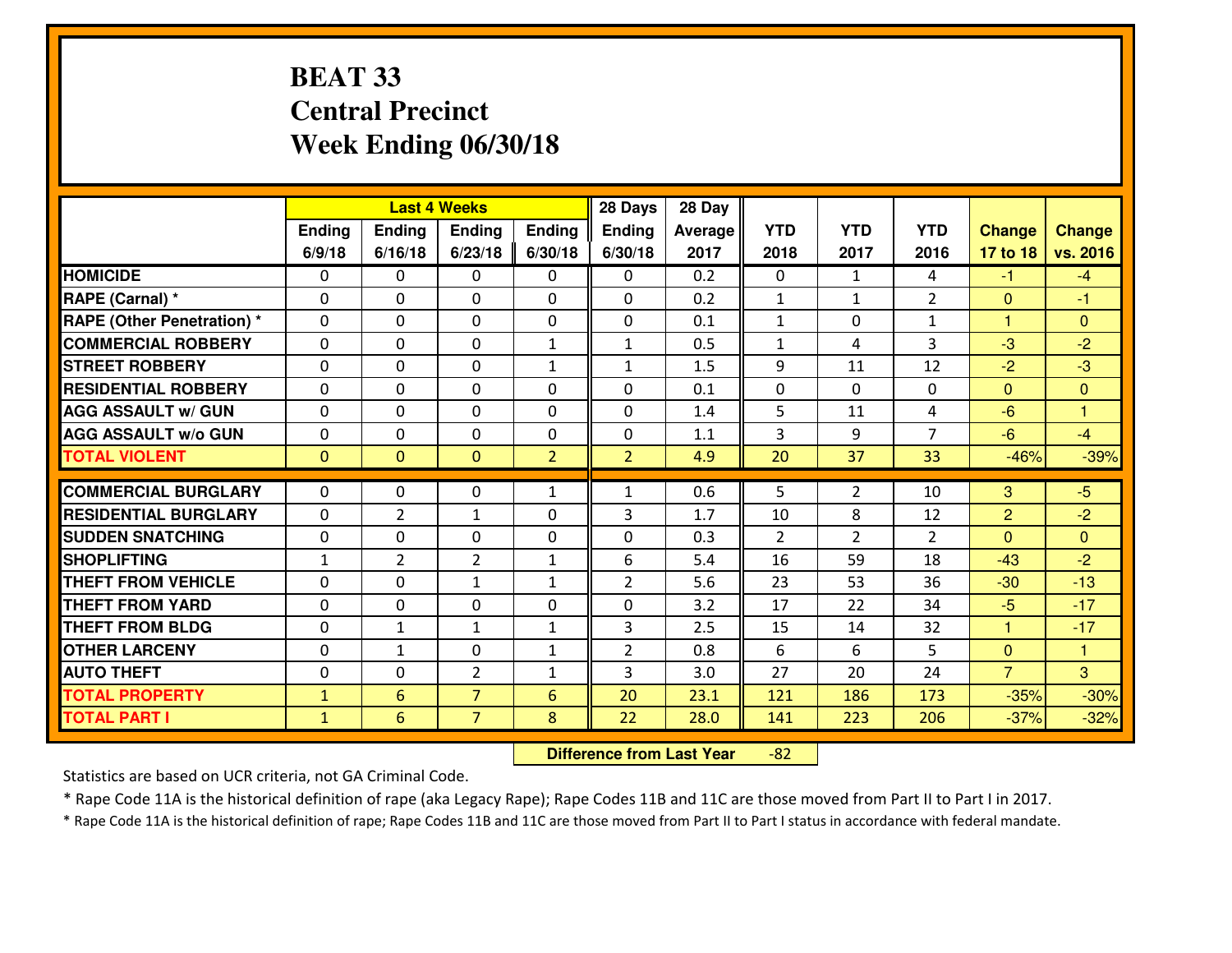# **BEAT 34 Central PrecinctWeek Ending 06/30/18**

|                             |                |                | <b>Last 4 Weeks</b> |                | 28 Days        | 28 Day         |                |                |                |               |                |
|-----------------------------|----------------|----------------|---------------------|----------------|----------------|----------------|----------------|----------------|----------------|---------------|----------------|
|                             | Ending         | <b>Ending</b>  | <b>Ending</b>       | Ending         | <b>Ending</b>  | <b>Average</b> | <b>YTD</b>     | <b>YTD</b>     | <b>YTD</b>     | <b>Change</b> | <b>Change</b>  |
|                             | 6/9/18         | 6/16/18        | 6/23/18             | 6/30/18        | 5/30/18        | 2017           | 2018           | 2017           | 2016           | 17 to 18      | vs. 2016       |
| <b>HOMICIDE</b>             | $\Omega$       | 0              | $\Omega$            | $\Omega$       | $\Omega$       | 0.3            | $\Omega$       | 3              | $\mathbf{1}$   | $-3$          | $-1$           |
| RAPE (Carnal) *             | $\mathbf{0}$   | 0              | $\mathbf{0}$        | 0              | $\Omega$       | 0.5            | $\mathbf{1}$   | 4              | $\Omega$       | $-3$          | $\mathbf{1}$   |
| RAPE (Other Penetration) *  | $\Omega$       | 0              | $\mathbf{0}$        | $\Omega$       | $\Omega$       | 0.0            | $\Omega$       | $\Omega$       | $\mathbf{1}$   | $\mathbf{0}$  | $-1$           |
| <b>COMMERCIAL ROBBERY</b>   | $\mathbf{0}$   | 0              | 0                   | 0              | 0              | 0.1            | $\mathbf{0}$   | 0              | $\overline{2}$ | $\mathbf{0}$  | $-2$           |
| <b>STREET ROBBERY</b>       | 0              | 0              | $\mathbf 0$         | $\mathbf{1}$   | $\mathbf{1}$   | 0.7            | 4              | 3              | $\overline{2}$ | $\mathbf{1}$  | $\overline{2}$ |
| <b>RESIDENTIAL ROBBERY</b>  | $\Omega$       | $\Omega$       | $\mathbf 0$         | 0              | 0              | 0.3            | $\mathbf{1}$   | $\overline{2}$ | $\overline{2}$ | $-1$          | $-1$           |
| <b>AGG ASSAULT w/ GUN</b>   | 0              | 1              | $\mathbf{1}$        | $\overline{2}$ | 4              | 2.4            | 10             | 18             | 9              | $-8$          | $\mathbf{1}$   |
| <b>AGG ASSAULT W/o GUN</b>  | $1\,$          | $\mathbf{1}$   | 0                   | 0              | $\overline{2}$ | 1.8            | 16             | 13             | $\overline{7}$ | 3             | 9 <sup>°</sup> |
| <b>TOTAL VIOLENT</b>        | $\mathbf{1}$   | $\overline{2}$ | $\mathbf{1}$        | 3              | $\overline{7}$ | 6.1            | 32             | 43             | 24             | $-26%$        | 33%            |
| <b>COMMERCIAL BURGLARY</b>  | $\Omega$       | 0              | $\Omega$            | $\Omega$       | $\Omega$       | 0.4            | $\overline{2}$ | 4              | 3              | $-2$          | $-1$           |
| <b>RESIDENTIAL BURGLARY</b> | $\mathbf{1}$   | 0              | $\mathbf{1}$        | 0              | $\overline{2}$ | 5.4            | 32             | 46             | 27             | $-14$         | 5              |
| <b>SUDDEN SNATCHING</b>     | 0              | 0              | $\mathbf{1}$        | 0              | $\mathbf{1}$   | 0.5            | $\mathbf{1}$   | 5              | 3              | $-4$          | $-2$           |
| <b>SHOPLIFTING</b>          | 0              | $\mathbf{1}$   | $\mathbf 0$         | 0              | $\mathbf{1}$   | 2.8            | 4              | 5              | $\overline{2}$ | $-1$          | $\overline{2}$ |
| <b>THEFT FROM VEHICLE</b>   | $\mathbf{1}$   | 0              | $\overline{2}$      | 0              | 3              | 3.3            | 20             | 22             | 24             | $-2$          | $-4$           |
| <b>THEFT FROM YARD</b>      | $1\,$          | 0              | $\mathbf 0$         | 0              | $\mathbf{1}$   | 1.6            | 6              | 11             | 11             | $-5$          | $-5$           |
| <b>THEFT FROM BLDG</b>      | 0              | 0              | $\mathbf 0$         | $\mathbf{1}$   | $\mathbf{1}$   | 2.3            | 16             | 8              | 12             | 8             | $\overline{4}$ |
| <b>OTHER LARCENY</b>        | 0              | 0              | 0                   | 0              | 0              | 0.2            | $\mathbf{1}$   | $\mathbf{1}$   | $\overline{2}$ | $\mathbf{0}$  | $-1$           |
| <b>AUTO THEFT</b>           | $\mathbf{0}$   | $\overline{2}$ | $\mathbf{1}$        | 0              | 3              | 3.2            | 16             | 26             | 21             | $-10$         | $-5$           |
| <b>TOTAL PROPERTY</b>       | 3              | $\overline{3}$ | 5                   | $\mathbf{1}$   | 12             | 19.7           | 98             | 128            | 105            | $-23%$        | $-7%$          |
| <b>TOTAL PART I</b>         | $\overline{4}$ | 5              | $6\phantom{1}$      | $\overline{4}$ | 19             | 25.8           | 130            | 171            | 129            | $-24%$        | 1%             |

 **Difference from Last Year** $-41$ 

Statistics are based on UCR criteria, not GA Criminal Code.

\* Rape Code 11A is the historical definition of rape (aka Legacy Rape); Rape Codes 11B and 11C are those moved from Part II to Part I in 2017.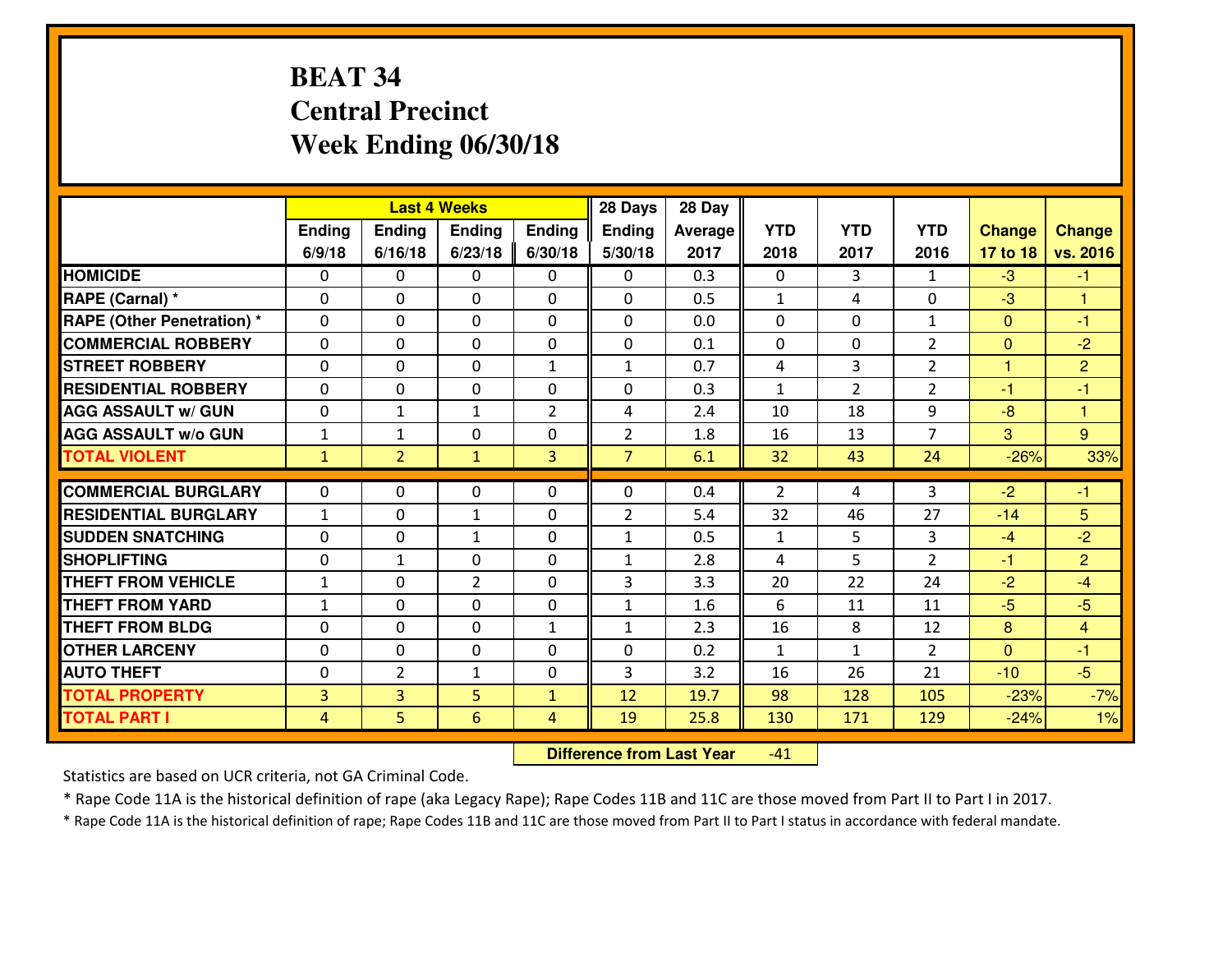# **BEAT 35 Central PrecinctWeek Ending 06/30/18**

|                                   |                | <b>Last 4 Weeks</b> |               |                | 28 Days        | 28 Day  |                |                |                |                |                |
|-----------------------------------|----------------|---------------------|---------------|----------------|----------------|---------|----------------|----------------|----------------|----------------|----------------|
|                                   | Ending         | Ending              | <b>Ending</b> | Ending         | <b>Ending</b>  | Average | <b>YTD</b>     | <b>YTD</b>     | <b>YTD</b>     | <b>Change</b>  | <b>Change</b>  |
|                                   | 6/9/18         | 6/16/18             | 6/23/18       | 6/30/18        | 6/30/18        | 2017    | 2018           | 2017           | 2016           | 17 to 18       | vs. 2016       |
| <b>HOMICIDE</b>                   | $\Omega$       | 0                   | $\Omega$      | 0              | $\Omega$       | 0.1     | 0              | $\mathbf{1}$   | $\mathfrak{D}$ | $-1$           | $-2$           |
| RAPE (Carnal) *                   | $\mathbf{0}$   | 0                   | $\mathbf{0}$  | 0              | $\Omega$       | 0.0     | 2              | $\mathbf{0}$   | $\overline{2}$ | 2              | $\mathbf{0}$   |
| <b>RAPE (Other Penetration) *</b> | $\Omega$       | 0                   | $\mathbf{0}$  | $\Omega$       | $\Omega$       | 0.0     | 3              | 0              | 0              | 3              | 3              |
| <b>COMMERCIAL ROBBERY</b>         | $\mathbf{0}$   | 0                   | 0             | 0              | $\Omega$       | 0.4     | $\mathbf{0}$   | $\mathbf{1}$   | 3              | $-1$           | $-3$           |
| <b>STREET ROBBERY</b>             | 0              | 0                   | $\mathbf 0$   | 0              | 0              | 0.6     | $\mathbf{1}$   | 4              | 9              | $-3$           | $-8$           |
| <b>RESIDENTIAL ROBBERY</b>        | $\Omega$       | $\Omega$            | $\mathbf 0$   | $\Omega$       | 0              | 0.1     | $\Omega$       | $\Omega$       | 3              | $\mathbf{0}$   | $-3$           |
| <b>AGG ASSAULT w/ GUN</b>         | 0              | $\mathbf{1}$        | $\mathbf 0$   | 0              | $\mathbf{1}$   | 1.3     | 10             | 8              | 8              | $\overline{2}$ | $\overline{2}$ |
| <b>AGG ASSAULT W/o GUN</b>        | 0              | 0                   | $\mathbf 0$   | $\mathbf{1}$   | $\mathbf{1}$   | 1.2     | $\overline{7}$ | 5              | 3              | 2              | $\overline{4}$ |
| <b>TOTAL VIOLENT</b>              | $\mathbf{0}$   | $\mathbf{1}$        | $\mathbf{O}$  | $\mathbf{1}$   | $\overline{2}$ | 3.6     | 23             | 19             | 30             | 21%            | $-23%$         |
| <b>COMMERCIAL BURGLARY</b>        | $\Omega$       | 0                   | $\mathbf{0}$  | $\Omega$       | $\Omega$       | 1.0     | 2              | 6              | 9              | $-4$           | $-7$           |
| <b>RESIDENTIAL BURGLARY</b>       | 0              | $\overline{2}$      | 5             | $\mathbf{1}$   | 8              | 3.7     | 21             | 30             | 27             | $-9$           | $-6$           |
| <b>SUDDEN SNATCHING</b>           | 0              | 0                   | 0             | 0              | 0              | 0.2     | $\mathbf{1}$   | $\overline{2}$ | 3              | $-1$           | $-2$           |
| <b>SHOPLIFTING</b>                | $\overline{2}$ | 0                   | $\mathbf 0$   | $\mathbf{1}$   | 3              | 2.2     | 13             | 13             | 20             | $\mathbf{0}$   | $-7$           |
| <b>THEFT FROM VEHICLE</b>         | $\Omega$       | $\mathbf{1}$        | $\mathbf 0$   | $\mathbf{1}$   | $\overline{2}$ | 3.6     | 24             | 25             | 31             | $-1$           | $-7$           |
| <b>THEFT FROM YARD</b>            | 0              | $\mathbf{1}$        | $\mathbf{1}$  | $\mathbf{1}$   | 3              | 2.2     | 8              | 20             | 13             | $-12$          | $-5$           |
| <b>THEFT FROM BLDG</b>            | 0              | 0                   | $\mathbf 0$   | $\mathbf{1}$   | $\mathbf{1}$   | 2.6     | 8              | 17             | 21             | $-9$           | $-13$          |
| <b>OTHER LARCENY</b>              | 0              | $\mathbf{1}$        | $\mathbf 0$   | 0              | $\mathbf{1}$   | 0.5     | 4              | 6              | $\overline{2}$ | $-2$           | $\overline{2}$ |
| <b>AUTO THEFT</b>                 | $\mathbf{0}$   | $\mathbf{1}$        | $\mathbf{0}$  | $\mathbf{1}$   | $\overline{2}$ | 2.5     | 27             | 18             | 14             | 9              | 13             |
| <b>TOTAL PROPERTY</b>             | $\overline{2}$ | 6                   | 6             | 6              | 20             | 18.6    | 108            | 137            | 140            | $-21%$         | $-23%$         |
| <b>TOTAL PART I</b>               | $\overline{2}$ | $\overline{7}$      | 6             | $\overline{7}$ | 22             | 22.2    | 131            | 156            | 170            | $-16%$         | $-23%$         |

 **Difference from Last Year**-25

Statistics are based on UCR criteria, not GA Criminal Code.

\* Rape Code 11A is the historical definition of rape (aka Legacy Rape); Rape Codes 11B and 11C are those moved from Part II to Part I in 2017.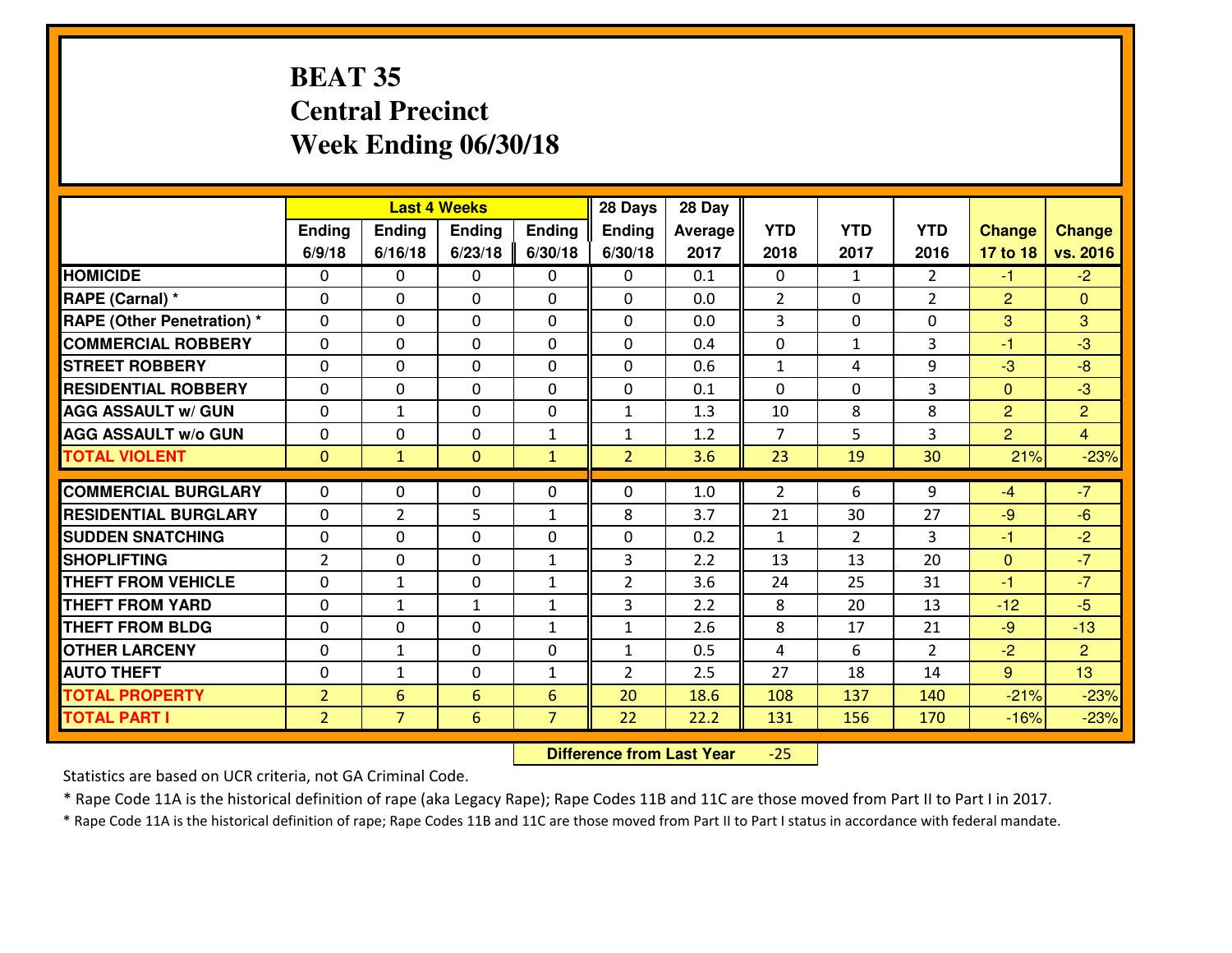# **BEAT 36 Central PrecinctWeek Ending 06/30/18**

|                                              |                                  |                | <b>Last 4 Weeks</b> |                     | 28 Days        | 28 Day         |                |                |                |                |                |
|----------------------------------------------|----------------------------------|----------------|---------------------|---------------------|----------------|----------------|----------------|----------------|----------------|----------------|----------------|
|                                              | Ending                           | <b>Ending</b>  | <b>Ending</b>       | Ending              | <b>Ending</b>  | <b>Average</b> | <b>YTD</b>     | <b>YTD</b>     | <b>YTD</b>     | <b>Change</b>  | <b>Change</b>  |
|                                              | 6/9/18                           | 6/16/18        | 6/23/18             | 6/30/18             | 6/30/18        | 2017           | 2018           | 2017           | 2016           | 17 to 18       | vs. 2016       |
| <b>HOMICIDE</b>                              | $\Omega$                         | 0              | $\Omega$            | $\mathbf{0}$        | 0              | 0.0            | $\mathbf{0}$   | $\Omega$       | 0              | $\mathbf{0}$   | $\Omega$       |
| RAPE (Carnal) *                              | $\mathbf{0}$                     | 0              | $\mathbf{0}$        | 0                   | $\Omega$       | 0.2            | $\overline{2}$ | $\mathbf{1}$   | $\mathbf{1}$   | $\mathbf{1}$   | 1              |
| <b>RAPE (Other Penetration) *</b>            | $\Omega$                         | 0              | $\Omega$            | $\Omega$            | $\Omega$       | 0.0            | $\Omega$       | 0              | $\mathbf{1}$   | $\Omega$       | -1             |
| <b>COMMERCIAL ROBBERY</b>                    | $\Omega$                         | $\Omega$       | $\mathbf 0$         | 0                   | 0              | 0.2            | $\mathbf 0$    | $\Omega$       | $\mathbf{1}$   | $\Omega$       | $-1$           |
| <b>ISTREET ROBBERY</b>                       | 0                                | 0              | $\mathbf 0$         | $\mathbf{1}$        | $\mathbf{1}$   | 0.4            | $\overline{2}$ | $\overline{2}$ | $\overline{2}$ | $\mathbf{0}$   | $\overline{0}$ |
| <b>RESIDENTIAL ROBBERY</b>                   | $\mathbf{0}$                     | 0              | $\mathbf 0$         | 0                   | 0              | 0.1            | $\overline{2}$ | $\Omega$       | $\mathbf{1}$   | $\overline{2}$ | $\mathbf{1}$   |
| <b>AGG ASSAULT w/ GUN</b>                    | 0                                | 0              | $\overline{2}$      | 0                   | $\overline{2}$ | 0.6            | $\overline{2}$ | $\overline{2}$ | 3              | $\mathbf{0}$   | $-1$           |
| <b>AGG ASSAULT W/o GUN</b>                   | 0                                | 0              | $\mathbf 0$         | 0                   | 0              | 0.7            | 3              | 5              | $\overline{2}$ | $-2$           | $\mathbf{1}$   |
| <b>TOTAL VIOLENT</b>                         | $\mathbf{0}$                     | $\overline{0}$ | $\overline{2}$      | $\mathbf{1}$        | 3              | 2.1            | 11             | 10             | 11             | 10%            | 0%             |
| <b>COMMERCIAL BURGLARY</b>                   | $\Omega$                         |                |                     |                     |                |                |                |                |                |                |                |
|                                              |                                  |                |                     |                     |                |                |                |                |                |                |                |
|                                              |                                  | 0              | $\mathbf{0}$        | $\mathbf{0}$        | $\Omega$       | 0.8            | 5              | 4              | 4              | 1              | 1.             |
| <b>RESIDENTIAL BURGLARY</b>                  | $\mathbf{1}$                     | 1              | $\mathbf{0}$        | $\mathbf{1}$        | 3              | 1.7            | 12             | 13             | 12             | -1             | $\Omega$       |
| <b>SUDDEN SNATCHING</b>                      | $\Omega$                         | 0              | $\mathbf{0}$        | $\Omega$            | $\Omega$       | 0.2            | $\Omega$       | $\mathbf{1}$   | $\mathbf{1}$   | $-1$           | $-1$           |
| <b>SHOPLIFTING</b>                           | $\Omega$                         | $\mathbf{1}$   | $\mathbf{0}$        | $\mathbf{1}$        | $\overline{2}$ | 2.6            | 16             | 19             | 11             | $-3$           | 5              |
| <b>THEFT FROM VEHICLE</b>                    | $\mathbf{0}$                     | 3              | $\mathbf{1}$        | $\mathbf{1}$        | 5              | 3.3            | 23             | 14             | 28             | 9              | $-5$           |
| <b>THEFT FROM YARD</b>                       | 0                                | 0              | $\mathbf 0$         | 0                   | 0              | 1.5            | 4              | 11             | 4              | $-7$           | $\overline{0}$ |
| <b>THEFT FROM BLDG</b>                       | 0                                | 0              | $\overline{2}$      | 0                   | $\overline{2}$ | 1.5            | 15             | 11             | 8              | $\overline{4}$ | $\overline{7}$ |
| <b>OTHER LARCENY</b>                         | 0                                | 0              | 0                   | 0                   | 0              | 0.3            | $\mathbf{1}$   | $\mathbf{1}$   | $\mathbf{1}$   | $\mathbf{0}$   | $\overline{0}$ |
| <b>AUTO THEFT</b>                            | $\mathbf{1}$                     | 0              | 0                   | $\mathbf{1}$        | $\overline{2}$ | 2.0            | 11             | 6              | 4              | $5\phantom{.}$ | $\overline{7}$ |
| <b>TOTAL PROPERTY</b><br><b>TOTAL PART I</b> | $\overline{2}$<br>$\overline{2}$ | 5<br>5         | 3<br>5              | $\overline{4}$<br>5 | 14<br>17       | 13.8<br>16.0   | 87<br>98       | 80<br>90       | 73<br>84       | 9%<br>9%       | 19%<br>17%     |

**Difference from Last Year** 8

Statistics are based on UCR criteria, not GA Criminal Code.

\* Rape Code 11A is the historical definition of rape (aka Legacy Rape); Rape Codes 11B and 11C are those moved from Part II to Part I in 2017.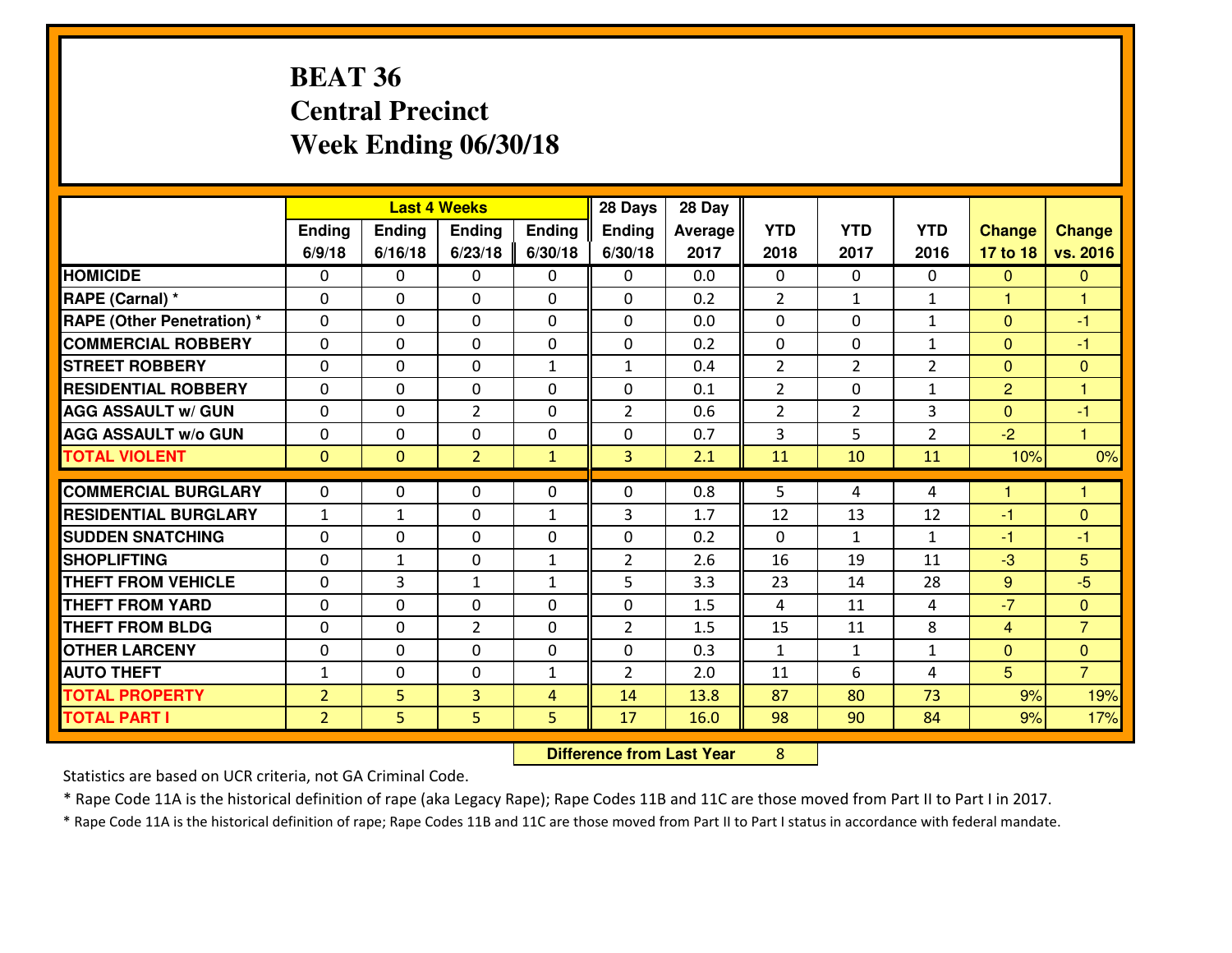

# **COMPSTAT PRECINCT COMMANDER: SOUTH PRECINCT CAPT. JOY GELLATLYWeek Ending 06/30/18**



|                                                                                                  | <b>Week</b><br><b>Ending</b> | <b>Week</b><br><b>Ending</b>    | Weekly<br>Avg           | 28-Day<br><b>Ending</b>   | 28-Day<br>Ending                 | Avg<br>$28-Day$                          | <b>YTD</b>                            | <b>YTD</b>                                   | <b>YTD</b>         | <b>Change</b>             | <b>Change</b>             |
|--------------------------------------------------------------------------------------------------|------------------------------|---------------------------------|-------------------------|---------------------------|----------------------------------|------------------------------------------|---------------------------------------|----------------------------------------------|--------------------|---------------------------|---------------------------|
|                                                                                                  | 6/30/18                      | 6/23/18                         | 2017                    | 6/30/18                   | 6/2/18                           | 2017                                     | 2018                                  | 2017                                         | 2016               | 17 to 18                  | vs. 2016                  |
| <b>HOMICIDE</b>                                                                                  | 1                            | 0                               | $\mathbf{0}$            | 1                         | 0                                | $\Omega$                                 | $\mathbf{2}$                          | $\overline{2}$                               | 3                  | $\Omega$                  | -1                        |
| <b>RAPE (Carnal)</b> *                                                                           | 1.                           | 1                               | 0                       | $\overline{2}$            | 0                                | $\mathbf{1}$                             | 8                                     | $\overline{c}$                               | 8                  | 6                         | $\Omega$                  |
| <b>RAPE (Other Penetration) *</b>                                                                | $\bf{0}$                     | 0                               | $\mathbf 0$             | $\overline{2}$            | 4                                | $\Omega$                                 | 12                                    | 3                                            | $\overline{4}$     | 9                         | 8                         |
| <b>COMMERCIAL ROBBERY</b>                                                                        | $\mathbf 0$                  | $\Omega$                        | $\mathbf{1}$            | $\mathbf{0}$              | $\Omega$                         | $\mathbf{2}$                             | 5                                     | 15                                           | 21                 | $-10$                     | $-16$                     |
| <b>STREET ROBBERY</b>                                                                            | 3                            | $\overline{c}$                  | $\mathbf{1}$            | 6                         | 3                                | $\overline{c}$                           | 19                                    | 12                                           | 16                 | $\overline{7}$            | 3                         |
| <b>RESIDENTIAL ROBBERY</b>                                                                       | 0                            | $\Omega$                        | 0                       | 0                         | $\Omega$                         | $\Omega$                                 | $\mathbf{2}$                          | $\overline{\mathbf{1}}$                      | 1.                 | $\overline{1}$            | $\overline{1}$            |
| <b>AGG ASSAULT w/ GUN</b>                                                                        | $\mathbf{0}$                 | $\mathbf 0$                     | $\mathbf{1}$            | 1                         | $\mathbf{1}$                     | 3                                        | $\overline{7}$                        | $\overline{21}$                              | 12                 | $-14$                     | $-5$                      |
| <b>AGG ASSAULT w/o GUN</b>                                                                       | $\mathbf{0}$                 | 3                               | $\mathbf{1}$            | 4                         | $\overline{4}$                   | 3                                        | 18                                    | 19                                           | 23                 | $-1$                      | $-5$                      |
| <b>TOTAL VIOLENT</b>                                                                             | 5                            | 6                               | 3                       | $\overline{16}$           | $\overline{12}$                  | $\overline{12}$                          | $\overline{73}$                       | $\overline{75}$                              | 88                 | $-3%$                     | $-17%$                    |
| <b>COMMERCIAL BURGLARY</b>                                                                       | 1                            | 0                               | $\mathbf{1}$            | 4                         | $\overline{2}$                   | 4                                        | 21                                    | 27                                           | 22                 | $-6$                      | -1                        |
| <b>RESIDENTIAL BURGLARY</b>                                                                      | 4                            | $\mathbf{1}$                    | $\overline{\mathbf{4}}$ | $\overline{15}$           | $\overline{17}$                  | $\overline{14}$                          | 101                                   | $\overline{86}$                              | 96                 | $\overline{15}$           | 5                         |
| <b>SUDDEN SNATCHING</b>                                                                          | $\mathbf{0}$                 | $\mathbf 0$                     | $\mathbf 0$             | $\mathbf{0}$              | $\mathbf{0}$                     | $\overline{1}$                           | 5                                     | 3                                            | $\overline{5}$     | $\overline{2}$            | $\Omega$                  |
| <b>SHOPLIFTING</b>                                                                               | 18                           | 17                              | $\overline{7}$          | 58                        | $\overline{51}$                  | 28                                       | 311                                   | 362                                          | 336                | $-51$                     | $-25$                     |
| <b>THEFT FROM VEHICLE</b>                                                                        | $\overline{7}$               | 6                               | $\overline{7}$          | 24                        | 25                               | 30                                       | 164                                   | 233                                          | 139                | $-69$                     | 25                        |
| <b>THEFT FROM YARD</b>                                                                           | $\bf{0}$                     | 3                               | $\overline{2}$          | 8                         | $\overline{11}$                  | $\overline{8}$                           | 44                                    | 40                                           | 55                 | $\overline{\mathbf{4}}$   | $-11$                     |
| <b>THEFT FROM BLDG</b>                                                                           | 3                            | 5                               | 3                       | 11                        | 16                               | 13                                       | 66                                    | 126                                          | 84                 | $-60$                     | $-18$                     |
| <b>OTHER LARCENY</b>                                                                             | 0                            | $\overline{2}$                  | $\mathbf{1}$            | $\overline{\mathbf{3}}$   | 3                                | 3                                        | 14                                    | $\overline{21}$                              | 11                 | $-7$                      | $\overline{3}$            |
| <b>AUTO THEFT</b>                                                                                | 4                            | 4                               | 3                       | $\overline{15}$           | 9                                | $\overline{13}$                          | 77                                    | 79                                           | 66                 | $\overline{2}$            | $\overline{11}$           |
| <b>TOTAL PROPERTY</b>                                                                            | $\overline{37}$              | 38                              | 28                      | 138                       | 134                              | 113                                      | 803                                   | 977                                          | 814                | $-18%$                    | $-1%$                     |
| <b>TOTAL PART I</b>                                                                              | 42                           | 44                              | $\overline{31}$         | 154                       | 146                              | $\overline{125}$                         | 876                                   | 1052                                         | 902                | $-17%$                    | $-3%$                     |
| Statistics are based on UCR criteria, not GA Criminal Code, and are                              |                              |                                 |                         |                           | <b>Difference from Last Year</b> |                                          | $-176$                                |                                              |                    | <b>Last Week</b>          | <b>Year-to-Date</b>       |
| preliminary, based on RMS data at the time prepared, and are subject to change.                  |                              |                                 |                         |                           |                                  | <b>At-Fault Police Vehicle Accidents</b> |                                       |                                              |                    | 0                         | 5                         |
| Cell Shading: white is within 0.6 standard deviation of the mean; red is above; green is below.  |                              |                                 |                         |                           |                                  |                                          |                                       | <b>Not At-Fault Police Vehicle Accidents</b> |                    | $\overline{2}$            | $\overline{10}$           |
| * Code 11A is the pre-2016 definition of rape; Codes 11B and 11C are by federal mandate in 2016. |                              |                                 |                         |                           |                                  |                                          | <b>Total Police Vehicle Accidents</b> |                                              |                    | $\overline{2}$            | 15                        |
|                                                                                                  |                              |                                 |                         |                           |                                  |                                          |                                       |                                              |                    |                           |                           |
|                                                                                                  | Week                         | <b>Week</b>                     | Weekly                  | $28-Day$                  | $28-Day$                         | Avg                                      |                                       |                                              |                    |                           |                           |
| <b>Citizen Initiated Calls</b>                                                                   | <b>Ending</b><br>06/30/18    | <b>Ending</b><br>06/23/18       | Avg<br>2017             | <b>Ending</b><br>06/30/18 | <b>Ending</b><br>06/02/18        | $28-Day$<br>2017                         | <b>YTD</b><br>2018                    | <b>YTD</b><br>2017                           | <b>YTD</b><br>2016 | <b>Change</b><br>17 to 18 | <b>Change</b><br>vs. 2016 |
|                                                                                                  |                              |                                 |                         |                           |                                  |                                          | 2208                                  | 2445                                         |                    | $-237$                    | $-176$                    |
| <b>Midnight Shift</b><br>Day Shift                                                               | 80<br>259                    | 88<br>245                       | 91<br>247               | 336<br>995                | 419<br>1115                      | 364                                      |                                       | 6700                                         | 2384<br>6641       | $-352$                    | $-293$                    |
| <b>Afternoon Shift</b>                                                                           | 297                          | 256                             | 246                     | 1031                      | 1090                             | 986<br>982                               | 6348<br>6201                          | 6638                                         | 6511               | $-437$                    | $-310$                    |
| <b>TOTAL CITIZEN CFS</b>                                                                         | 636                          | 589                             | 583                     | 2362                      | 2624                             | 2332                                     | 14757                                 | 15783                                        | 15535              | $-6.5%$                   | $-5.0%$                   |
|                                                                                                  |                              |                                 |                         |                           |                                  |                                          |                                       |                                              |                    |                           |                           |
| <b>53S ShotSpotter Calls</b>                                                                     | $\mathbf 0$<br>9             | $\mathbf{0}$<br>$\overline{12}$ | 0                       | $\mathbf{0}$<br>29        | $\mathbf{0}$<br>46               | $\mathbf{0}$<br>$\overline{33}$          | $\mathbf 0$<br>229                    | $\mathbf 0$<br>$\overline{226}$              | 0<br>228           | 0<br>3                    | 0<br>-1                   |
| Sig 53 Shots Fired Calls                                                                         |                              |                                 | 8                       |                           |                                  |                                          |                                       |                                              |                    |                           |                           |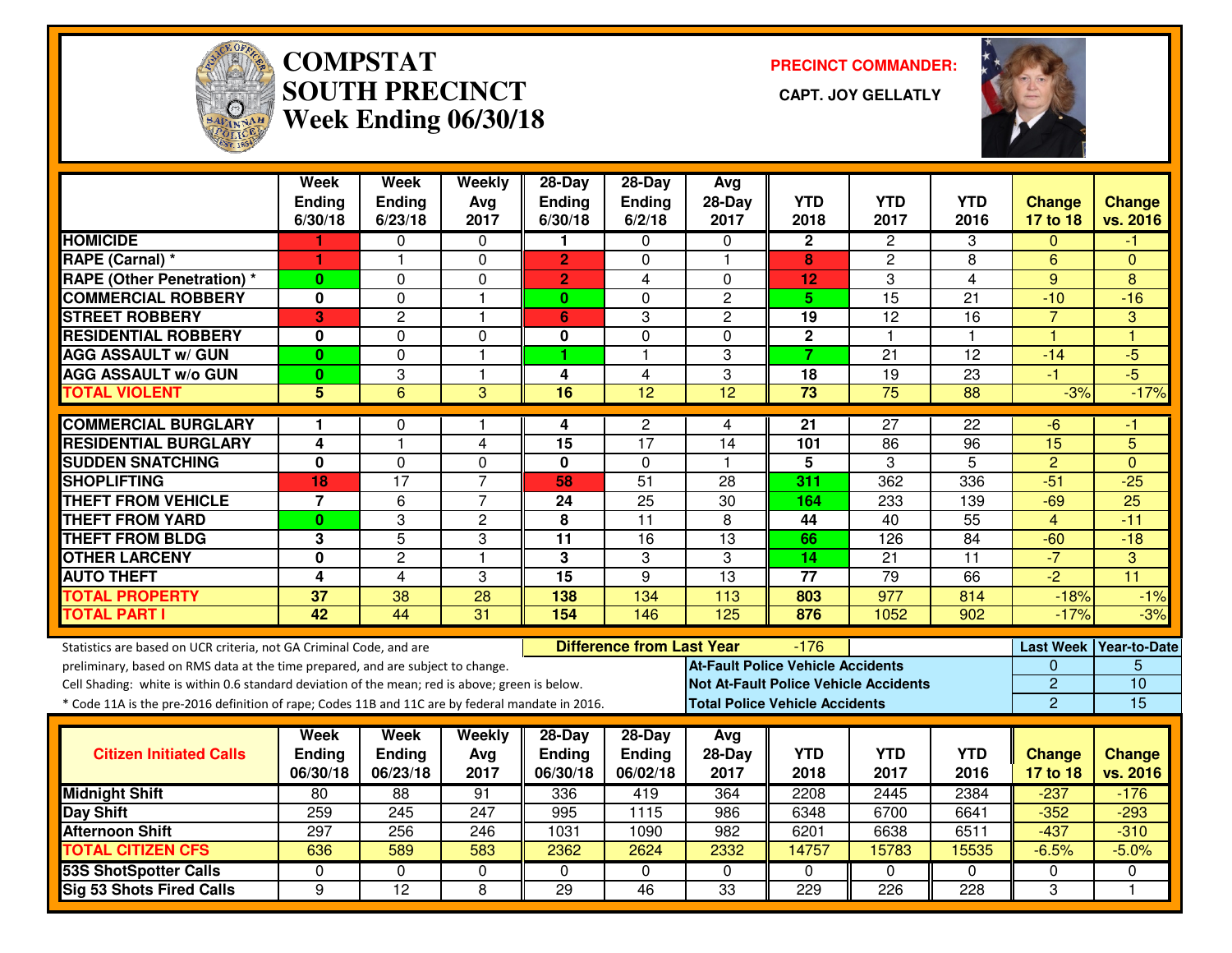# **BEAT 41 South PrecinctWeek Ending 06/30/18**

|                                   |                |                | <b>Last 4 Weeks</b> |                | 28 Days        | 28 Day         |                |                |                |                |                |
|-----------------------------------|----------------|----------------|---------------------|----------------|----------------|----------------|----------------|----------------|----------------|----------------|----------------|
|                                   | Ending         | <b>Ending</b>  | <b>Ending</b>       | Ending         | <b>Ending</b>  | <b>Average</b> | <b>YTD</b>     | <b>YTD</b>     | <b>YTD</b>     | <b>Change</b>  | <b>Change</b>  |
|                                   | 6/9/18         | 6/16/18        | 6/23/18             | 6/30/18        | 6/30/18        | 2017           | 2018           | 2017           | 2016           | 17 to 18       | vs. 2016       |
| <b>HOMICIDE</b>                   | $\Omega$       | 0              | $\Omega$            | $\Omega$       | $\Omega$       | 0.0            | $\Omega$       | $\Omega$       | $\Omega$       | $\mathbf{0}$   | $\Omega$       |
| RAPE (Carnal) *                   | $\Omega$       | 0              | $\Omega$            | $\Omega$       | $\Omega$       | 0.1            | $\mathbf{1}$   | $\Omega$       | $\overline{2}$ | $\mathbf{1}$   | $-1$           |
| <b>RAPE (Other Penetration) *</b> | 0              | 1              | 0                   | 0              | $\mathbf{1}$   | 0.0            | $\mathbf{1}$   | $\Omega$       | 0              | $\mathbf{1}$   | 1              |
| <b>COMMERCIAL ROBBERY</b>         | 0              | 0              | $\mathbf 0$         | 0              | 0              | 1.2            | $\mathbf 0$    | 5              | 5              | $-5$           | $-5$           |
| <b>STREET ROBBERY</b>             | 0              | 0              | $\mathbf{1}$        | $\mathbf{1}$   | $\overline{2}$ | 0.3            | 3              | $\mathbf{1}$   | 4              | $\overline{2}$ | $-1$           |
| <b>RESIDENTIAL ROBBERY</b>        | $\Omega$       | 0              | $\mathbf 0$         | 0              | 0              | 0.1            | $\mathbf 0$    | $\mathbf 0$    | 0              | $\mathbf{0}$   | $\overline{0}$ |
| <b>AGG ASSAULT w/ GUN</b>         | 0              | 0              | 0                   | 0              | 0              | 0.2            | $\mathbf 0$    | $\mathbf{1}$   | 0              | $-1$           | $\overline{0}$ |
| <b>AGG ASSAULT W/o GUN</b>        | 0              | 0              | 0                   | 0              | 0              | 0.3            | $\overline{2}$ | $\overline{2}$ | $\overline{2}$ | $\mathbf{0}$   | $\overline{0}$ |
| <b>TOTAL VIOLENT</b>              | $\mathbf{0}$   | $\mathbf{1}$   | $\mathbf{1}$        | $\mathbf{1}$   | $\overline{3}$ | 2.1            | $\overline{7}$ | 9              | 13             | $-22%$         | $-46%$         |
| <b>COMMERCIAL BURGLARY</b>        | $\Omega$       | 0              | $\mathbf{0}$        | $\mathbf{0}$   | $\Omega$       | 1.4            | $\mathbf{1}$   | 5              | 10             | $-4$           | $-9$           |
| <b>RESIDENTIAL BURGLARY</b>       | $\mathbf{1}$   | 0              | 0                   | $\mathbf{1}$   | $\overline{2}$ | 2.1            | 8              | 11             | 13             | $-3$           | $-5$           |
| <b>SUDDEN SNATCHING</b>           | $\mathbf{0}$   | 0              | 0                   | 0              | 0              | 0.2            | $\overline{2}$ | $\mathbf{1}$   | $\mathbf{1}$   | $\mathbf{1}$   | $\mathbf{1}$   |
| <b>SHOPLIFTING</b>                | 0              | $\mathbf{1}$   | $\overline{2}$      | $\mathbf{1}$   | 4              | 4.4            | 14             | 34             | 20             | $-20$          | $-6$           |
| <b>THEFT FROM VEHICLE</b>         | 0              | 0              | $\overline{2}$      | $\mathbf{1}$   | 3              | 3.5            | 17             | 22             | 33             | $-5$           | $-16$          |
| <b>THEFT FROM YARD</b>            | $\overline{2}$ | 0              | 0                   | 0              | $\overline{2}$ | 1.8            | $\overline{7}$ | 10             | 8              | $-3$           | $-1$           |
| <b>THEFT FROM BLDG</b>            | 0              | 0              | $\mathbf{1}$        | 0              | $\mathbf{1}$   | 3.1            | 9              | 19             | 14             | $-10$          | $-5$           |
| <b>OTHER LARCENY</b>              | 0              | 0              | 0                   | 0              | 0              | 0.4            | $\overline{2}$ | 3              | 0              | $-1$           | $\overline{2}$ |
| <b>AUTO THEFT</b>                 | $\mathbf{1}$   | 0              | $\mathbf 0$         | 0              | $\mathbf{1}$   | 1.7            | 5              | 10             | 15             | $-5$           | $-10$          |
| <b>TOTAL PROPERTY</b>             | $\overline{4}$ | $\mathbf{1}$   | 5                   | 3              | 13             | 18.6           | 65             | 115            | 114            | $-43%$         | $-43%$         |
| <b>TOTAL PART I</b>               | $\overline{4}$ | $\overline{2}$ | 6                   | $\overline{4}$ | 16             | 20.8           | 72             | 124            | 127            | $-42%$         | $-43%$         |

 **Difference from Last Year** $-52$ 

Statistics are based on UCR criteria, not GA Criminal Code.

\* Rape Code 11A is the historical definition of rape (aka Legacy Rape); Rape Codes 11B and 11C are those moved from Part II to Part I in 2017.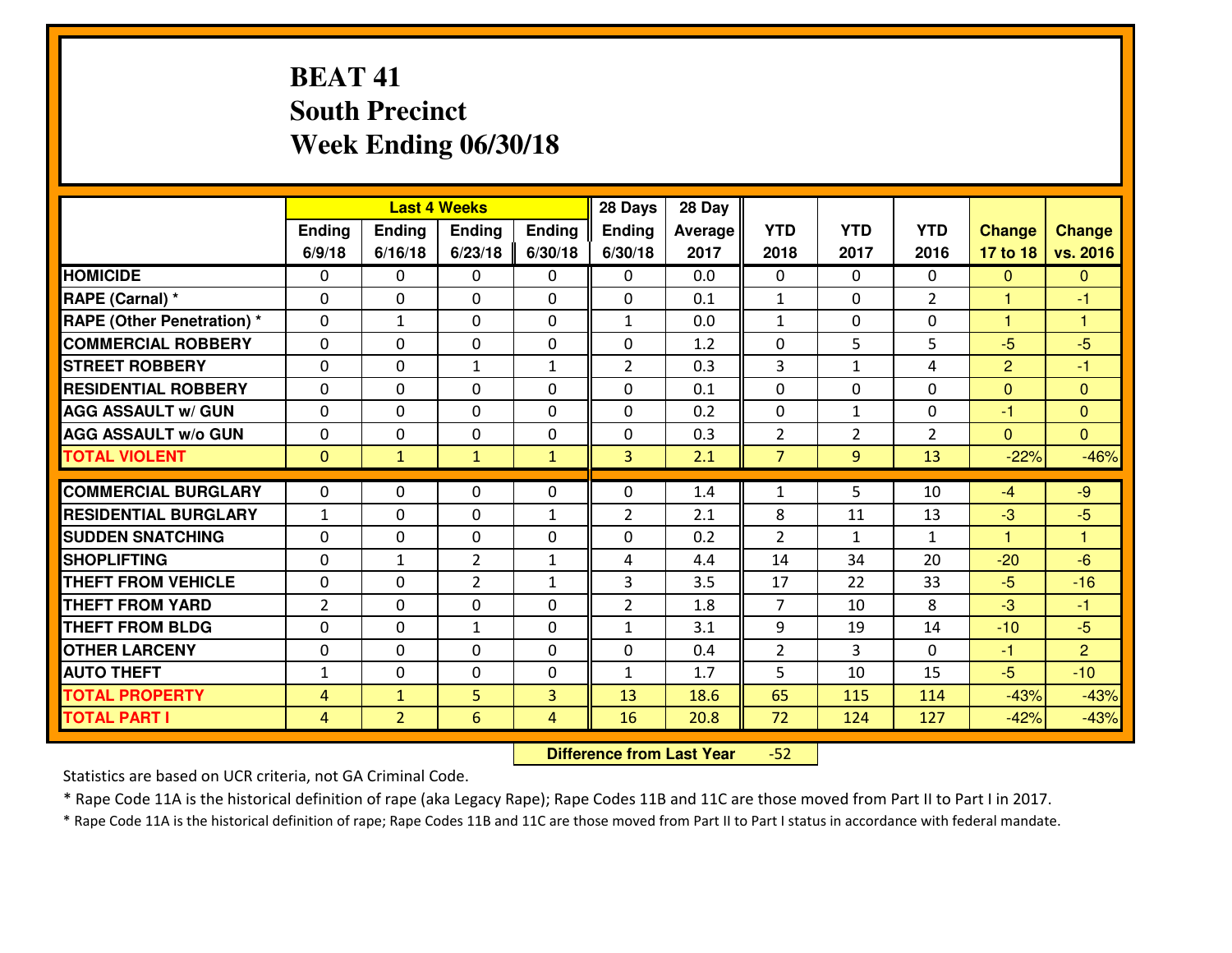# **BEAT 42 South PrecinctWeek Ending 06/30/18**

|                                  |                |                | <b>Last 4 Weeks</b> |                | 28 Days        | 28 Day  |                |                |                |                |                |
|----------------------------------|----------------|----------------|---------------------|----------------|----------------|---------|----------------|----------------|----------------|----------------|----------------|
|                                  | Ending         | Ending         | <b>Ending</b>       | <b>Ending</b>  | <b>Ending</b>  | Average | <b>YTD</b>     | <b>YTD</b>     | <b>YTD</b>     | <b>Change</b>  | <b>Change</b>  |
|                                  | 6/9/18         | 6/16/18        | 6/23/18             | 6/30/18        | 6/30/18        | 2017    | 2018           | 2017           | 2016           | 17 to 18       | vs. 2016       |
| <b>HOMICIDE</b>                  | 0              | 0              | $\mathbf{0}$        | 0              | 0              | 0.0     | $\mathbf{0}$   | $\Omega$       | $\Omega$       | $\mathbf{0}$   | $\mathbf{0}$   |
| RAPE (Carnal) *                  | $\mathbf{0}$   | 0              | 1                   | 0              | $\mathbf{1}$   | 0.0     | 1              | $\Omega$       | $\mathbf{1}$   | 1              | $\mathbf{0}$   |
| <b>RAPE (Other Penetration)*</b> | $\Omega$       | $\mathbf{1}$   | $\Omega$            | $\Omega$       | $\mathbf{1}$   | 0.0     | 3              | 0              | $\Omega$       | 3              | 3              |
| <b>COMMERCIAL ROBBERY</b>        | 0              | 0              | $\mathbf 0$         | 0              | 0              | 0.0     | $\mathbf{1}$   | 3              | 4              | $-2$           | $-3$           |
| <b>ISTREET ROBBERY</b>           | $\mathbf{0}$   | 0              | $\mathbf{0}$        | $\Omega$       | $\Omega$       | 0.0     | $\overline{3}$ | $\overline{2}$ | $\overline{2}$ | 1              | $\overline{1}$ |
| <b>RESIDENTIAL ROBBERY</b>       | $\Omega$       | $\Omega$       | $\mathbf 0$         | $\Omega$       | 0              | 0.0     | 0              | $\Omega$       | $\mathbf{1}$   | $\mathbf{0}$   | $-1$           |
| <b>AGG ASSAULT w/ GUN</b>        | $\Omega$       | $\Omega$       | $\mathbf 0$         | $\Omega$       | $\Omega$       | 0.0     | $\mathbf{1}$   | $\overline{2}$ | 3              | $-1$           | $-2$           |
| <b>AGG ASSAULT W/o GUN</b>       | 0              | 0              | $\mathbf 0$         | 0              | 0              | 0.0     | $\mathbf{1}$   | $\mathbf{1}$   | 4              | $\overline{0}$ | $-3$           |
| <b>TOTAL VIOLENT</b>             | $\mathbf{0}$   | $\mathbf{1}$   | $\mathbf{1}$        | $\mathbf{0}$   | $\overline{2}$ | 0.0     | 10             | 8              | 15             | 25%            | $-33%$         |
| <b>COMMERCIAL BURGLARY</b>       | $\mathbf{0}$   | $\mathbf{1}$   | 0                   | 0              | 1              | 0.0     | 4              | 6              | 4              | $-2$           | $\mathbf{0}$   |
| <b>RESIDENTIAL BURGLARY</b>      | $\mathbf{0}$   | 0              | $\mathbf{0}$        | 0              | $\Omega$       | 0.0     | $\overline{2}$ | 3              | 3              | -1             | -1             |
| <b>SUDDEN SNATCHING</b>          | $\mathbf{0}$   | 0              | $\mathbf{0}$        | 0              | $\Omega$       | 0.0     | $\Omega$       | 0              | $\mathbf{1}$   | $\Omega$       | -1             |
| <b>SHOPLIFTING</b>               | $\overline{7}$ | $\overline{7}$ | 9                   | 10             | 33             | 0.0     | 155            | 174            | 182            | $-19$          | $-27$          |
| <b>THEFT FROM VEHICLE</b>        | 2              | $\mathbf{1}$   | $\mathbf{1}$        | $\overline{2}$ | 6              | 0.0     | 21             | 32             | 22             | $-11$          | $-1$           |
| <b>THEFT FROM YARD</b>           | 0              | 0              | $\mathbf 0$         | 0              | 0              | 0.0     | 8              | 6              | 11             | 2              | $-3$           |
| <b>THEFT FROM BLDG</b>           | 0              | 0              | $\mathbf{1}$        | $\mathbf{1}$   | $\overline{2}$ | 0.0     | 6              | 26             | 16             | $-20$          | $-10$          |
| <b>OTHER LARCENY</b>             | 0              | 0              | $\mathbf 0$         | 0              | 0              | 0.0     | $\mathbf{1}$   | 3              | $\overline{2}$ | $-2$           | $-1$           |
| <b>AUTO THEFT</b>                | $\mathbf{1}$   | $\mathbf{1}$   | $\mathbf{1}$        | 0              | 3              | 0.0     | 13             | 9              | 9              | $\overline{4}$ | $\overline{4}$ |
| <b>TOTAL PROPERTY</b>            | 10             | 10             | 12                  | 13             | 45             | 0.0     | 210            | 259            | 250            | $-19%$         | $-16%$         |
| <b>TOTAL PART I</b>              | 10             | 11             | 13                  | 13             | 47             | 0.0     | 220            | 267            | 265            | $-18%$         | $-17%$         |

 **Difference from Last Year**-47

Statistics are based on UCR criteria, not GA Criminal Code.

\* Rape Code 11A is the historical definition of rape (aka Legacy Rape); Rape Codes 11B and 11C are those moved from Part II to Part I in 2017.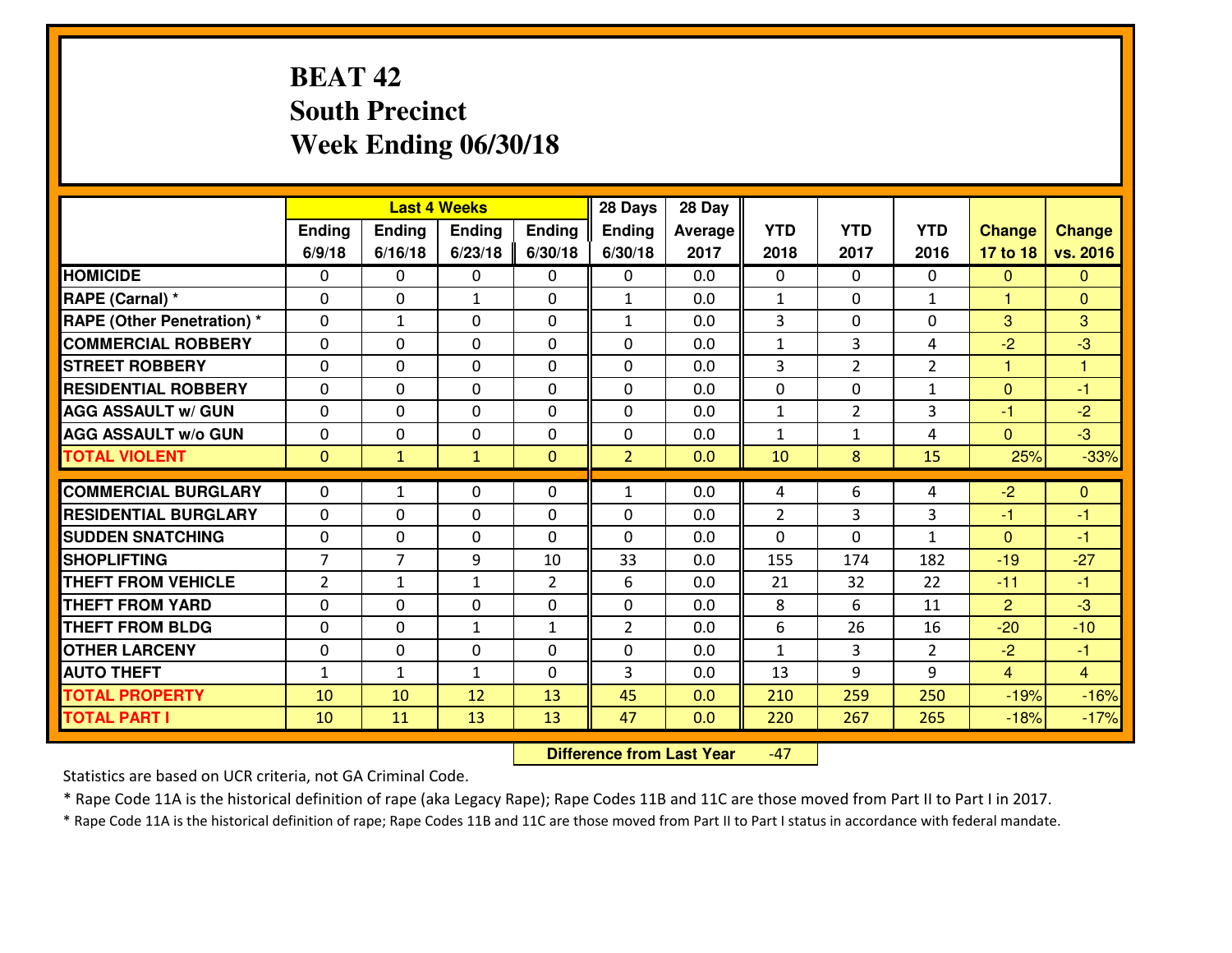# **BEAT 43 South PrecinctWeek Ending 06/30/18**

|                                  |                |                | <b>Last 4 Weeks</b> |                | 28 Days        | 28 Day  |                |                |                |                |                      |
|----------------------------------|----------------|----------------|---------------------|----------------|----------------|---------|----------------|----------------|----------------|----------------|----------------------|
|                                  | Ending         | Ending         | <b>Ending</b>       | Ending         | <b>Ending</b>  | Average | <b>YTD</b>     | <b>YTD</b>     | <b>YTD</b>     | <b>Change</b>  | <b>Change</b>        |
|                                  | 6/9/18         | 6/16/18        | 6/23/18             | 6/30/18        | 6/30/18        | 2017    | 2018           | 2017           | 2016           | 17 to 18       | vs. 2016             |
| <b>HOMICIDE</b>                  | $\Omega$       | 0              | $\Omega$            | $\mathbf{0}$   | 0              | 0.0     | 1              | $\Omega$       | $\overline{2}$ | 1.             | $-1$                 |
| RAPE (Carnal) *                  | $\Omega$       | 0              | $\mathbf 0$         | 0              | $\Omega$       | 0.0     | $\overline{2}$ | $\Omega$       | 0              | 2              | $\overline{2}$       |
| <b>RAPE (Other Penetration)*</b> | $\Omega$       | $\Omega$       | $\Omega$            | $\Omega$       | $\Omega$       | 0.1     | $\Omega$       | $\mathbf{1}$   | $\Omega$       | $-1$           | $\Omega$             |
| <b>COMMERCIAL ROBBERY</b>        | $\Omega$       | $\Omega$       | $\mathbf 0$         | $\Omega$       | $\Omega$       | 0.4     | $\Omega$       | $\overline{2}$ | 5              | $-2$           | $-5$                 |
| <b>ISTREET ROBBERY</b>           | $\mathbf{0}$   | 0              | $\mathbf{0}$        | 0              | $\Omega$       | 0.5     | 3              | $\overline{2}$ | 3              | $\mathbf{1}$   | $\mathbf{0}$         |
| <b>RESIDENTIAL ROBBERY</b>       | 0              | 0              | $\mathbf 0$         | 0              | 0              | 0.1     | $\mathbf 0$    | $\mathbf 0$    | 0              | $\mathbf{0}$   | $\mathbf{0}$         |
| <b>AGG ASSAULT w/ GUN</b>        | $\mathbf{1}$   | 0              | $\mathbf 0$         | 0              | $\mathbf{1}$   | 0.5     | $\overline{2}$ | $\overline{2}$ | 0              | $\mathbf{0}$   | $\overline{2}$       |
| <b>AGG ASSAULT W/o GUN</b>       | 0              | 0              | $\mathbf 0$         | 0              | 0              | 0.6     | $\overline{2}$ | 4              | 6              | $-2$           | $-4$                 |
| <b>TOTAL VIOLENT</b>             | $\mathbf{1}$   | $\overline{0}$ | $\mathbf{0}$        | $\overline{0}$ | $\mathbf{1}$   | 2.1     | 10             | 11             | 16             | $-9%$          | $-38%$               |
| <b>COMMERCIAL BURGLARY</b>       | $\mathbf{1}$   | 0              | $\mathbf{0}$        | $\mathbf{1}$   | $\overline{2}$ | 1.2     | $\overline{7}$ | 5              | 6              | $\overline{2}$ | 1                    |
| <b>RESIDENTIAL BURGLARY</b>      | $\mathbf{1}$   | $\mathbf{1}$   | $\mathbf{0}$        | 3              | 5              | 2.6     | 21             | 21             | 20             | $\mathbf{0}$   | $\mathbf{1}$         |
| <b>SUDDEN SNATCHING</b>          | 0              | 0              | $\mathbf 0$         | 0              | 0              | 0.2     | $\overline{2}$ | $\mathbf{1}$   | $\mathbf{1}$   | 1              | $\blacktriangleleft$ |
| <b>SHOPLIFTING</b>               | $\mathbf{1}$   | $\mathbf{1}$   | $\overline{2}$      | $\overline{2}$ | 6              | 3.5     | 21             | 30             | 60             | $-9$           | $-39$                |
| <b>THEFT FROM VEHICLE</b>        | 0              | 1              | $\mathbf 0$         | 0              | $\mathbf{1}$   | 4.6     | 24             | 43             | 12             | $-19$          | 12                   |
| <b>THEFT FROM YARD</b>           | $1\,$          | 0              | $\mathbf{1}$        | 0              | $\overline{2}$ | 1.2     | 6              | 5              | 9              | $\mathbf{1}$   | $-3$                 |
| <b>THEFT FROM BLDG</b>           | $\mathbf{1}$   | 0              | $\mathbf{1}$        | 0              | $\overline{2}$ | 2.8     | 19             | 24             | 17             | $-5$           | $\overline{2}$       |
| <b>OTHER LARCENY</b>             | 0              | 0              | $\mathbf{1}$        | 0              | $\mathbf{1}$   | 0.2     | $\overline{2}$ | $\overline{2}$ | $\mathbf{1}$   | $\mathbf{0}$   | $\mathbf{1}$         |
| <b>AUTO THEFT</b>                | $\overline{2}$ | 0              | 0                   | $\overline{2}$ | 4              | 2.1     | 12             | 16             | 13             | $-4$           | $-1$                 |
| <b>TOTAL PROPERTY</b>            | $\overline{7}$ | $\overline{3}$ | 5                   | 8              | 23             | 18.3    | 114            | 147            | 139            | $-22%$         | $-18%$               |
| <b>TOTAL PART I</b>              | 8              | $\overline{3}$ | 5                   | 8              | 24             | 20.5    | 124            | 158            | 155            | $-22%$         | $-20%$               |
|                                  |                |                |                     |                |                |         |                |                |                |                |                      |

 **Difference from Last Year**-34

Statistics are based on UCR criteria, not GA Criminal Code.

\* Rape Code 11A is the historical definition of rape (aka Legacy Rape); Rape Codes 11B and 11C are those moved from Part II to Part I in 2017.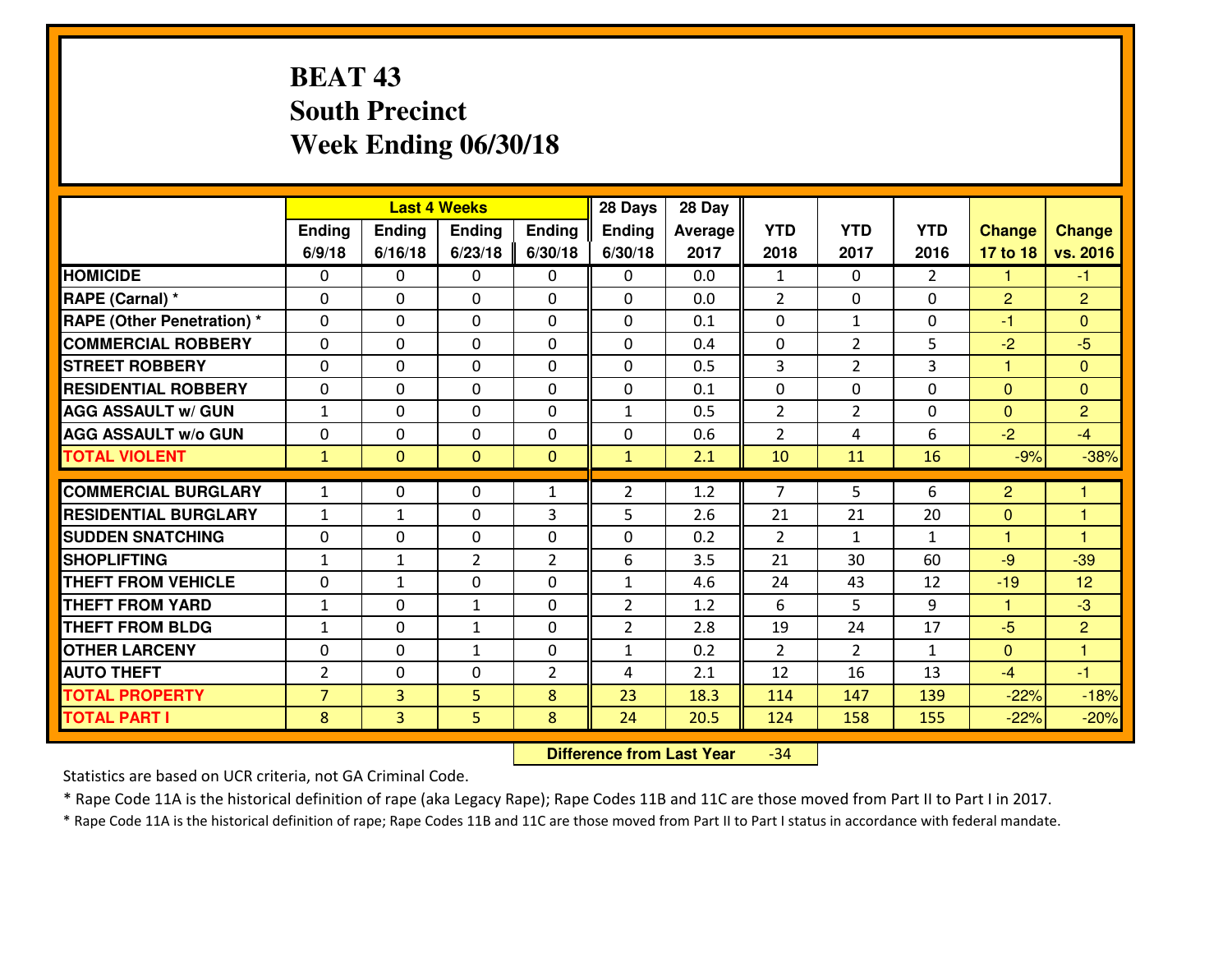# **BEAT 44 South PrecinctWeek Ending 06/30/18**

|                                   |                |                | <b>Last 4 Weeks</b> |                | 28 Days        | 28 Day  |                |              |                |                |                      |
|-----------------------------------|----------------|----------------|---------------------|----------------|----------------|---------|----------------|--------------|----------------|----------------|----------------------|
|                                   | Ending         | Ending         | <b>Ending</b>       | Ending         | <b>Ending</b>  | Average | <b>YTD</b>     | <b>YTD</b>   | <b>YTD</b>     | <b>Change</b>  | <b>Change</b>        |
|                                   | 6/9/18         | 6/16/18        | 6/23/18             | 6/30/18        | 6/30/18        | 2017    | 2018           | 2017         | 2016           | 17 to 18       | vs. 2016             |
| <b>HOMICIDE</b>                   | $\Omega$       | 0              | $\Omega$            | $\mathbf{1}$   | $\mathbf{1}$   | 0.1     | 1              | $\mathbf{1}$ | $\mathbf{1}$   | $\Omega$       | $\Omega$             |
| RAPE (Carnal) *                   | $\mathbf{0}$   | 0              | $\mathbf{0}$        | $\mathbf{1}$   | $\mathbf{1}$   | 0.1     | $\mathbf{1}$   | $\mathbf{0}$ | 3              | $\mathbf{1}$   | $-2$                 |
| <b>RAPE (Other Penetration) *</b> | $\Omega$       | 0              | $\mathbf{0}$        | $\Omega$       | $\Omega$       | 0.0     | $\overline{2}$ | 0            | $\mathbf{1}$   | $\overline{2}$ | 1                    |
| <b>COMMERCIAL ROBBERY</b>         | 0              | 0              | $\mathbf 0$         | 0              | 0              | 0.2     | $\mathbf{1}$   | 0            | 0              | $\mathbf{1}$   | $\blacktriangleleft$ |
| <b>STREET ROBBERY</b>             | $\mathbf{1}$   | 0              | 1                   | 0              | $\overline{2}$ | 0.6     | 3              | $\mathbf{1}$ | $\overline{2}$ | $\overline{2}$ | $\overline{1}$       |
| <b>RESIDENTIAL ROBBERY</b>        | $\Omega$       | $\Omega$       | $\mathbf 0$         | $\Omega$       | 0              | 0.0     | $\overline{2}$ | $\Omega$     | 0              | $\overline{2}$ | $\overline{2}$       |
| <b>AGG ASSAULT w/ GUN</b>         | 0              | 0              | $\mathbf 0$         | 0              | 0              | 0.7     | 3              | 8            | $\overline{2}$ | $-5$           | $\mathbf{1}$         |
| <b>AGG ASSAULT W/o GUN</b>        | 0              | 0              | $\overline{2}$      | $\mathbf 0$    | $\overline{2}$ | 0.5     | 5              | 3            | 5              | $\overline{2}$ | $\overline{0}$       |
| <b>TOTAL VIOLENT</b>              | $\mathbf{1}$   | $\overline{0}$ | $\overline{3}$      | $\overline{2}$ | 6              | 2.1     | 18             | 13           | 14             | 38%            | 29%                  |
| <b>COMMERCIAL BURGLARY</b>        | $\Omega$       | 0              | $\mathbf{0}$        | $\Omega$       | $\Omega$       | 0.5     | $\mathbf{1}$   | $\mathbf{1}$ | 0              | $\mathbf{0}$   | 1                    |
| <b>RESIDENTIAL BURGLARY</b>       | $\mathbf{1}$   | $\mathbf{1}$   | $\mathbf{1}$        | 0              | 3              | 3.9     | 17             | 16           | 25             | $\mathbf{1}$   | $-8$                 |
| <b>SUDDEN SNATCHING</b>           | 0              | 0              | 0                   | 0              | 0              | 0.0     | 0              | 0            | $\mathbf{1}$   | $\overline{0}$ | $-1$                 |
| <b>SHOPLIFTING</b>                | $\overline{2}$ | 1              | $\mathbf 0$         | $\mathbf{1}$   | 4              | 3.4     | 35             | 11           | 4              | 24             | 31                   |
| <b>THEFT FROM VEHICLE</b>         | $\Omega$       | 6              | $\mathbf 0$         | 0              | 6              | 8.6     | 38             | 46           | 29             | $-8$           | 9                    |
| <b>THEFT FROM YARD</b>            | 0              | 0              | $\mathbf 0$         | 0              | 0              | 1.7     | 6              | 5            | $\overline{7}$ | $\mathbf{1}$   | $-1$                 |
| <b>THEFT FROM BLDG</b>            | 0              | 0              | 1                   | $\mathbf{1}$   | $\overline{2}$ | 2.7     | 8              | 15           | 18             | $-7$           | $-10$                |
| <b>OTHER LARCENY</b>              | 0              | 0              | $\mathbf 0$         | 0              | 0              | 0.5     | $\overline{3}$ | 3            | 4              | $\overline{0}$ | $-1$                 |
| <b>AUTO THEFT</b>                 | $\mathbf{1}$   | 0              | $\overline{2}$      | 0              | 3              | 3.0     | 12             | 9            | 14             | 3              | $-2$                 |
| <b>TOTAL PROPERTY</b>             | 4              | 8              | 4                   | $\overline{2}$ | 18             | 24.2    | 120            | 106          | 102            | 13%            | 18%                  |
| <b>TOTAL PART I</b>               | 5              | 8              | $\overline{7}$      | 4              | 24             | 26.4    | 138            | 119          | 116            | 16%            | 19%                  |

 **Difference from Last Year**<sup>19</sup>

Statistics are based on UCR criteria, not GA Criminal Code.

\* Rape Code 11A is the historical definition of rape (aka Legacy Rape); Rape Codes 11B and 11C are those moved from Part II to Part I in 2017.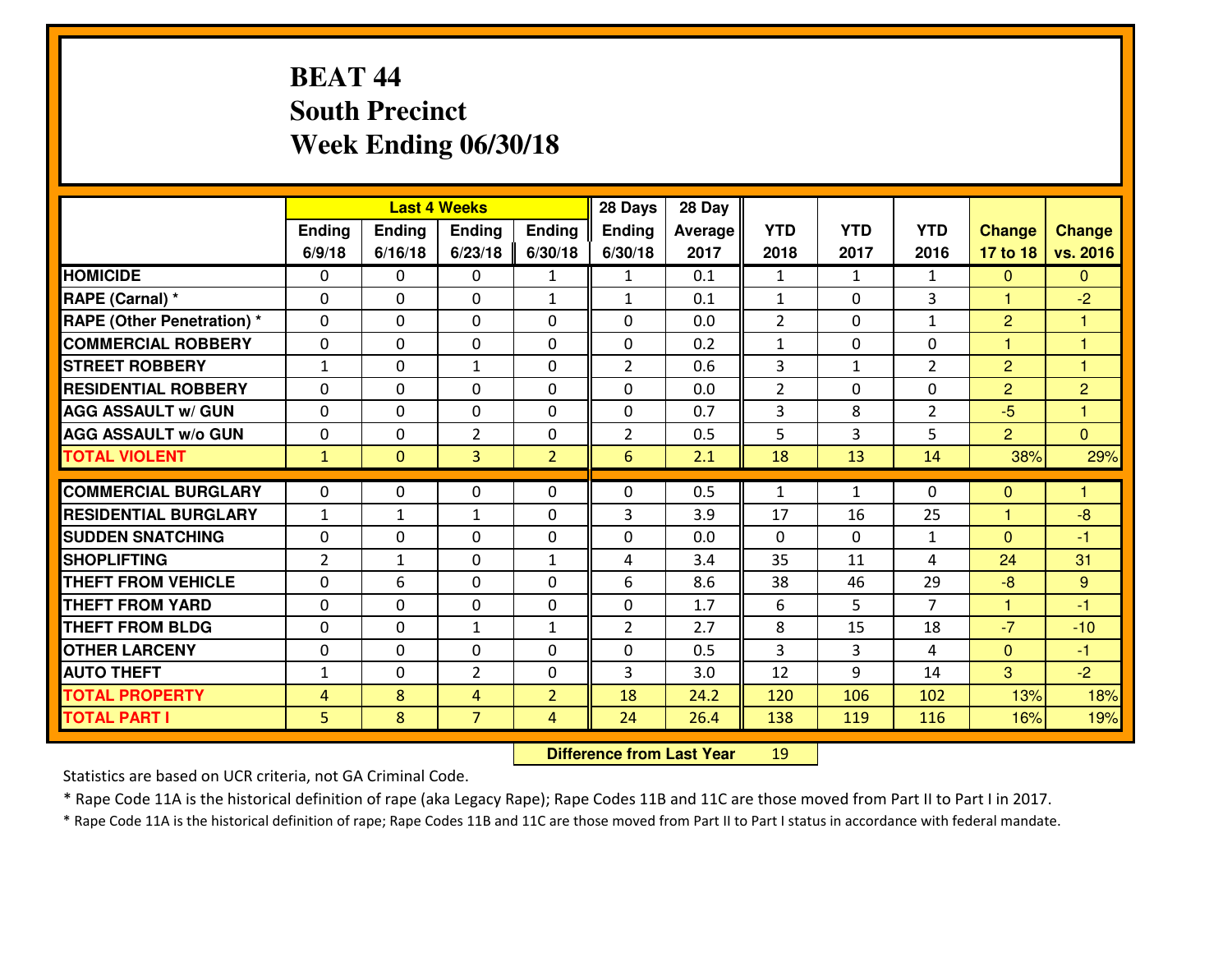# **BEAT 45 South PrecinctWeek Ending 06/30/18**

|                                  |              |                | <b>Last 4 Weeks</b> |                | 28 Days        | 28 Day  |                |                |                |                |                         |
|----------------------------------|--------------|----------------|---------------------|----------------|----------------|---------|----------------|----------------|----------------|----------------|-------------------------|
|                                  | Ending       | Ending         | Ending              | <b>Ending</b>  | <b>Ending</b>  | Average | <b>YTD</b>     | <b>YTD</b>     | <b>YTD</b>     | <b>Change</b>  | <b>Change</b>           |
|                                  | 6/9/18       | 6/16/18        | 6/23/18             | 6/30/18        | 6/30/18        | 2017    | 2018           | 2017           | 2016           | 17 to 18       | vs. 2016                |
| <b>HOMICIDE</b>                  | 0            | 0              | 0                   | 0              | 0              | 0.1     | 0              | $\mathbf{1}$   | 0              | $-1$           | $\mathbf{0}$            |
| RAPE (Carnal) *                  | $\mathbf{0}$ | 0              | 0                   | 0              | 0              | 0.1     | $\overline{2}$ | $\mathbf{0}$   | $\mathbf{1}$   | $\overline{2}$ | 1                       |
| <b>RAPE (Other Penetration)*</b> | $\Omega$     | $\Omega$       | $\mathbf 0$         | $\Omega$       | $\Omega$       | 0.1     | $\overline{2}$ | $\mathbf{1}$   | $\mathbf{1}$   | $\mathbf{1}$   | $\overline{\mathbf{1}}$ |
| <b>COMMERCIAL ROBBERY</b>        | $\Omega$     | $\Omega$       | $\mathbf 0$         | $\Omega$       | 0              | 0.2     | $\mathbf{1}$   | $\overline{2}$ | $\overline{2}$ | $-1$           | $-1$                    |
| <b>ISTREET ROBBERY</b>           | $\mathbf{0}$ | 0              | $\mathbf{0}$        | $\mathbf{1}$   | $\mathbf{1}$   | 0.5     | 2              | $\overline{2}$ | 0              | $\Omega$       | $\overline{2}$          |
| <b>RESIDENTIAL ROBBERY</b>       | 0            | 0              | $\mathbf 0$         | 0              | 0              | 0.1     | 0              | 0              | 0              | $\mathbf{0}$   | $\overline{0}$          |
| <b>AGG ASSAULT W/ GUN</b>        | 0            | 0              | $\mathbf 0$         | 0              | 0              | 0.6     | 0              | 6              | $\mathbf{1}$   | $-6$           | $-1$                    |
| <b>AGG ASSAULT W/o GUN</b>       | 0            | 0              | $\mathbf 0$         | $\mathbf{0}$   | 0              | 0.2     | 4              | $\overline{2}$ | 3              | $\overline{2}$ | $\overline{\mathbf{1}}$ |
| <b>TOTAL VIOLENT</b>             | $\mathbf{0}$ | $\overline{0}$ | $\overline{0}$      | $\mathbf{1}$   | $\mathbf{1}$   | 1.8     | 11             | 14             | 8              | $-21%$         | 38%                     |
| <b>COMMERCIAL BURGLARY</b>       | $\Omega$     | $\mathbf{1}$   | $\mathbf{0}$        | $\Omega$       | $\mathbf{1}$   | 0.3     | $\mathbf{1}$   | 3              | $\mathbf{1}$   | $-2$           | $\mathbf{0}$            |
| <b>RESIDENTIAL BURGLARY</b>      | $\Omega$     | 0              | $\mathbf 0$         | 0              | 0              | 2.8     | 19             | 24             | 18             | $-5$           | 1                       |
| <b>SUDDEN SNATCHING</b>          | 0            | 0              | $\mathbf 0$         | 0              | 0              | 0.0     | $\Omega$       | $\Omega$       | $\Omega$       | $\mathbf{0}$   | $\Omega$                |
| <b>SHOPLIFTING</b>               | 0            | $\mathbf{1}$   | $\overline{2}$      | $\mathbf{1}$   | 4              | 5.8     | 27             | 46             | 38             | $-19$          | $-11$                   |
| <b>THEFT FROM VEHICLE</b>        | 0            | 0              | $\overline{2}$      | $\overline{2}$ | 4              | 4.4     | 29             | 40             | 17             | $-11$          | 12                      |
| <b>THEFT FROM YARD</b>           | $1\,$        | 0              | $\overline{2}$      | 0              | 3              | 1.1     | 9              | 6              | $\overline{7}$ | 3              | $\overline{2}$          |
| <b>THEFT FROM BLDG</b>           | $\mathbf{0}$ | 0              | $\mathbf 0$         | $\mathbf{1}$   | $\mathbf{1}$   | 1.2     | 6              | 13             | 5              | $-7$           | 1                       |
| <b>OTHER LARCENY</b>             | 0            | 0              | $\mathbf 0$         | 0              | 0              | 0.6     | $\overline{2}$ | 3              | $\mathbf{1}$   | $-1$           | $\overline{1}$          |
| <b>AUTO THEFT</b>                | 0            | $\mathbf{1}$   | 1                   | 0              | $\overline{2}$ | 1.8     | 10             | 8              | 8              | $\overline{2}$ | $\overline{2}$          |
| <b>TOTAL PROPERTY</b>            | $\mathbf{1}$ | $\overline{3}$ | $\overline{7}$      | $\overline{4}$ | 15             | 18.0    | 103            | 143            | 95             | $-28%$         | 8%                      |
| <b>TOTAL PART I</b>              | $\mathbf{1}$ | $\overline{3}$ | $\overline{7}$      | 5              | 16             | 19.8    | 114            | 157            | 103            | $-27%$         | 11%                     |

 **Difference from Last Year**-43

Statistics are based on UCR criteria, not GA Criminal Code.

\* Rape Code 11A is the historical definition of rape (aka Legacy Rape); Rape Codes 11B and 11C are those moved from Part II to Part I in 2017.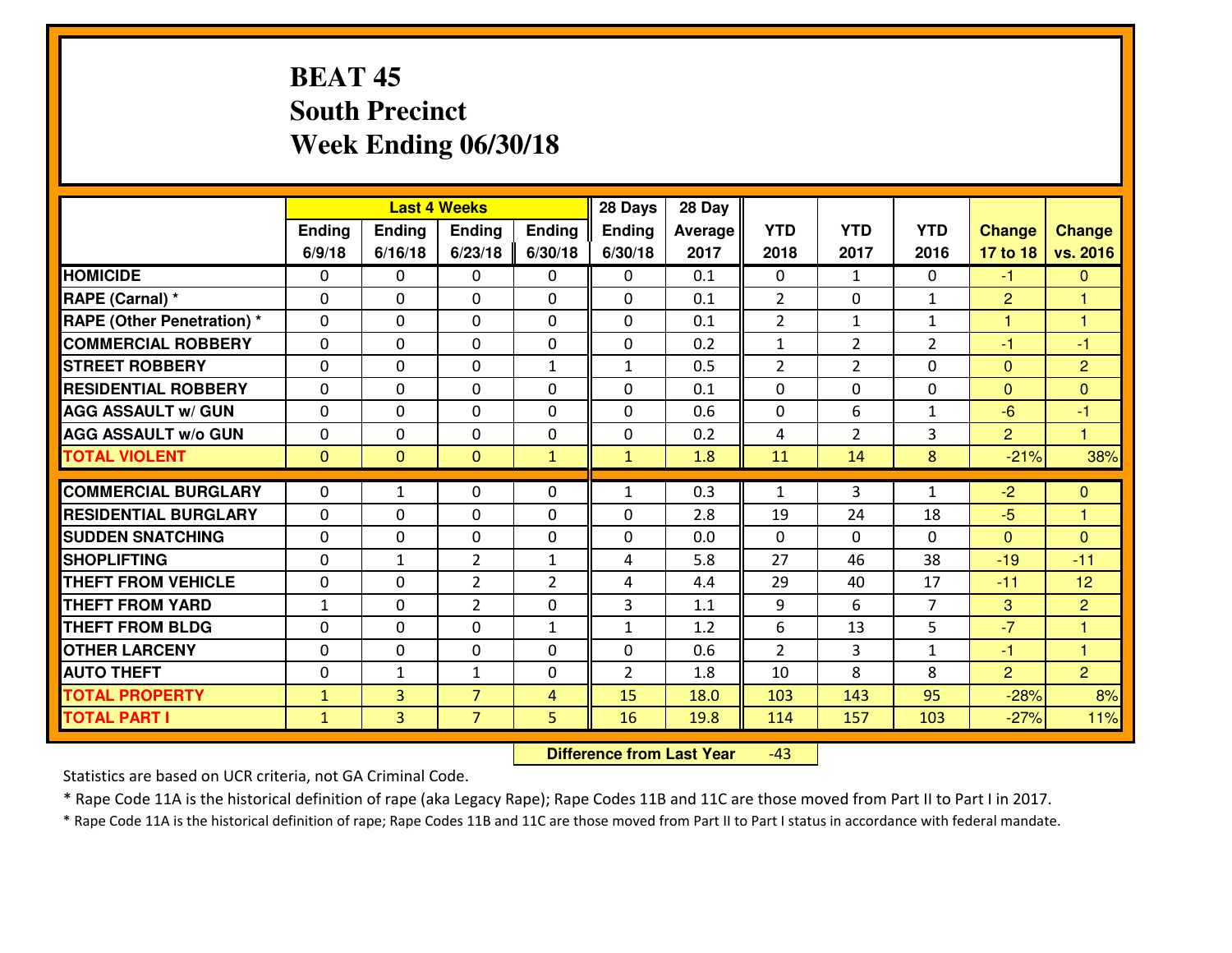# **BEAT 46 South PrecinctWeek Ending 06/30/18**

|                                  |                |              | <b>Last 4 Weeks</b> |               | 28 Days        | 28 Day  |                |                |                |                      |                |
|----------------------------------|----------------|--------------|---------------------|---------------|----------------|---------|----------------|----------------|----------------|----------------------|----------------|
|                                  | Ending         | Ending       | Ending              | <b>Ending</b> | <b>Ending</b>  | Average | <b>YTD</b>     | <b>YTD</b>     | <b>YTD</b>     | <b>Change</b>        | <b>Change</b>  |
|                                  | 6/9/18         | 6/16/18      | 6/23/18             | 6/30/18       | 6/30/18        | 2017    | 2018           | 2017           | 2016           | 17 to 18             | vs. 2016       |
| <b>HOMICIDE</b>                  | 0              | 0            | 0                   | 0             | 0              | 0.2     | 0              | $\Omega$       | 0              | $\Omega$             | $\Omega$       |
| RAPE (Carnal) *                  | $\mathbf{0}$   | 0            | 0                   | $\Omega$      | 0              | 0.2     | $\mathbf{1}$   | $\mathbf{1}$   | $\mathbf{1}$   | $\Omega$             | $\overline{0}$ |
| <b>RAPE (Other Penetration)*</b> | $\Omega$       | $\Omega$     | $\mathbf 0$         | $\Omega$      | $\Omega$       | 0.2     | 3              | $\mathbf{1}$   | $\mathbf{1}$   | $\overline{2}$       | $\overline{2}$ |
| <b>COMMERCIAL ROBBERY</b>        | $\Omega$       | $\Omega$     | $\mathbf 0$         | $\Omega$      | 0              | 0.4     | $\overline{2}$ | 3              | 5              | $-1$                 | $-3$           |
| <b>ISTREET ROBBERY</b>           | $\mathbf{0}$   | 0            | $\mathbf{0}$        | $\mathbf{1}$  | $\mathbf{1}$   | 0.5     | 5              | 4              | 5              | 1                    | $\mathbf{0}$   |
| <b>RESIDENTIAL ROBBERY</b>       | 0              | 0            | $\mathbf 0$         | 0             | 0              | 0.1     | 0              | $\mathbf{1}$   | 0              | $-1$                 | $\overline{0}$ |
| <b>AGG ASSAULT W/ GUN</b>        | 0              | 0            | $\mathbf 0$         | 0             | 0              | 0.5     | $\mathbf{1}$   | $\overline{2}$ | 5              | $-1$                 | $-4$           |
| <b>AGG ASSAULT W/o GUN</b>       | 0              | 1            | $\mathbf{1}$        | $\mathbf{0}$  | $\overline{2}$ | 1.2     | 4              | 6              | 3              | $-2$                 | $\overline{1}$ |
| <b>TOTAL VIOLENT</b>             | $\mathbf{0}$   | $\mathbf{1}$ | $\mathbf{1}$        | $\mathbf{1}$  | $\overline{3}$ | 3.2     | 16             | 18             | 20             | $-11%$               | $-20%$         |
| <b>COMMERCIAL BURGLARY</b>       | $\Omega$       | 0            | $\mathbf{0}$        | $\Omega$      | $\Omega$       | 0.5     | $\overline{7}$ | 6              | $\mathbf{1}$   | $\blacktriangleleft$ | 6              |
| <b>RESIDENTIAL BURGLARY</b>      | $\Omega$       | 5            | $\mathbf 0$         | 0             | 5              | 2.4     | 28             | 10             | 10             | 18                   | 18             |
| <b>SUDDEN SNATCHING</b>          | 0              | 0            | $\mathbf 0$         | 0             | 0              | 0.2     | $\mathbf{1}$   | $\mathbf{1}$   | $\mathbf{1}$   | $\mathbf{0}$         | $\Omega$       |
| <b>SHOPLIFTING</b>               | $\mathbf{1}$   | $\mathbf{1}$ | $\overline{2}$      | 3             | $\overline{7}$ | 10.0    | 58             | 66             | 32             | $-8$                 | 26             |
| <b>THEFT FROM VEHICLE</b>        | 0              | 0            | $\mathbf{1}$        | $\mathbf{1}$  | $\overline{2}$ | 6.2     | 22             | 48             | 21             | $-26$                | $\overline{1}$ |
| <b>THEFT FROM YARD</b>           | $1\,$          | 0            | $\mathbf 0$         | 0             | $\mathbf{1}$   | 1.1     | 6              | 4              | 12             | $\overline{2}$       | $-6$           |
| <b>THEFT FROM BLDG</b>           | $\mathbf{1}$   | $\mathbf{1}$ | 1                   | $\mathbf{0}$  | 3              | 2.5     | 15             | 21             | 13             | $-6$                 | $\overline{2}$ |
| <b>OTHER LARCENY</b>             | 0              | 1            | 1                   | 0             | $\overline{2}$ | 0.5     | 4              | 5              | $\overline{2}$ | $-1$                 | $\overline{2}$ |
| <b>AUTO THEFT</b>                | 0              | 0            | 0                   | $\mathbf{1}$  | 1              | 3.0     | 22             | 26             | 5              | $-4$                 | 17             |
| <b>TOTAL PROPERTY</b>            | $\overline{3}$ | 8            | 5                   | 5             | 21             | 26.3    | 163            | 187            | 97             | $-13%$               | 68%            |
| <b>TOTAL PART I</b>              | $\overline{3}$ | 9            | $6\phantom{1}$      | 6             | 24             | 29.5    | 179            | 205            | 117            | $-13%$               | 53%            |

 **Difference from Last Year**-26

Statistics are based on UCR criteria, not GA Criminal Code.

\* Rape Code 11A is the historical definition of rape (aka Legacy Rape); Rape Codes 11B and 11C are those moved from Part II to Part I in 2017.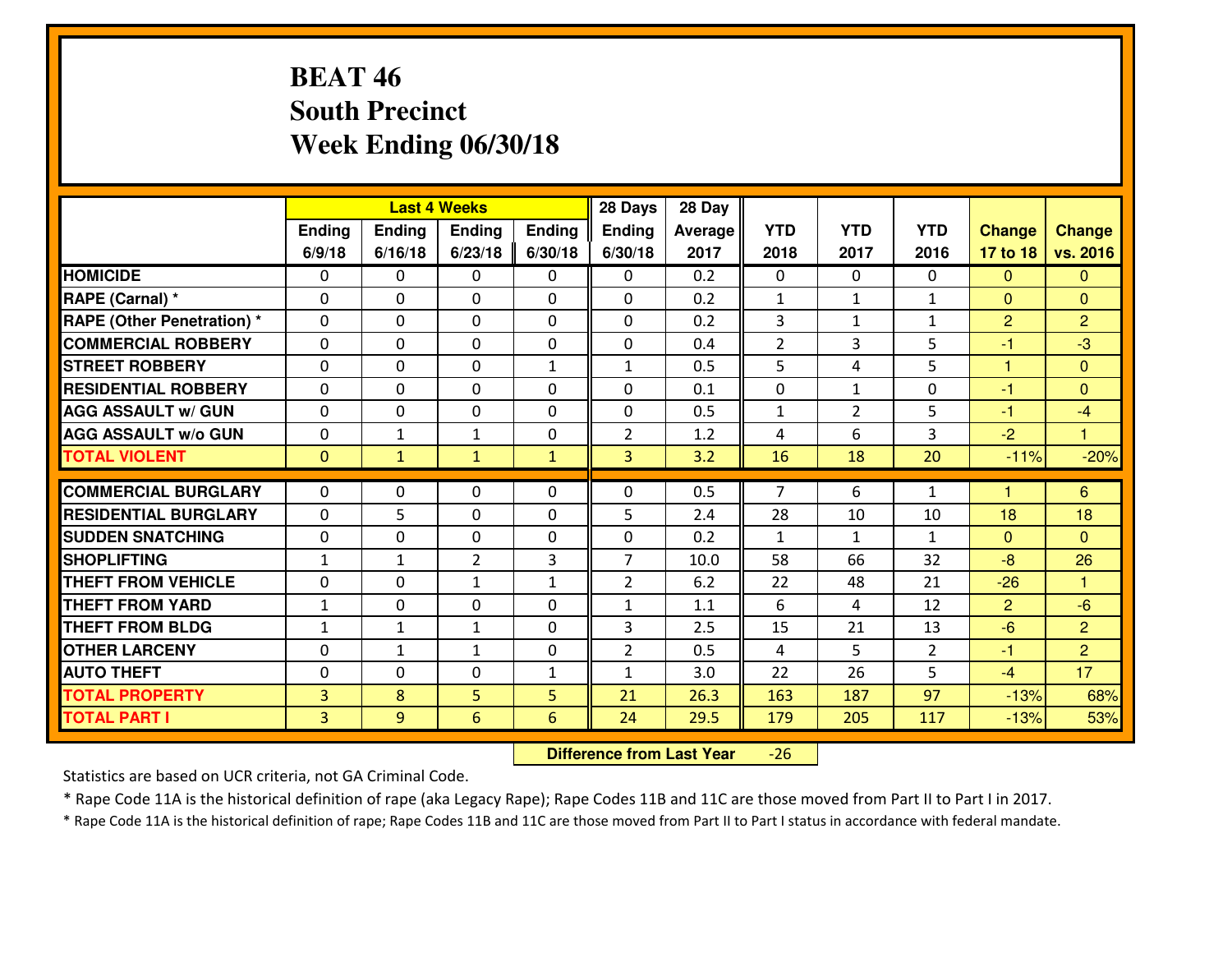# **BEAT 47 South PrecinctWeek Ending 06/30/18**

|                                   |              |                | <b>Last 4 Weeks</b> |                | 28 Days        | 28 Day  |              |                |                |                |                |
|-----------------------------------|--------------|----------------|---------------------|----------------|----------------|---------|--------------|----------------|----------------|----------------|----------------|
|                                   | Ending       | <b>Ending</b>  | Ending              | <b>Ending</b>  | <b>Ending</b>  | Average | <b>YTD</b>   | <b>YTD</b>     | <b>YTD</b>     | <b>Change</b>  | <b>Change</b>  |
|                                   | 6/9/18       | 6/16/18        | 6/23/18             | 6/30/18        | 6/30/18        | 2017    | 2018         | 2017           | 2016           | 17 to 18       | vs. 2016       |
| <b>HOMICIDE</b>                   | 0            | 0              | $\mathbf{0}$        | 0              | $\mathbf{0}$   | 0.0     | $\mathbf{0}$ | $\Omega$       | 0              | $\Omega$       | $\Omega$       |
| RAPE (Carnal) *                   | $\mathbf{0}$ | 0              | $\mathbf 0$         | 0              | 0              | 0.2     | $\mathbf{0}$ | $\mathbf{1}$   | 0              | -1             | $\mathbf{0}$   |
| <b>RAPE (Other Penetration) *</b> | $\mathbf{0}$ | 0              | $\mathbf 0$         | $\Omega$       | 0              | 0.0     | 1            | 0              | $\mathbf{1}$   | 1              | $\mathbf{0}$   |
| <b>COMMERCIAL ROBBERY</b>         | $\Omega$     | 0              | $\mathbf 0$         | $\Omega$       | $\Omega$       | 0.1     | $\Omega$     | 0              | 0              | $\Omega$       | $\mathbf{0}$   |
| <b>ISTREET ROBBERY</b>            | $\mathbf{0}$ | 0              | $\mathbf 0$         | 0              | 0              | 0.0     | $\mathbf{0}$ | 0              | 0              | $\Omega$       | $\mathbf{0}$   |
| <b>RESIDENTIAL ROBBERY</b>        | 0            | 0              | $\mathbf 0$         | 0              | 0              | 0.0     | 0            | 0              | 0              | $\overline{0}$ | $\overline{0}$ |
| <b>AGG ASSAULT W/ GUN</b>         | 0            | 0              | $\mathbf 0$         | 0              | 0              | 0.2     | $\mathbf{0}$ | 0              | $\mathbf{1}$   | $\Omega$       | $-1$           |
| <b>AGG ASSAULT W/o GUN</b>        | 0            | 0              | $\mathbf 0$         | 0              | 0              | 0.3     | 0            | $\mathbf{1}$   | 0              | $-1$           | $\overline{0}$ |
| <b>TOTAL VIOLENT</b>              | $\mathbf{0}$ | $\overline{0}$ | $\overline{0}$      | $\mathbf{0}$   | $\mathbf{0}$   | 0.7     | $\mathbf{1}$ | $\overline{2}$ | $\overline{2}$ | $-50%$         | $-50%$         |
| <b>COMMERCIAL BURGLARY</b>        | $\mathbf{0}$ | 0              | $\mathbf{0}$        | 0              | $\Omega$       | 0.3     | $\mathbf{0}$ | $\mathbf{1}$   | 0              | -1             | $\mathbf{0}$   |
| <b>RESIDENTIAL BURGLARY</b>       | $\mathbf{0}$ | 0              | $\mathbf{0}$        | 0              | $\Omega$       | 0.7     | 6            | $\mathbf{1}$   | $\overline{7}$ | 5              | -1             |
| <b>SUDDEN SNATCHING</b>           | $\mathbf{0}$ | 0              | $\mathbf{0}$        | $\Omega$       | $\Omega$       | 0.0     | $\mathbf{0}$ | 0              | 0              | $\Omega$       | $\mathbf{0}$   |
| <b>SHOPLIFTING</b>                | $\Omega$     | 0              | $\Omega$            | $\Omega$       | $\Omega$       | 0.9     | $\mathbf{1}$ | $\mathbf{1}$   | 0              | $\Omega$       | 1              |
| <b>THEFT FROM VEHICLE</b>         | $\Omega$     | $\mathbf{1}$   | $\mathbf 0$         | $\mathbf{1}$   | $\overline{2}$ | 2.7     | 13           | $\overline{2}$ | 5              | 11             | 8              |
| <b>THEFT FROM YARD</b>            | 0            | 0              | $\mathbf 0$         | $\Omega$       | 0              | 0.7     | 2            | 4              | $\mathbf{1}$   | $-2$           | $\overline{1}$ |
| <b>THEFT FROM BLDG</b>            | 0            | 0              | $\mathbf 0$         | 0              | 0              | 0.9     | 3            | 8              | $\mathbf{1}$   | $-5$           | $\overline{2}$ |
| <b>OTHER LARCENY</b>              | 0            | 0              | $\mathbf 0$         | 0              | 0              | 0.3     | 0            | $\overline{2}$ | $\mathbf{1}$   | $-2$           | $-1$           |
| <b>AUTO THEFT</b>                 | $\mathbf{0}$ | 0              | $\mathbf 0$         | $\mathbf{1}$   | $\mathbf{1}$   | 0.9     | 3            | $\mathbf{1}$   | $\overline{2}$ | $\overline{2}$ | $\overline{1}$ |
| <b>TOTAL PROPERTY</b>             | $\mathbf{0}$ | $\mathbf{1}$   | $\mathbf{O}$        | $\overline{2}$ | 3              | 7.4     | 28           | 20             | 17             | 40%            | 65%            |
| <b>TOTAL PART I</b>               | $\mathbf{0}$ | $\mathbf{1}$   | $\mathbf{0}$        | $\overline{2}$ | 3              | 8.1     | 29           | 22             | 19             | 32%            | 53%            |

 **Difference from Last Year**<sup>7</sup>

Statistics are based on UCR criteria, not GA Criminal Code.

\* Rape Code 11A is the historical definition of rape (aka Legacy Rape); Rape Codes 11B and 11C are those moved from Part II to Part I in 2017.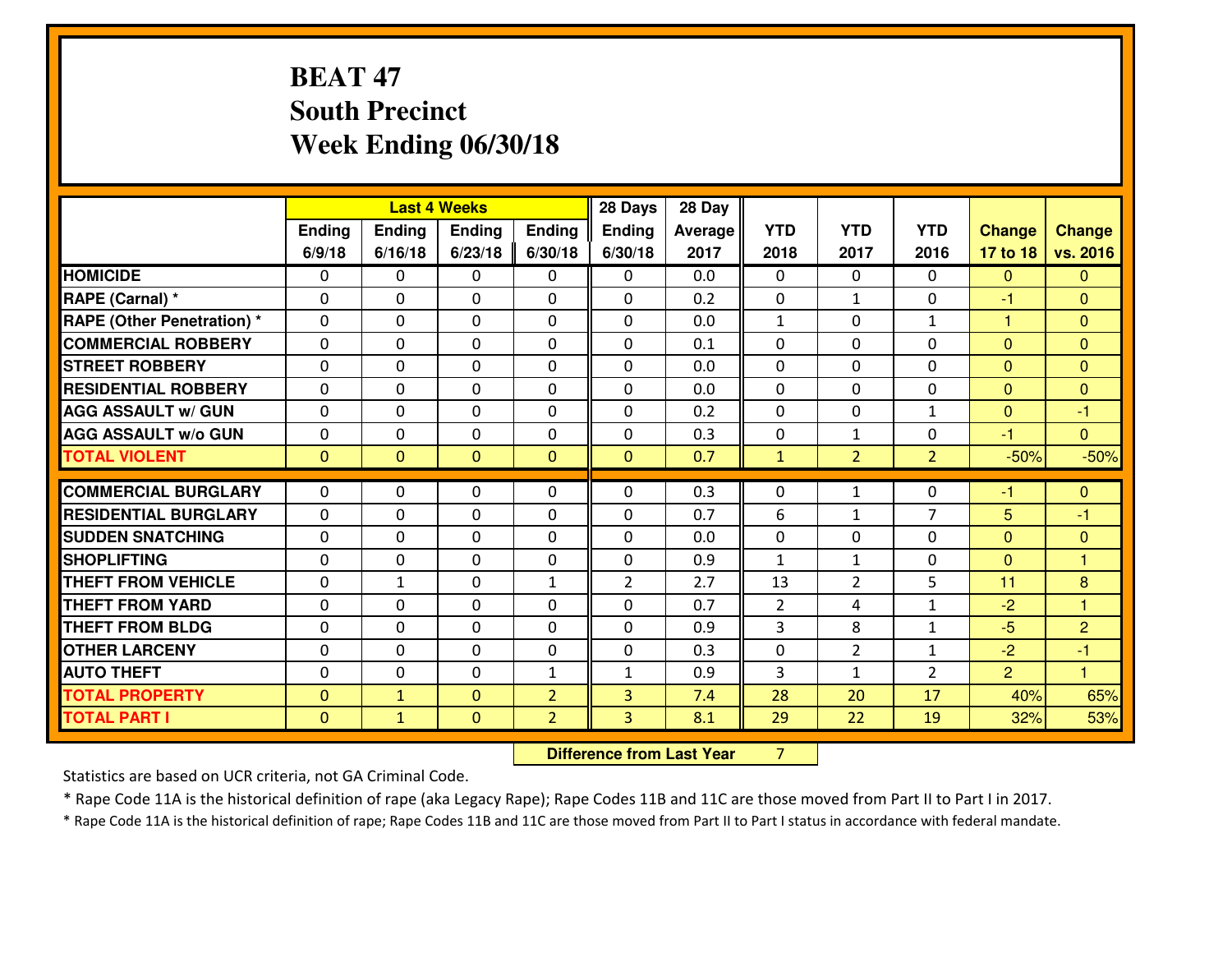

#### **COMPSTATEAST PRECINCTWeek Ending 06/30/18**

**PRECINCT COMMANDER:**

**CAPT. GEORGE GUNDICH**



|                                                                                                  | Week<br><b>Ending</b><br>6/30/18 | Week<br>Ending<br>6/23/18 | Weekly<br>Avg<br>2017 | 28-Day<br>Ending<br>6/30/18             | 28-Day<br><b>Ending</b><br>6/2/18 | Avg<br>$28-Day$<br>2017                  | <b>YTD</b><br>2018                    | <b>YTD</b><br>2017                           | <b>YTD</b><br>2016 | <b>Change</b><br>17 to 18 | <b>Change</b><br>vs. 2016 |
|--------------------------------------------------------------------------------------------------|----------------------------------|---------------------------|-----------------------|-----------------------------------------|-----------------------------------|------------------------------------------|---------------------------------------|----------------------------------------------|--------------------|---------------------------|---------------------------|
| <b>HOMICIDE</b>                                                                                  | 0                                | 0                         | $\Omega$              |                                         | $\Omega$                          | -1                                       | $\overline{7}$                        | 8                                            | 7                  | -1                        | $\Omega$                  |
| RAPE (Carnal) *                                                                                  | 1                                | 0                         | $\Omega$              | 1                                       | $\overline{c}$                    | $\Omega$                                 | $\overline{7}$                        | $\overline{c}$                               | 4                  | 5                         | 3                         |
| <b>RAPE (Other Penetration)</b> *                                                                | 0                                | $\Omega$                  | $\Omega$              | $\mathbf 0$                             | $\Omega$                          | $\overline{1}$                           | 4                                     | 9                                            | 4                  | $-5$                      | $\Omega$                  |
| <b>COMMERCIAL ROBBERY</b>                                                                        | $\mathbf{0}$                     | $\Omega$                  | $\mathbf{1}$          | $\mathbf{0}$                            | $\Omega$                          | $\overline{2}$                           | $\overline{2}$                        | $\overline{19}$                              | 5                  | $-17$                     | $\overline{3}$            |
| <b>STREET ROBBERY</b>                                                                            | 0                                | $\overline{2}$            | $\mathbf{1}$          | 5                                       | $\overline{c}$                    | 3                                        | 23                                    | 25                                           | 46                 | $-2$                      | $-23$                     |
| <b>RESIDENTIAL ROBBERY</b>                                                                       | 0                                | 1                         | $\mathbf 0$           | 1                                       | 0                                 | $\mathbf{1}$                             | 1                                     | 5                                            | 6                  | $-4$                      | $-5$                      |
| <b>AGG ASSAULT w/ GUN</b>                                                                        | $\mathbf{1}$                     | 1                         | $\mathbf{1}$          | 3                                       | 6                                 | 4                                        | 25                                    | 44                                           | $\overline{58}$    | $-19$                     | $-33$                     |
| <b>AGG ASSAULT w/o GUN</b>                                                                       | 6                                | 5                         | $\mathbf{1}$          | 13                                      | 8                                 | 5                                        | $\overline{47}$                       | $\overline{41}$                              | $\overline{24}$    | 6                         | $\overline{23}$           |
| <b>TOTAL VIOLENT</b>                                                                             | 8                                | $\overline{9}$            | $\overline{4}$        | $\overline{24}$                         | 18                                | 17                                       | 116                                   | 153                                          | 154                | $-24%$                    | $-25%$                    |
| <b>COMMERCIAL BURGLARY</b>                                                                       | 0                                | 0                         | 0                     | 1                                       | 3                                 | 2                                        | 12                                    | 7                                            | 29                 | 5                         | -17                       |
| <b>RESIDENTIAL BURGLARY</b>                                                                      | 5                                | 4                         | $\overline{5}$        | $\overline{22}$                         | $\overline{11}$                   | $\overline{18}$                          | 120                                   | 103                                          | $\overline{209}$   | 17                        | $-89$                     |
| <b>SUDDEN SNATCHING</b>                                                                          | 0                                | 0                         | $\Omega$              | $\bf{0}$                                | $\mathbf{1}$                      | $\mathbf{1}$                             | 6                                     | 8                                            | 4                  | $\overline{2}$            | $\overline{2}$            |
| <b>SHOPLIFTING</b>                                                                               | $\overline{7}$                   | 11                        | $\overline{5}$        | 29                                      | $\overline{32}$                   | 22                                       | 174                                   | 150                                          | 131                | $\overline{24}$           | $\overline{43}$           |
| <b>THEFT FROM VEHICLE</b>                                                                        | $\overline{10}$                  | 0                         | $\overline{7}$        | $\overline{20}$                         | $\overline{24}$                   | $\overline{27}$                          | 141                                   | $\overline{173}$                             | 150                | $-32$                     | $-9$                      |
| <b>THEFT FROM YARD</b>                                                                           | 1                                | $\blacktriangleleft$      | 3                     | $\overline{14}$                         | 13                                | 10                                       | $\overline{74}$                       | $\overline{73}$                              | $\overline{53}$    | $\overline{1}$            | $\overline{21}$           |
| <b>THEFT FROM BLDG</b>                                                                           | 3                                | $\overline{4}$            | 3                     | $\overline{13}$                         | 14                                | $\overline{12}$                          | 85                                    | $\overline{87}$                              | 120                | $-2$                      | $-35$                     |
| <b>OTHER LARCENY</b>                                                                             | $\overline{2}$                   | $\overline{0}$            | $\overline{1}$        | 6                                       | $\mathbf 0$                       | $\overline{2}$                           | 31                                    | $\overline{22}$                              | $\overline{10}$    | $\overline{9}$            | $\overline{21}$           |
| <b>AUTO THEFT</b>                                                                                | 0                                | $\blacksquare$            | 3                     | 4                                       | 11                                | 11                                       | 79                                    | 84                                           | 90                 | $-5$                      | $-11$                     |
| <b>TOTAL PROPERTY</b>                                                                            | 28                               | 21                        | $\overline{27}$       | 109                                     | 109                               | 106                                      | $\overline{722}$                      | 707                                          | 796                | 2%                        | $-9%$                     |
| <b>TOTAL PART I</b>                                                                              | 36                               | $\overline{30}$           | $\overline{31}$       | $\overline{133}$                        | 127                               | 123                                      | 838                                   | 860                                          | 950                | $-3%$                     | $-12%$                    |
| Statistics are based on UCR criteria, not GA Criminal Code, and are                              |                                  |                           |                       | <b>Difference from Last Year</b><br>-22 |                                   |                                          |                                       |                                              |                    |                           | Last Week   Year-to-Date  |
| preliminary, based on RMS data at the time prepared, and are subject to change.                  |                                  |                           |                       |                                         |                                   | <b>At-Fault Police Vehicle Accidents</b> |                                       |                                              |                    | $\overline{0}$            | 6                         |
| Cell Shading: white is within 0.6 standard deviation of the mean; red is above; green is below.  |                                  |                           |                       |                                         |                                   |                                          |                                       | <b>Not At-Fault Police Vehicle Accidents</b> |                    | $\overline{0}$            | $\overline{2}$            |
| * Code 11A is the pre-2016 definition of rape; Codes 11B and 11C are by federal mandate in 2016. |                                  |                           |                       |                                         |                                   |                                          | <b>Total Police Vehicle Accidents</b> |                                              |                    | $\Omega$                  | 8                         |
|                                                                                                  | Week                             | Week                      | Weekly                | $28-Day$                                | $28$ -Day                         | Avg                                      |                                       |                                              |                    |                           |                           |
| <b>Citizen Initiated Calls</b>                                                                   | <b>Ending</b>                    | Ending                    | Avg                   | <b>Ending</b>                           | Ending                            | $28-Day$                                 | <b>YTD</b>                            | <b>YTD</b>                                   | <b>YTD</b>         | <b>Change</b>             | <b>Change</b>             |
|                                                                                                  | 06/30/18                         | 06/23/18                  | 2017                  | 06/30/18                                | 06/02/18                          | 2017                                     | 2018                                  | 2017                                         | 2016               | 17 to 18                  | vs. 2016                  |
| <b>Midnight Shift</b>                                                                            | 97                               | 83                        | 114                   | 383                                     | 369                               | 455                                      | 2314                                  | 2573                                         | 2575               | $-259$                    | $-261$                    |
| Day Shift                                                                                        | 252                              | 229                       | 282                   | 985                                     | 1026                              | 1127                                     | 6519                                  | 6379                                         | 6537               | 140                       | $-18$                     |
| <b>Afternoon Shift</b>                                                                           | 248                              | 283                       | 294                   | 1061                                    | 1150                              | 1177                                     | 6824                                  | 6989                                         | 7079               | $-165$                    | $-255$                    |
| <b>TOTAL CITIZEN CFS</b>                                                                         | 597                              | 597                       | 690                   | 2429                                    | 2545                              | 2758                                     | 15657                                 | 15941                                        | 16191              | $-1.8%$                   | $-3.3%$                   |
| <b>53S ShotSpotter Calls</b>                                                                     | $\Omega$                         | 2                         | 8                     | $\overline{11}$                         | $\overline{23}$                   | 31                                       | $\overline{142}$                      | 197                                          | 300                | $-55$                     | $-158$                    |
| <b>Sig 53 Shots Fired Calls</b>                                                                  | $\overline{12}$                  | $\overline{12}$           | $\overline{16}$       | 44                                      | 62                                | 64                                       | 355                                   | 494                                          | 619                | $-139$                    | $-264$                    |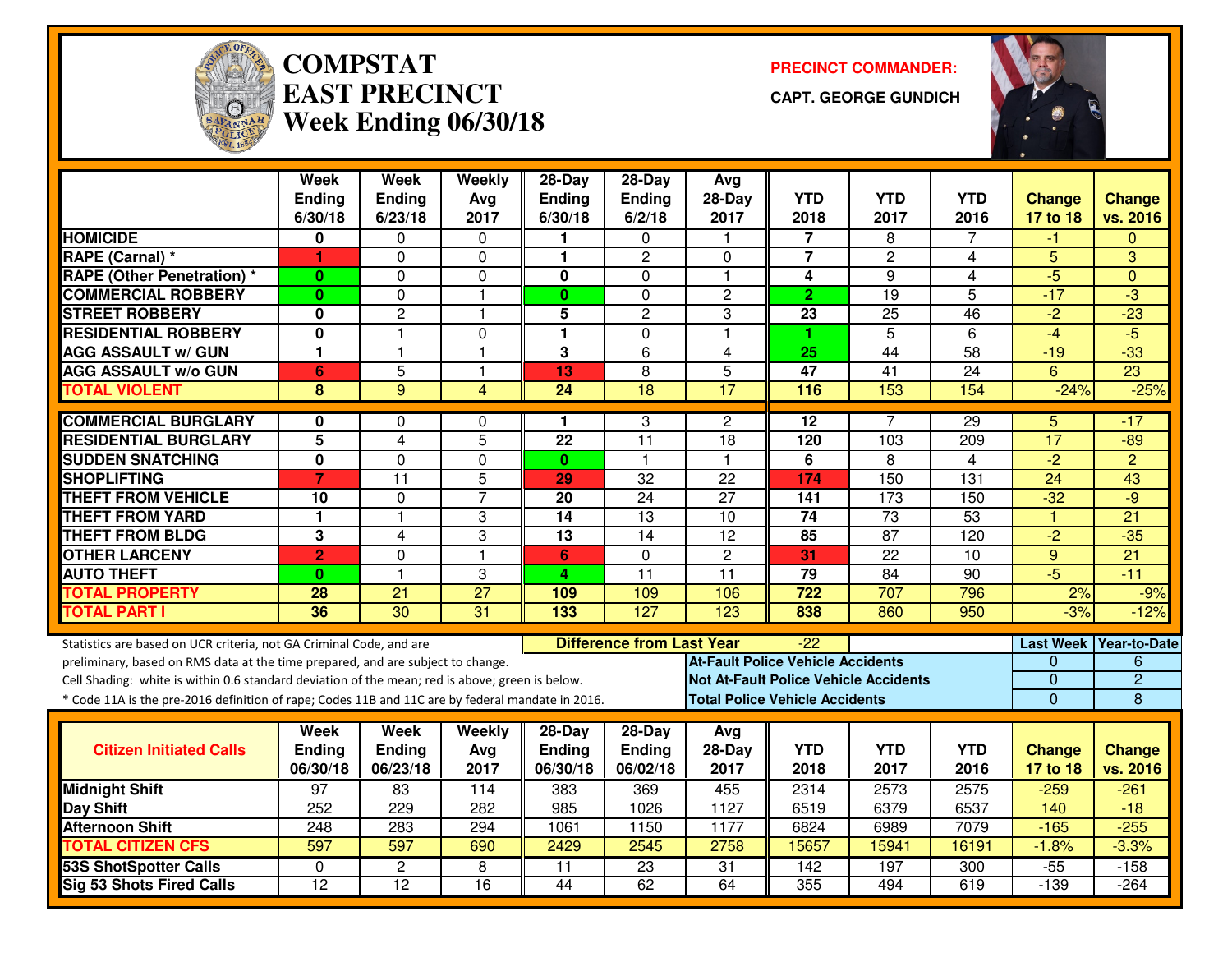## **BEAT 51 East PrecinctWeek Ending 06/30/18**

|                                  |              |                | <b>Last 4 Weeks</b> |                | 28 Days        | 28 Day  |                |                |                |                |                      |
|----------------------------------|--------------|----------------|---------------------|----------------|----------------|---------|----------------|----------------|----------------|----------------|----------------------|
|                                  | Ending       | Ending         | <b>Ending</b>       | <b>Ending</b>  | <b>Ending</b>  | Average | <b>YTD</b>     | <b>YTD</b>     | <b>YTD</b>     | <b>Change</b>  | <b>Change</b>        |
|                                  | 6/19/18      | 6/16/18        | 6/23/18             | 6/30/18        | 6/30/18        | 2017    | 2018           | 2017           | 2016           | 17 to 18       | vs. 2016             |
| <b>HOMICIDE</b>                  | $\Omega$     | $\mathbf{1}$   | 0                   | 0              | $\mathbf{1}$   | 0.0     | $\overline{2}$ | $\mathbf{1}$   | $\mathbf{1}$   | 1              | 1                    |
| RAPE (Carnal) *                  | $\Omega$     | 0              | $\mathbf{0}$        | 0              | $\Omega$       | 0.0     | $\overline{2}$ | $\mathbf{1}$   | 0              | 1              | $\overline{2}$       |
| <b>RAPE (Other Penetration)*</b> | $\Omega$     | $\Omega$       | $\mathbf 0$         | $\Omega$       | $\Omega$       | 0.0     | 2              | $\overline{2}$ | 0              | $\Omega$       | $\overline{2}$       |
| <b>COMMERCIAL ROBBERY</b>        | $\Omega$     | 0              | $\mathbf 0$         | $\Omega$       | 0              | 0.0     | 0              | $\mathbf{1}$   | $\mathbf{1}$   | $-1$           | $-1$                 |
| <b>STREET ROBBERY</b>            | $\Omega$     | $\Omega$       | $\mathbf 0$         | $\Omega$       | 0              | 0.1     | 5              | $\overline{7}$ | 4              | $-2$           | $\blacktriangleleft$ |
| <b>RESIDENTIAL ROBBERY</b>       | $\Omega$     | $\Omega$       | $\mathbf 0$         | $\Omega$       | 0              | 0.0     | 0              | $\mathbf{1}$   | 0              | $-1$           | $\Omega$             |
| <b>AGG ASSAULT w/ GUN</b>        | $\Omega$     | 0              | $\mathbf 0$         | $\mathbf{1}$   | $\mathbf{1}$   | 0.1     | 4              | 6              | 17             | $-2$           | $-13$                |
| <b>AGG ASSAULT W/o GUN</b>       | 0            | $\mathbf{1}$   | $\overline{2}$      | $\overline{2}$ | 5              | 0.2     | 16             | 11             | 6              | 5              | 10                   |
| <b>TOTAL VIOLENT</b>             | $\mathbf{0}$ | $\overline{2}$ | $\overline{2}$      | 3              | $\overline{7}$ | 0.6     | 31             | 30             | 29             | 3%             | 7%                   |
| <b>COMMERCIAL BURGLARY</b>       | $\Omega$     | 0              | 0                   | $\Omega$       | $\Omega$       | 0.1     | 3              | $\mathbf{1}$   | 6              | $\overline{2}$ | $-3$                 |
| <b>RESIDENTIAL BURGLARY</b>      | $\mathbf{1}$ | 0              | 1                   | 0              | $\overline{2}$ | 0.5     | 9              | 18             | 16             | $-9$           | $-7$                 |
| <b>SUDDEN SNATCHING</b>          | 0            | 0              | $\mathbf 0$         | 0              | 0              | 0.1     | $\mathbf{1}$   | $\overline{2}$ | 0              | $-1$           | $\overline{1}$       |
| <b>SHOPLIFTING</b>               | 0            | $\mathbf{1}$   | $\mathbf 0$         | $\mathbf{1}$   | $\overline{2}$ | 0.4     | 12             | 19             | 16             | $-7$           | $-4$                 |
| <b>THEFT FROM VEHICLE</b>        | $\mathbf{1}$ | $\mathbf{1}$   | $\mathbf 0$         | $\mathbf{1}$   | 3              | 0.4     | 24             | 13             | 17             | 11             | $\overline{7}$       |
| <b>THEFT FROM YARD</b>           | $\mathbf{1}$ | 1              | $\mathbf 0$         | 0              | $\overline{2}$ | 0.2     | 10             | 9              | 13             | $\mathbf{1}$   | $-3$                 |
| <b>THEFT FROM BLDG</b>           | 0            | 0              | $\mathbf 0$         | $\mathbf 0$    | 0              | 0.4     | 12             | 16             | 17             | $-4$           | $-5$                 |
| <b>OTHER LARCENY</b>             | 0            | 0              | $\mathbf 0$         | $\mathbf{1}$   | $\mathbf{1}$   | 0.1     | 9              | 3              | $\overline{2}$ | $6\phantom{1}$ | $\overline{7}$       |
| <b>AUTO THEFT</b>                | 0            | 1              | $\mathbf 0$         | 0              | $\mathbf{1}$   | 0.3     | 12             | 14             | 12             | $-2$           | $\overline{0}$       |
| <b>TOTAL PROPERTY</b>            | 3            | 4              | $\mathbf{1}$        | 3              | 11             | 2.5     | 92             | 95             | 99             | $-3%$          | $-7%$                |
| <b>TOTAL PART I</b>              | 3            | 6              | 3                   | 6              | 18             | 3.1     | 123            | 125            | 128            | $-2%$          | $-4%$                |
|                                  |              |                |                     |                |                |         |                |                |                |                |                      |

 **Difference from Last Year**-2

Statistics are based on UCR criteria, not GA Criminal Code.

\* Rape Code 11A is the historical definition of rape (aka Legacy Rape); Rape Codes 11B and 11C are those moved from Part II to Part I in 2017.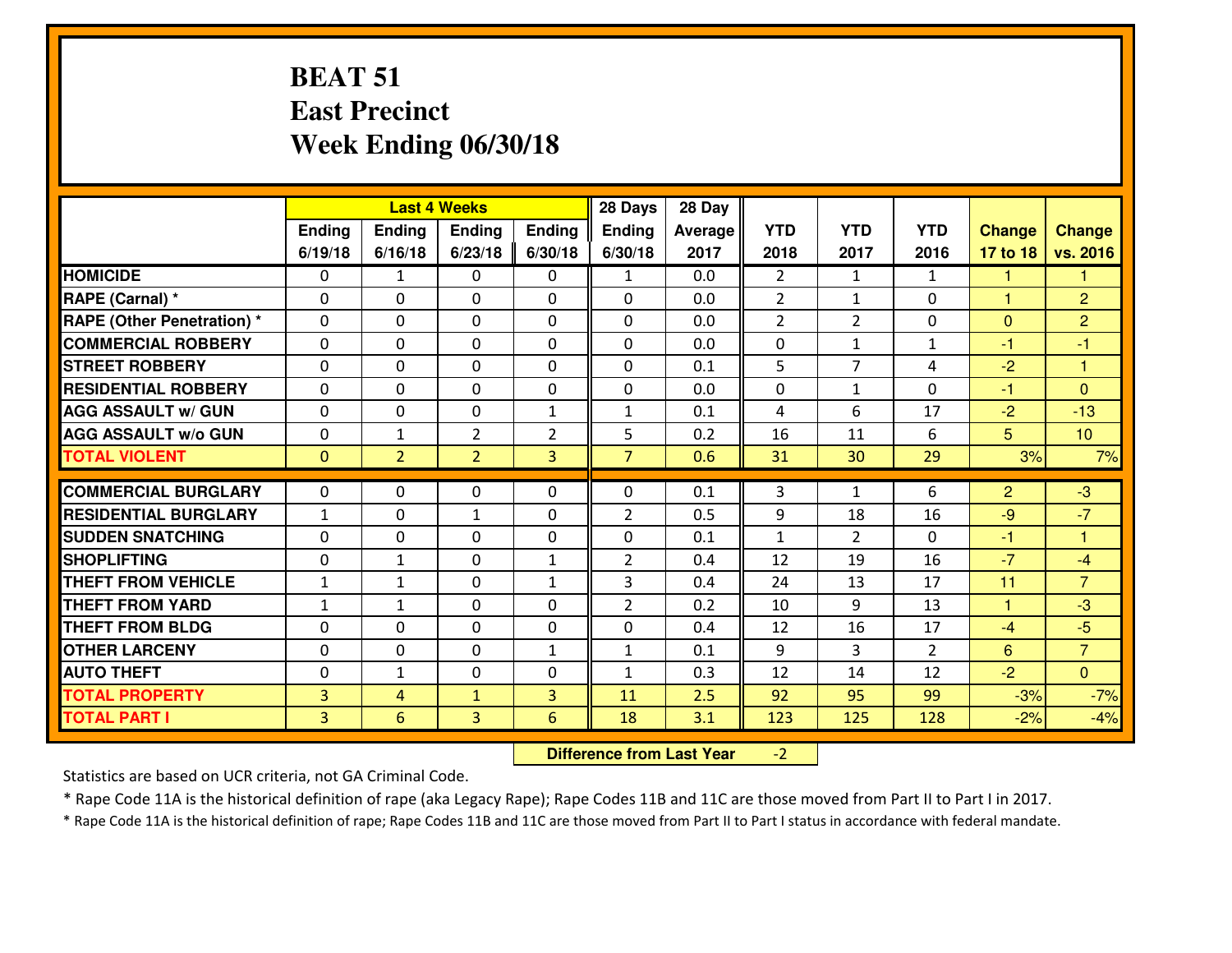## **BEAT 52 East PrecinctWeek Ending 06/30/18**

|                                   | <b>Last 4 Weeks</b> |                |                |                | 28 Days        | 28 Day  |                |                |                |                |                      |
|-----------------------------------|---------------------|----------------|----------------|----------------|----------------|---------|----------------|----------------|----------------|----------------|----------------------|
|                                   | Ending              | Ending         | <b>Ending</b>  | Ending         | <b>Ending</b>  | Average | <b>YTD</b>     | <b>YTD</b>     | <b>YTD</b>     | <b>Change</b>  | <b>Change</b>        |
|                                   | 6/9/18              | 6/16/18        | 6/23/18        | 6/30/18        | 6/30/18        | 2017    | 2018           | 2017           | 2016           | 17 to 18       | vs. 2016             |
| <b>HOMICIDE</b>                   | $\Omega$            | 0              | $\Omega$       | 0              | $\Omega$       | 0.0     | 0              | $\Omega$       | $\mathfrak{D}$ | $\Omega$       | $-2$                 |
| RAPE (Carnal) *                   | $\mathbf{0}$        | 0              | $\mathbf{0}$   | 0              | $\Omega$       | 0.1     | 2              | $\mathbf{0}$   | 0              | 2              | $\overline{2}$       |
| <b>RAPE (Other Penetration) *</b> | $\Omega$            | 0              | $\mathbf{0}$   | $\Omega$       | $\Omega$       | 0.2     | $\Omega$       | $\overline{2}$ | 0              | $-2$           | $\mathbf{0}$         |
| <b>COMMERCIAL ROBBERY</b>         | $\mathbf{0}$        | 0              | $\mathbf 0$    | 0              | 0              | 0.0     | $\mathbf{1}$   | 0              | 0              | 1              | $\blacktriangleleft$ |
| <b>STREET ROBBERY</b>             | 0                   | 0              | $\mathbf 0$    | 0              | 0              | 1.1     | $\overline{2}$ | 6              | 12             | $-4$           | $-10$                |
| <b>RESIDENTIAL ROBBERY</b>        | $\Omega$            | $\Omega$       | $\mathbf 0$    | $\Omega$       | 0              | 0.3     | 0              | $\overline{2}$ | $\mathbf{1}$   | $-2$           | $-1$                 |
| <b>AGG ASSAULT w/ GUN</b>         | 0                   | 0              | $\mathbf{1}$   | 0              | $\mathbf{1}$   | 0.5     | 3              | 5              | 15             | $-2$           | $-12$                |
| <b>AGG ASSAULT W/o GUN</b>        | 0                   | 0              | $\mathbf 0$    | $\overline{2}$ | $\overline{2}$ | 1.2     | 8              | 10             | 4              | $-2$           | $\overline{4}$       |
| <b>TOTAL VIOLENT</b>              | $\mathbf{0}$        | $\overline{0}$ | $\mathbf{1}$   | $\overline{2}$ | 3              | 3.4     | 16             | 25             | 34             | $-36%$         | $-53%$               |
| <b>COMMERCIAL BURGLARY</b>        | $\Omega$            | 0              | $\mathbf{0}$   | $\Omega$       | $\Omega$       | 0.2     | $\mathbf{1}$   | $\mathbf{1}$   | 0              | $\Omega$       | 1                    |
| <b>RESIDENTIAL BURGLARY</b>       | $\overline{2}$      | $\mathbf{1}$   | $\mathbf 0$    | 0              | 3              | 2.6     | 27             | 14             | 33             | 13             | $-6$                 |
| <b>SUDDEN SNATCHING</b>           | 0                   | 0              | $\mathbf 0$    | 0              | 0              | 0.3     | $\mathbf{1}$   | $\overline{2}$ | 0              | $-1$           | 1                    |
| <b>SHOPLIFTING</b>                | 0                   | 0              | $\mathbf 0$    | $\mathbf{1}$   | $\mathbf{1}$   | 0.3     | $\overline{2}$ | $\overline{2}$ | $\overline{2}$ | $\overline{0}$ | $\overline{0}$       |
| <b>THEFT FROM VEHICLE</b>         | 0                   | $\overline{2}$ | $\mathbf 0$    | $\overline{2}$ | 4              | 7.2     | 16             | 40             | 18             | $-24$          | $-2$                 |
| <b>THEFT FROM YARD</b>            | $\mathbf 1$         | $\mathbf{1}$   | $\mathbf 0$    | 0              | $\overline{2}$ | 1.8     | 9              | 14             | 9              | $-5$           | $\overline{0}$       |
| <b>THEFT FROM BLDG</b>            | $\overline{2}$      | 0              | 1              | 0              | 3              | 1.3     | 10             | 8              | 16             | $\overline{2}$ | $-6$                 |
| <b>OTHER LARCENY</b>              | $\mathbf{1}$        | 0              | $\mathbf 0$    | 0              | $\mathbf{1}$   | 0.5     | 6              | 4              | 4              | $\overline{2}$ | $\overline{2}$       |
| <b>AUTO THEFT</b>                 | $\mathbf{1}$        | 0              | $\mathbf{0}$   | 0              | $\mathbf{1}$   | 2.5     | 16             | 14             | 11             | $\overline{2}$ | $5\overline{)}$      |
| <b>TOTAL PROPERTY</b>             | $\overline{7}$      | 4              | $\mathbf{1}$   | 3              | 15             | 16.6    | 88             | 99             | 93             | $-11%$         | $-5%$                |
| <b>TOTAL PART I</b>               | $\overline{7}$      | $\overline{4}$ | $\overline{2}$ | 5              | 18             | 20.0    | 104            | 124            | 127            | $-16%$         | $-18%$               |

 **Difference from Last Year**-20

Statistics are based on UCR criteria, not GA Criminal Code.

\* Rape Code 11A is the historical definition of rape (aka Legacy Rape); Rape Codes 11B and 11C are those moved from Part II to Part I in 2017.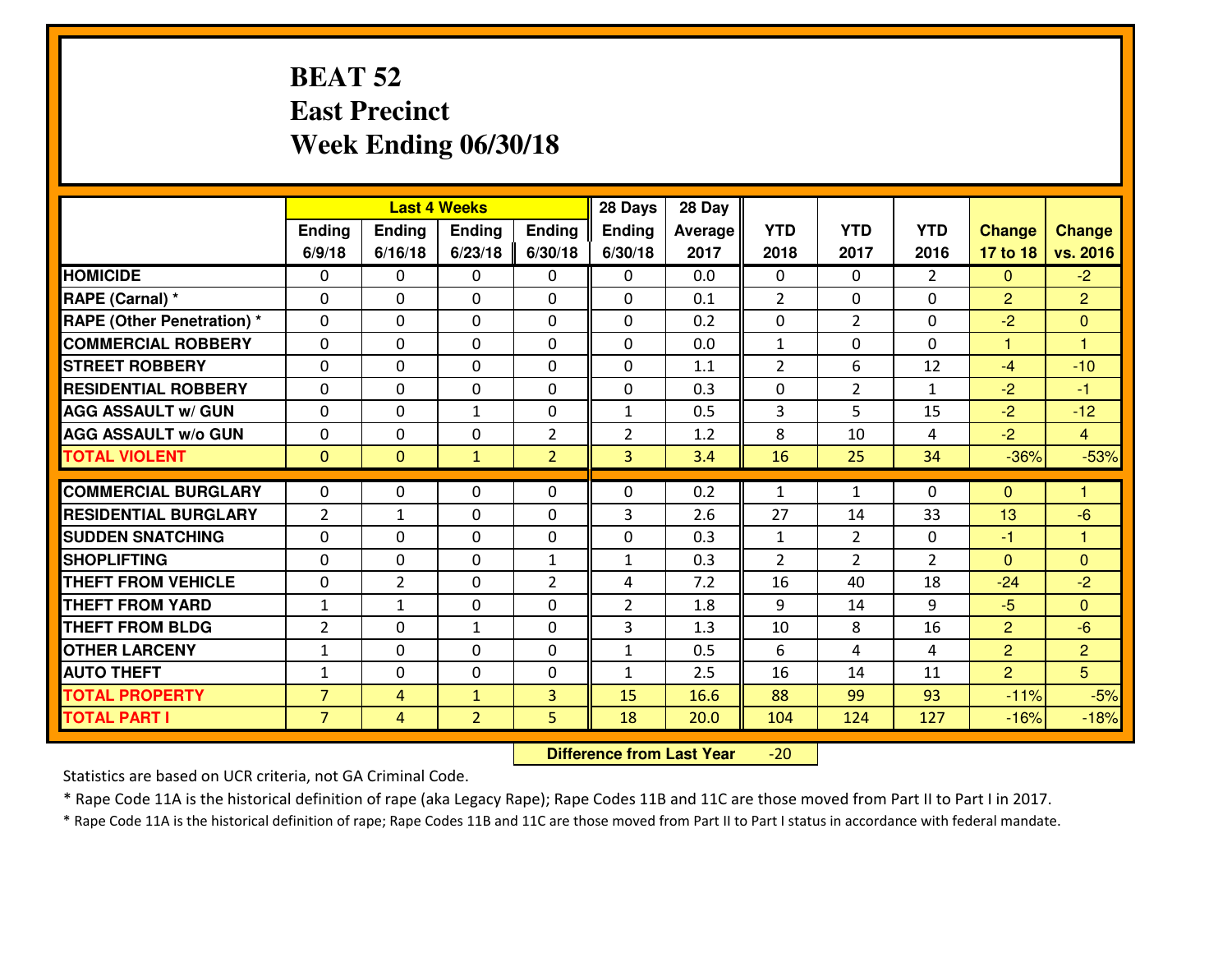#### **BEAT 53 East PrecinctWeek Ending 06/30/18**

|                                   |                |                 | <b>Last 4 Weeks</b> |                | 28 Days        | 28 Day  |                |                |                |                |                |
|-----------------------------------|----------------|-----------------|---------------------|----------------|----------------|---------|----------------|----------------|----------------|----------------|----------------|
|                                   | Ending         | <b>Ending</b>   | Ending              | <b>Ending</b>  | <b>Ending</b>  | Average | <b>YTD</b>     | <b>YTD</b>     | <b>YTD</b>     | <b>Change</b>  | <b>Change</b>  |
|                                   | 6/9/18         | 6/16/18         | 6/23/18             | 6/30/18        | 6/30/18        | 2017    | 2018           | 2017           | 2016           | 17 to 18       | vs. 2016       |
| <b>HOMICIDE</b>                   | 0              | 0               | $\mathbf{0}$        | 0              | $\mathbf{0}$   | 0.5     | $\mathbf{0}$   | 4              | $\mathbf{1}$   | $-4$           | $-1$           |
| RAPE (Carnal) *                   | $\mathbf{0}$   | 0               | $\mathbf 0$         | $\mathbf{1}$   | $\mathbf{1}$   | 0.1     | $\overline{2}$ | $\Omega$       | $\overline{2}$ | $\overline{2}$ | $\mathbf{0}$   |
| <b>RAPE (Other Penetration) *</b> | $\Omega$       | $\Omega$        | $\mathbf 0$         | $\Omega$       | $\Omega$       | 0.2     | $\Omega$       | $\overline{2}$ | $\overline{2}$ | $-2$           | $-2$           |
| <b>COMMERCIAL ROBBERY</b>         | 0              | 0               | $\mathbf 0$         | 0              | 0              | 0.1     | 0              | 0              | 0              | $\Omega$       | $\mathbf{0}$   |
| <b>STREET ROBBERY</b>             | $\Omega$       | 0               | $\mathbf{0}$        | $\Omega$       | $\Omega$       | 0.3     | 4              | $\overline{2}$ | 8              | $\overline{2}$ | $-4$           |
| <b>RESIDENTIAL ROBBERY</b>        | $\Omega$       | 0               | $\mathbf 0$         | $\Omega$       | 0              | 0.2     | $\Omega$       | $\mathbf{1}$   | $\overline{2}$ | $-1$           | $-2$           |
| <b>AGG ASSAULT W/ GUN</b>         | $\mathbf{1}$   | $\Omega$        | $\mathbf 0$         | $\Omega$       | $\mathbf{1}$   | 1.7     | 6              | 15             | 5              | $-9$           | 1              |
| <b>AGG ASSAULT W/o GUN</b>        | 0              | 0               | $\mathbf 0$         | 0              | 0              | 1.2     | $\overline{7}$ | 9              | 4              | $-2$           | $\mathbf{3}$   |
| <b>TOTAL VIOLENT</b>              | $\mathbf{1}$   | $\mathbf{0}$    | $\mathbf{0}$        | $\mathbf{1}$   | $\overline{2}$ | 4.3     | 19             | 33             | 24             | $-42%$         | $-21%$         |
| <b>COMMERCIAL BURGLARY</b>        | 0              | 1               | $\mathbf{0}$        | 0              | 1              | 0.1     | $\overline{2}$ | $\mathbf{1}$   | $\overline{2}$ |                | $\Omega$       |
|                                   |                |                 |                     |                |                |         |                |                |                |                |                |
| <b>RESIDENTIAL BURGLARY</b>       | 2              | $\mathbf{1}$    | $\mathbf{1}$        | 0              | 4              | 2.5     | 22             | 14             | 41             | 8              | $-19$          |
| <b>SUDDEN SNATCHING</b>           | 0              | 0               | $\mathbf 0$         | 0              | 0              | 0.2     | $\mathbf{1}$   | $\overline{2}$ | $\overline{2}$ | $-1$           | $-1$           |
| <b>SHOPLIFTING</b>                | $\mathbf{0}$   | 0               | $\mathbf{0}$        | $\mathbf{1}$   | 1              | 0.1     | 8              | 0              | $\mathbf{1}$   | 8              | $\overline{7}$ |
| <b>THEFT FROM VEHICLE</b>         | $\Omega$       | $\mathbf{1}$    | $\mathbf{0}$        | 4              | 5              | 6.3     | 27             | 28             | 25             | $-1$           | $\overline{2}$ |
| <b>THEFT FROM YARD</b>            | 0              | $\overline{2}$  | $\mathbf 0$         | $\Omega$       | $\overline{2}$ | 2.2     | 15             | 13             | 8              | $\overline{2}$ | $\overline{7}$ |
| <b>THEFT FROM BLDG</b>            | $\mathbf{1}$   | 0               | 3                   | 0              | 4              | 4.4     | 20             | 22             | 39             | $-2$           | $-19$          |
| <b>OTHER LARCENY</b>              | 0              | $\mathbf{1}$    | $\mathbf 0$         | $\mathbf{1}$   | $\overline{2}$ | 0.3     | 5              | 3              | $\Omega$       | $\overline{2}$ | 5 <sup>5</sup> |
| <b>AUTO THEFT</b>                 | $\mathbf{1}$   | 0               | $\mathbf 0$         | 0              | $\mathbf{1}$   | 2.7     | 14             | 12             | 17             | $\overline{2}$ | $-3$           |
|                                   |                |                 |                     |                |                |         |                |                |                |                |                |
| <b>TOTAL PROPERTY</b>             | $\overline{4}$ | $6\overline{6}$ | 4                   | $6\phantom{1}$ | 20             | 18.7    | 114            | 95             | 135            | 20%            | $-16%$         |

 **Difference from Last Year**<sup>5</sup>

Statistics are based on UCR criteria, not GA Criminal Code.

\* Rape Code 11A is the historical definition of rape (aka Legacy Rape); Rape Codes 11B and 11C are those moved from Part II to Part I in 2017.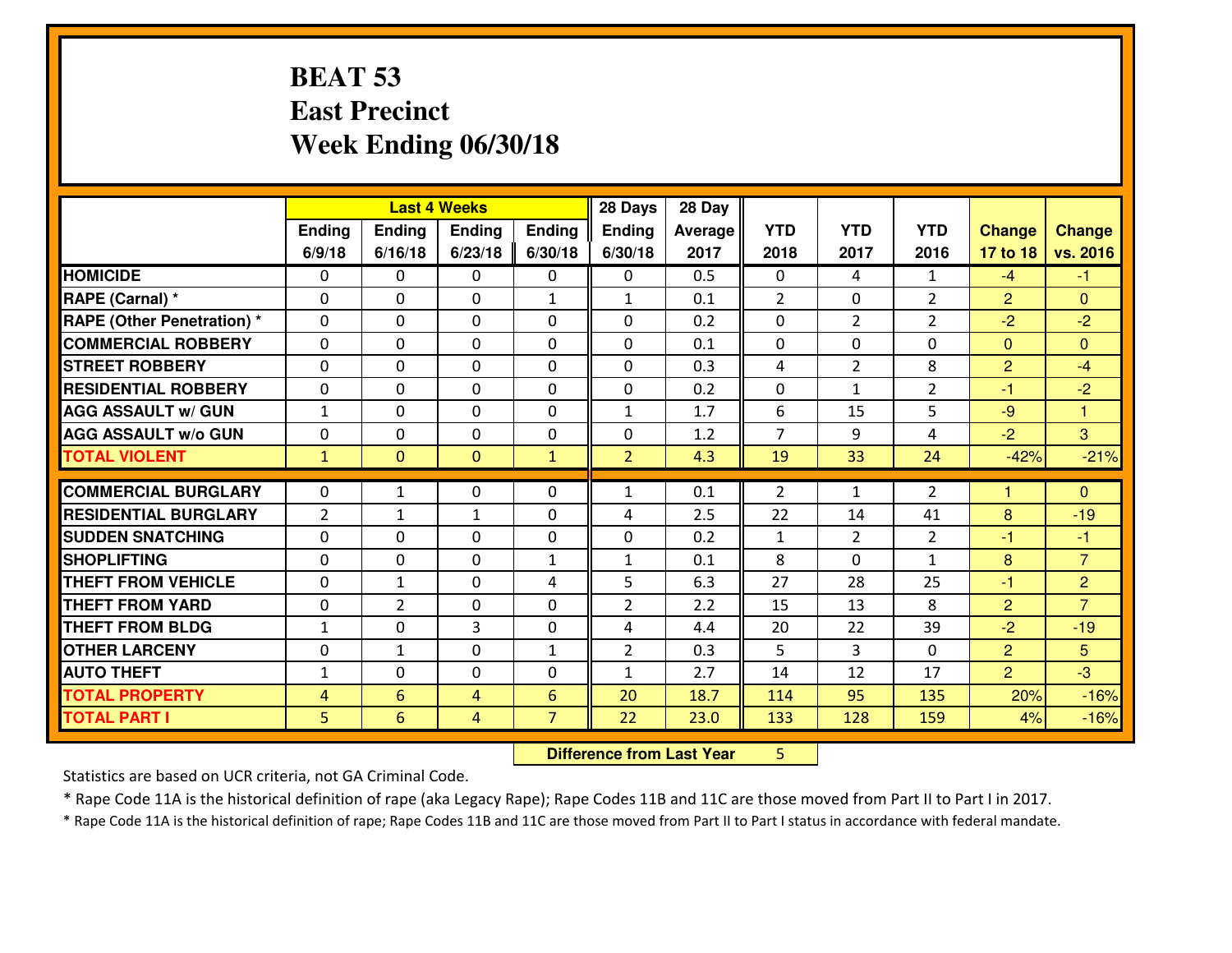## **BEAT 54 East PrecinctWeek Ending 06/30/18**

|                                   | <b>Last 4 Weeks</b> |                |                |                | 28 Days        | 28 Day  |              |                |                |                |                |
|-----------------------------------|---------------------|----------------|----------------|----------------|----------------|---------|--------------|----------------|----------------|----------------|----------------|
|                                   | Ending              | Ending         | <b>Ending</b>  | Ending         | <b>Ending</b>  | Average | <b>YTD</b>   | <b>YTD</b>     | <b>YTD</b>     | <b>Change</b>  | <b>Change</b>  |
|                                   | 6/9/18              | 6/16/18        | 6/23/18        | 6/30/18        | 6/30/18        | 2017    | 2018         | 2017           | 2016           | 17 to 18       | vs. 2016       |
| <b>HOMICIDE</b>                   | $\Omega$            | 0              | $\Omega$       | 0              | $\Omega$       | 0.2     | 4            | 3              | $\mathbf{1}$   | 1              | 3              |
| RAPE (Carnal) *                   | $\mathbf{0}$        | 0              | $\mathbf{0}$   | 0              | $\Omega$       | 0.1     | $\mathbf{0}$ | 0              | 0              | $\Omega$       | $\mathbf{0}$   |
| <b>RAPE (Other Penetration) *</b> | $\Omega$            | 0              | $\mathbf{0}$   | $\Omega$       | $\Omega$       | 0.1     | $\mathbf{0}$ | 0              | $\mathbf{1}$   | $\Omega$       | $-1$           |
| <b>COMMERCIAL ROBBERY</b>         | $\mathbf{0}$        | 0              | $\mathbf 0$    | 0              | 0              | 0.9     | $\mathbf{1}$ | 10             | 0              | $-9$           | $\overline{1}$ |
| <b>STREET ROBBERY</b>             | $\overline{2}$      | 0              | 1              | 0              | 3              | 0.8     | 6            | $\overline{7}$ | 12             | $-1$           | $-6$           |
| <b>RESIDENTIAL ROBBERY</b>        | $\Omega$            | $\Omega$       | $\mathbf{1}$   | $\Omega$       | $\mathbf{1}$   | 0.0     | $\mathbf{1}$ | $\Omega$       | 3              | $\mathbf{1}$   | $-2$           |
| <b>AGG ASSAULT w/ GUN</b>         | 0                   | 0              | $\mathbf 0$    | 0              | 0              | 1.1     | 8            | 11             | 14             | $-3$           | $-6$           |
| <b>AGG ASSAULT W/o GUN</b>        | $1\,$               | 0              | $\overline{2}$ | $\overline{2}$ | 5              | 0.8     | 9            | 8              | $\overline{2}$ | $\mathbf{1}$   | $\overline{7}$ |
| <b>TOTAL VIOLENT</b>              | 3                   | $\overline{0}$ | 4              | $\overline{2}$ | 9 <sup>°</sup> | 4.0     | 29           | 39             | 33             | $-26%$         | $-12%$         |
| <b>COMMERCIAL BURGLARY</b>        | $\Omega$            | 0              | $\mathbf{0}$   | $\Omega$       | $\Omega$       | 0.7     | 2            | $\overline{2}$ | 8              | $\Omega$       | $-6$           |
| <b>RESIDENTIAL BURGLARY</b>       | 0                   | 4              | $\mathbf{1}$   | $\overline{2}$ | $\overline{7}$ | 5.1     | 32           | 34             | 47             | $-2$           | $-15$          |
| <b>SUDDEN SNATCHING</b>           | 0                   | 0              | 0              | 0              | 0              | 0.1     | 0            | 0              | 0              | $\overline{0}$ | $\overline{0}$ |
| <b>SHOPLIFTING</b>                | $\overline{2}$      | 0              | $\overline{2}$ | $\overline{2}$ | 6              | 5.0     | 42           | 18             | 36             | 24             | 6              |
| <b>THEFT FROM VEHICLE</b>         | 0                   | $\mathbf{1}$   | $\mathbf 0$    | $\mathbf{1}$   | $\overline{2}$ | 5.3     | 22           | 38             | 38             | $-16$          | $-16$          |
| <b>THEFT FROM YARD</b>            | $\overline{2}$      | 0              | 1              | $\mathbf{1}$   | 4              | 2.3     | 16           | 17             | 10             | $-1$           | 6              |
| <b>THEFT FROM BLDG</b>            | $\mathbf{1}$        | 0              | $\mathbf 0$    | 3              | 4              | 2.3     | 21           | 19             | 16             | $\overline{2}$ | 5              |
| <b>OTHER LARCENY</b>              | $\mathbf{1}$        | 0              | $\mathbf 0$    | 0              | $\mathbf{1}$   | 0.2     | 6            | $\overline{2}$ | 3              | $\overline{4}$ | 3              |
| <b>AUTO THEFT</b>                 | $\mathbf{0}$        | 0              | $\mathbf{0}$   | 0              | 0              | 1.9     | 18           | 21             | 21             | $-3$           | $-3$           |
| <b>TOTAL PROPERTY</b>             | $6\phantom{1}6$     | 5              | 4              | 9              | 24             | 22.9    | 159          | 151            | 179            | 5%             | $-11%$         |
| <b>TOTAL PART I</b>               | 9                   | 5              | 8              | 11             | 33             | 26.8    | 188          | 190            | 212            | $-1%$          | $-11%$         |

 **Difference from Last Year** $-2$  |

Statistics are based on UCR criteria, not GA Criminal Code.

\* Rape Code 11A is the historical definition of rape (aka Legacy Rape); Rape Codes 11B and 11C are those moved from Part II to Part I in 2017.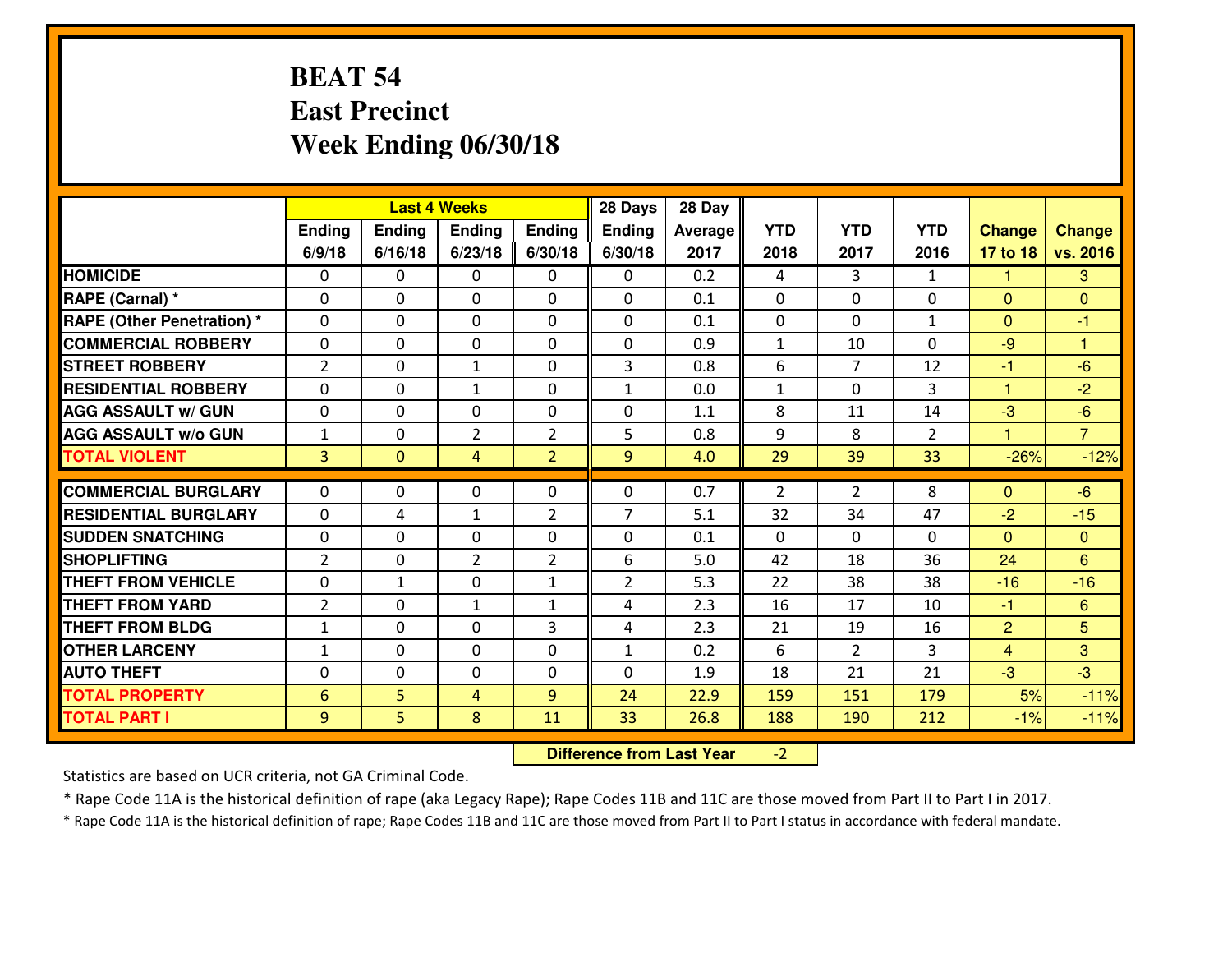### **BEAT 55 East PrecinctWeek Ending 06/30/18**

| Ending                                                                                                                                                                                                              | Ending       |                                                                                 | 28 Days<br><b>Last 4 Weeks</b>                                                                               |                                                                                          |                                                                                                                    |                                                                      |                                                                                |                                                                                         |                                                       |                                                                                                    |
|---------------------------------------------------------------------------------------------------------------------------------------------------------------------------------------------------------------------|--------------|---------------------------------------------------------------------------------|--------------------------------------------------------------------------------------------------------------|------------------------------------------------------------------------------------------|--------------------------------------------------------------------------------------------------------------------|----------------------------------------------------------------------|--------------------------------------------------------------------------------|-----------------------------------------------------------------------------------------|-------------------------------------------------------|----------------------------------------------------------------------------------------------------|
|                                                                                                                                                                                                                     |              | <b>Ending</b>                                                                   | Ending                                                                                                       | Ending                                                                                   | Average                                                                                                            | <b>YTD</b>                                                           | <b>YTD</b>                                                                     | <b>YTD</b>                                                                              | <b>Change</b>                                         | <b>Change</b>                                                                                      |
| 6/9/18                                                                                                                                                                                                              | 6/16/18      | 6/23/18                                                                         | 6/30/18                                                                                                      | 6/30/18                                                                                  | 2017                                                                                                               | 2018                                                                 | 2017                                                                           | 2016                                                                                    | 17 to 18                                              | vs. 2016                                                                                           |
|                                                                                                                                                                                                                     | 0            | $\Omega$                                                                        | 0                                                                                                            | $\Omega$                                                                                 | 0.0                                                                                                                | $\mathbf{1}$                                                         | $\Omega$                                                                       | 0                                                                                       | 1                                                     | 1                                                                                                  |
|                                                                                                                                                                                                                     | 0            | $\mathbf{0}$                                                                    | 0                                                                                                            | $\Omega$                                                                                 | 0.0                                                                                                                | $\mathbf{0}$                                                         | $\mathbf{0}$                                                                   | $\mathbf{1}$                                                                            | $\Omega$                                              | $-1$                                                                                               |
|                                                                                                                                                                                                                     | 0            | $\mathbf{0}$                                                                    | $\Omega$                                                                                                     | $\Omega$                                                                                 | 0.0                                                                                                                | $\Omega$                                                             | 0                                                                              | 0                                                                                       | $\Omega$                                              | $\Omega$                                                                                           |
|                                                                                                                                                                                                                     | 0            | $\mathbf 0$                                                                     | 0                                                                                                            | 0                                                                                        | 1.0                                                                                                                | $\mathbf{0}$                                                         | 8                                                                              | $\overline{2}$                                                                          | $-8$                                                  | $-2$                                                                                               |
|                                                                                                                                                                                                                     | $\mathbf{1}$ | $\mathbf 0$                                                                     | 0                                                                                                            | $\mathbf{1}$                                                                             | 0.2                                                                                                                | 4                                                                    | $\mathbf{1}$                                                                   | 5                                                                                       | 3                                                     | $-1$                                                                                               |
|                                                                                                                                                                                                                     | $\Omega$     | $\mathbf 0$                                                                     | $\Omega$                                                                                                     | 0                                                                                        | 0.0                                                                                                                | 0                                                                    | $\mathbf{1}$                                                                   | 0                                                                                       | $-1$                                                  | $\Omega$                                                                                           |
|                                                                                                                                                                                                                     | 0            | $\mathbf 0$                                                                     | 0                                                                                                            | 0                                                                                        | 0.5                                                                                                                | $\overline{3}$                                                       | 5                                                                              | 4                                                                                       | $-2$                                                  | $-1$                                                                                               |
|                                                                                                                                                                                                                     | 0            | $\mathbf 0$                                                                     | $\mathbf 0$                                                                                                  | 0                                                                                        | 0.5                                                                                                                | 3                                                                    | $\mathbf{1}$                                                                   | 5                                                                                       | $\overline{2}$                                        | $-2$                                                                                               |
|                                                                                                                                                                                                                     | $\mathbf{1}$ | $\overline{0}$                                                                  | $\mathbf{0}$                                                                                                 | $\mathbf{1}$                                                                             | 2.2                                                                                                                | 11                                                                   | 16                                                                             | 17                                                                                      | $-31%$                                                | $-35%$                                                                                             |
|                                                                                                                                                                                                                     |              |                                                                                 |                                                                                                              |                                                                                          |                                                                                                                    |                                                                      |                                                                                |                                                                                         |                                                       | $-3$                                                                                               |
|                                                                                                                                                                                                                     |              |                                                                                 |                                                                                                              |                                                                                          |                                                                                                                    |                                                                      |                                                                                |                                                                                         |                                                       | $-18$                                                                                              |
|                                                                                                                                                                                                                     |              |                                                                                 |                                                                                                              |                                                                                          |                                                                                                                    |                                                                      |                                                                                |                                                                                         |                                                       | $\overline{1}$                                                                                     |
|                                                                                                                                                                                                                     |              |                                                                                 |                                                                                                              |                                                                                          |                                                                                                                    |                                                                      |                                                                                |                                                                                         |                                                       | 40                                                                                                 |
|                                                                                                                                                                                                                     |              |                                                                                 |                                                                                                              |                                                                                          |                                                                                                                    |                                                                      |                                                                                |                                                                                         |                                                       | $-7$                                                                                               |
|                                                                                                                                                                                                                     |              |                                                                                 |                                                                                                              |                                                                                          |                                                                                                                    |                                                                      |                                                                                |                                                                                         |                                                       | 8                                                                                                  |
|                                                                                                                                                                                                                     |              |                                                                                 |                                                                                                              |                                                                                          |                                                                                                                    |                                                                      |                                                                                |                                                                                         |                                                       | $-12$                                                                                              |
|                                                                                                                                                                                                                     |              |                                                                                 |                                                                                                              |                                                                                          |                                                                                                                    |                                                                      |                                                                                |                                                                                         |                                                       | $\overline{2}$                                                                                     |
|                                                                                                                                                                                                                     |              |                                                                                 |                                                                                                              |                                                                                          |                                                                                                                    |                                                                      |                                                                                |                                                                                         |                                                       | $-5$                                                                                               |
|                                                                                                                                                                                                                     |              |                                                                                 |                                                                                                              |                                                                                          |                                                                                                                    |                                                                      |                                                                                |                                                                                         |                                                       | 3%                                                                                                 |
|                                                                                                                                                                                                                     | 10           | 9                                                                               | 4                                                                                                            | 27                                                                                       | 29.4                                                                                                               | 192                                                                  | 189                                                                            | 192                                                                                     | 2%                                                    | 0%                                                                                                 |
| $\Omega$<br>$\mathbf{0}$<br>$\Omega$<br>0<br>0<br>$\Omega$<br>$\Omega$<br>0<br>$\mathbf{0}$<br>$\Omega$<br>0<br>0<br>$\overline{2}$<br>0<br>$\mathbf 1$<br>$\mathbf{1}$<br>0<br>$\mathbf{0}$<br>4<br>$\overline{4}$ |              | 0<br>0<br>0<br>6<br>$\mathbf{1}$<br>$\mathbf{1}$<br>0<br>$\mathbf{1}$<br>0<br>9 | $\mathbf{0}$<br>0<br>0<br>8<br>$\mathbf 0$<br>$\mathbf 0$<br>$\mathbf 0$<br>$\mathbf 0$<br>$\mathbf{1}$<br>9 | $\Omega$<br>$\mathbf{1}$<br>0<br>$\overline{2}$<br>$\mathbf{1}$<br>0<br>0<br>0<br>0<br>4 | $\Omega$<br>1<br>0<br>18<br>$\overline{2}$<br>$\overline{2}$<br>$\mathbf{1}$<br>$\mathbf{1}$<br>$\mathbf{1}$<br>26 | 0.3<br>3.4<br>0.2<br>13.8<br>4.1<br>1.5<br>1.5<br>0.6<br>1.7<br>27.2 | 3<br>10<br>$\mathbf{1}$<br>107<br>25<br>14<br>8<br>$\overline{2}$<br>11<br>181 | $\mathbf{1}$<br>$\overline{2}$<br>$\mathbf{1}$<br>110<br>28<br>10<br>9<br>4<br>8<br>173 | 6<br>28<br>0<br>67<br>32<br>6<br>20<br>0<br>16<br>175 | $\overline{2}$<br>8<br>$\overline{0}$<br>$-3$<br>$-3$<br>$\overline{4}$<br>$-1$<br>$-2$<br>3<br>5% |

 **Difference from Last Year**<sup>3</sup>

Statistics are based on UCR criteria, not GA Criminal Code.

\* Rape Code 11A is the historical definition of rape (aka Legacy Rape); Rape Codes 11B and 11C are those moved from Part II to Part I in 2017.